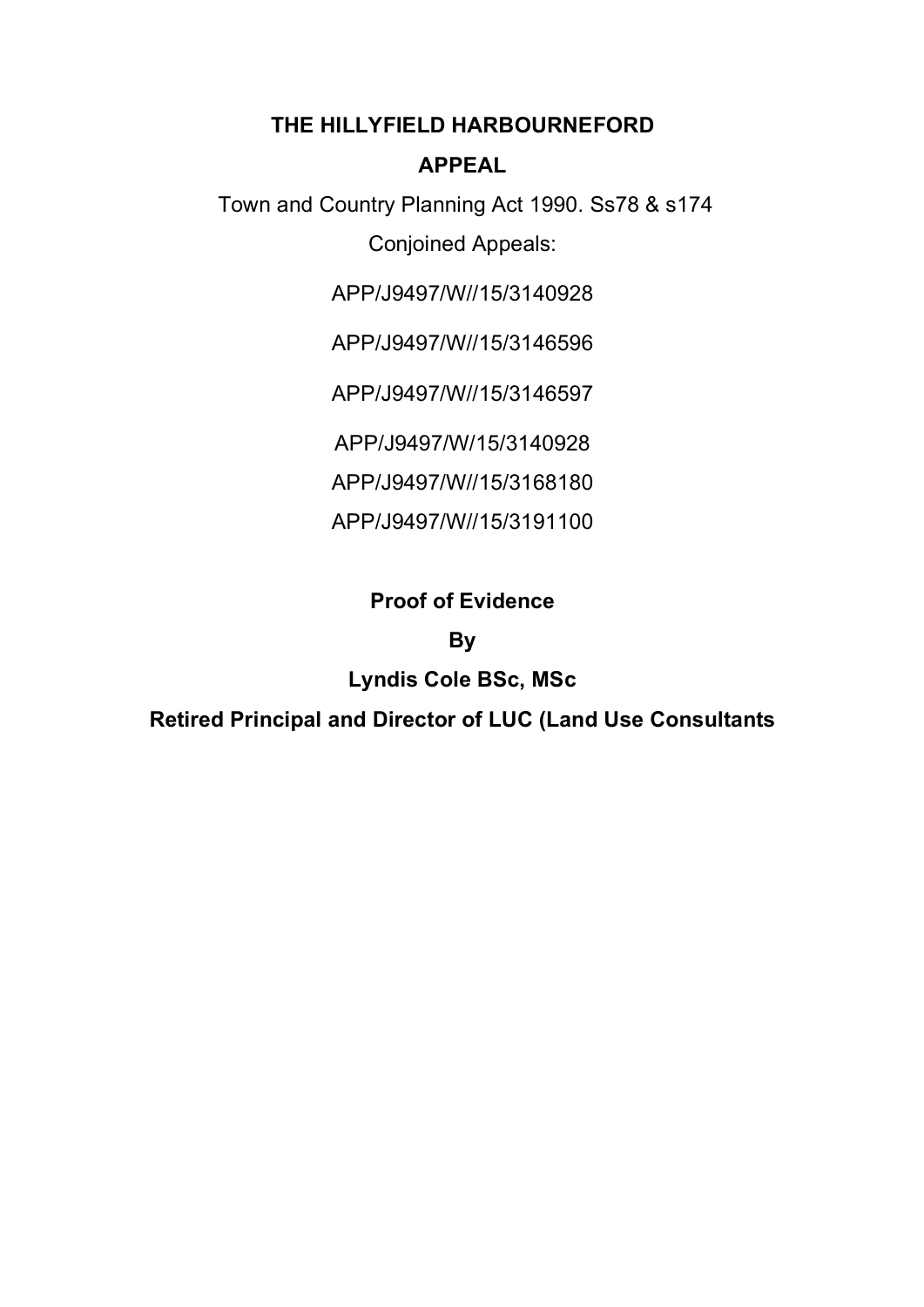## **Summary**

This proof of evidence considers the landscape and biodiversity effects of all existing and proposed developments being considered at this Inquiry. For landscape it follows the spirit of the latest Guidance for Landscape and Visual Impact Assessment (GLVIA) 2013. It assesses (i) the visual effects on public views of existing and proposed developments; and (ii) the effects on inherent landscape character.

The source document on the landscape character of the area has been the Landscape Character Assessment for Dartmoor National Park (April 2017). This identifies the Hillyfield as lying within the Landscape Character Type (LCT) 5A *Inland Elevated Undulating Land*  and at the national level falling within National Character Area 150 *Dartmoor.*

The Hillyfield lies in a deeply incised river valley with valley bottom pasture and with woodland clothing most of the valley sides with the exception of the lower eastern valley side where pasture climbs to the shoulder of the valley.

**Visual effects:** The assessment of effects from all relevant public vantage points demonstrates that none of the existing or proposed developments being considered can be viewed by the public. The one exception is potential car parking along the main access track to the Hillyfield on woodland open days on a maximum two days a year.

#### **Effects on inherent landscape character:**

The valued landscape attributes that are of particular importance to the character of this local landscape are: bands of mixed and broadleaf woodland; a strong medieval field pattern on lower slopes and valley floors; a pastoral character; and a Dartmoor-wide concern to conserve tranquillity. With these attributes to the fore, the effects on inherent landscape character are assessed as:

• *Activities held on the site (training days, educational visits and woodland open* 

*day):* These have a *Local* (contained within the holding) and *Minor* impact on landscape character by virtue of being able to choose less sensitive locations and the infrequency with which they occur (a maximum of three days a year).

- *Structures being enforced against in the valley bottom:* All effects on landscape character and biodiversity are V*ery Local* (contained entirely within small parts of the holding) while impact on landscape character and biodiversity are *Moderate/Major* for the temporary tented workspace just within the ancient woodland site; and *Moderate* for the temporary field kitchen and two caravans – this is primarily in terms of landscape character*,* detracting from the natural pastoral character and tranquillity of parts of the valley bottom meadows, although too small to impinge on the valued medieval field pattern.
- *The effects of structures bring enforced against in the quarry*: As the quarry is selfcontained and without any valued landscape attributes the two small barns have no impact on inherent landscape character while the two lorry bodies have a *Minor* negative impact reflecting their unkempt appearance. Again their sphere of influence is *Very Local.*
- *The effects of two proposed barns under prior-notification in the quarry:* For the above reasons their effect on landscape character and biodiversity would be Neutral. Indeed there could be an overall Net Improvement with the removal of the lorry bodies and rationalisation of the area enabled by the proposed barns.
- *The effects of the prior-notification and planning application for a multi-purpose barn:* I focus on the full planning application as this proposal is 0.5m higher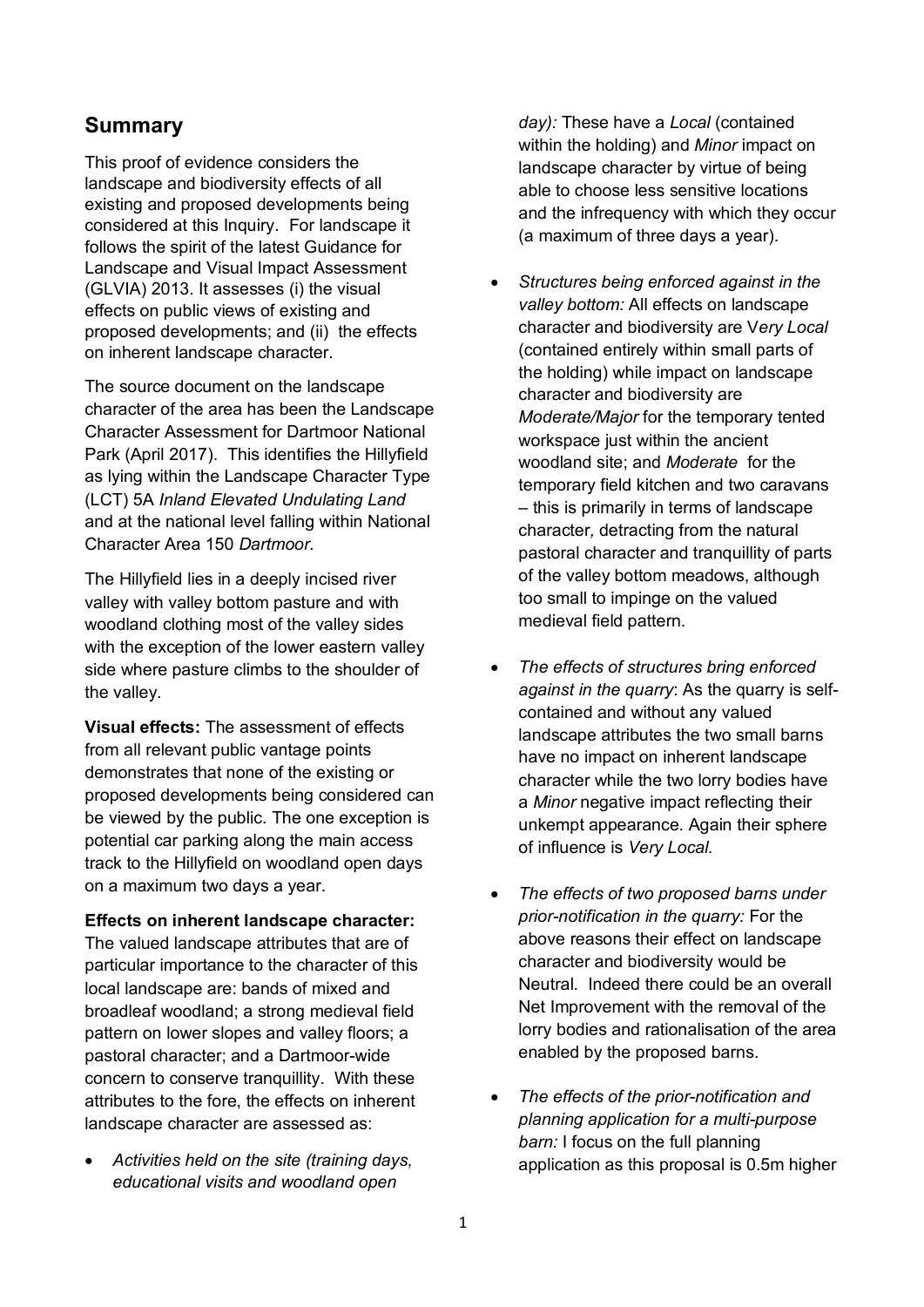than the barn of the prior notification but in all other respects the same. I conclude that this proposal has a clear functional relationship with an existing hardstanding; is well located being visually tucked into the landform and viewed against a backdrop of trees; would be of a traditional design constructed from on-site timber, and would not harm the wider landscape as it sits in the valley bottom while maintaining the existing distribution of medieval hedgebanks. It would, however, be fully visible within the meadow in which it sits (already significantly compromised by the hard standing) adversely affecting tranquillity and pastoral character. But it would be largely screened from all other meadows thereby retaining their pastoral character and tranquillity.

I conclude, therefore, overall the multipurpose barn would have a *Neutral* and *Very Local* impact on landscape character as it would allow the rationalisation and removal of the two caravans, the temporary field kitchen and the tented workspace.

#### **Central concerns for this Inquiry**

In considering the above there are four important factors:

Firstly, the existing and proposed developments being considered are needed to *enable* the continued management of the woodlands of the Hillyfield. These are a valued landscape attribute both nationally and more locally and are an important biodiversity resource. The proposed multi-purpose barn would, by helping conserve *and enhance* what is special and locally distinctive (in this case the woodlands), be in accord with policies COR1, COR3, COR8, DMD5, DMD14 and DMD34.

• Secondly, it is **traditional and sustainable woodland management** that is being pursued at the Hillyfield. Here

manpower replaces heavy machinery and management is regular and finely tuned. Such woodland management is strongly supported through relevant national, regional and local strategies including the Dartmoor National Park's own Management Plan and Landscape Character Assessment.

- Thirdly, the overall approach being followed at the Hillyfield mirrors in a microcosm the **National Park purposes and duty**. It is sustaining and enhancing natural beauty and wildlife, it is offering opportunities for enjoyment and learning, while seeking to create a woodland business that adds value to woodland products, sells these locally, with the monies raised by the business recycled back into the holding to enable the continued sustainable management of the woodlands – a virtuous cycle.
- Fourthly and finally, Dartmoor, like all UK national parks, is a **Category V Protected Landscape** (classified by IUCN). That is a cultural landscape that has been moulded by human influence over millennia. Here it is deemed particularly important to safeguard the 'traditional interactions' that are vital to the protection, maintenance and evolution of these areas. In the case of ancient and broadleaf woodlands these traditional interactions are exemplified by traditional forms of woodland management. It is these traditional interactions that need to be kept alive with opportunities provided to pass these traditions on to the next generation through training and practical experience, as being encouraged at the Hillyfield.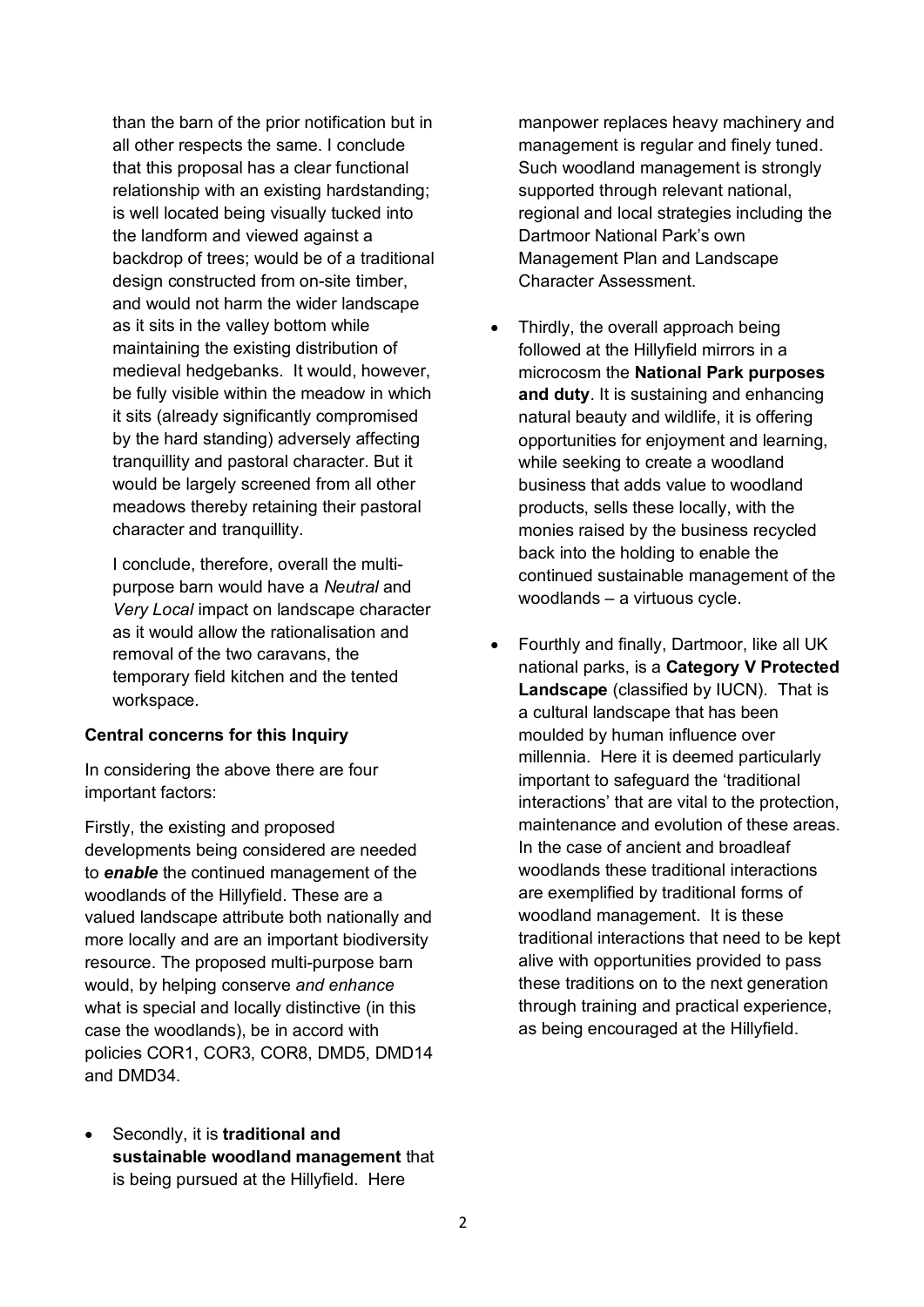# **1. PURPOSE**

1.1 On behalf of Doug King-Smith this proof of evidence, prepared by Lyndis Cole BSc MSc, is concerned with the landscape implications of the developments being considered at this Inquiry visually and on the landscape character of the National Park. It also takes account of biodiversity implications (for which a separate report was prepared by Stephen Lees of Land and Heritage Ltd).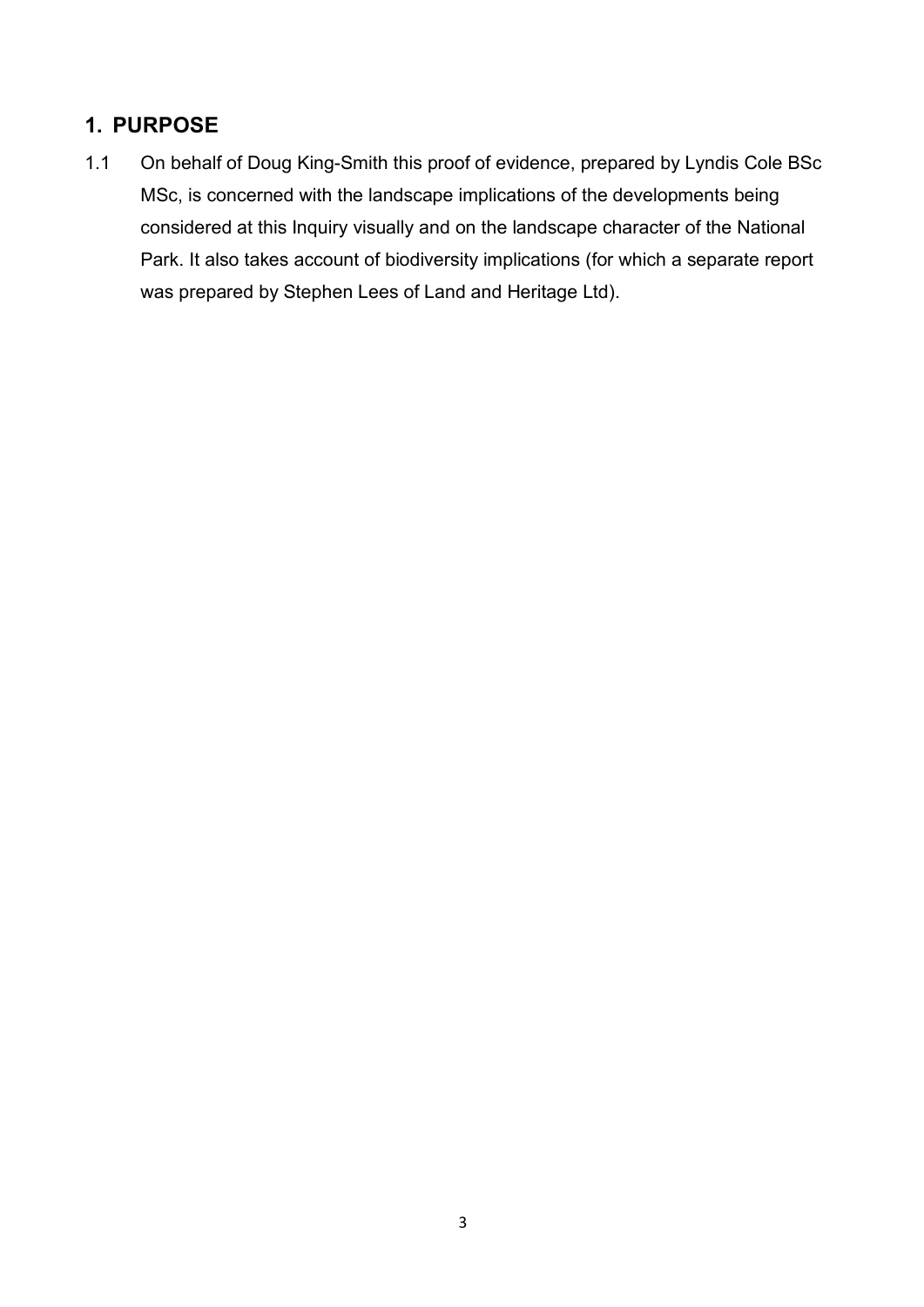## **2. QUALIFICATIONS AND EXPERIENCE: LYNDIS COLE BSc MSc**

- 2.1 I have a degree in Geography from the University of Durham and an MSc in Landscape, Ecology, Design and Maintenance (LEDM) from London University. I recently retired as a Director of LUC (Land Use Consultants) where I worked for over 40 years as a landscape and environmental planner. LUC is a very well established and respected landscape and planning consultancy that has recently celebrated its 50<sup>th</sup> Anniversary with one of the largest grouping of landscape planners in the UK. I developed the LUC Bristol office and led and managed the large Landscape Planning and Management Team of LUC spread across three offices.
- 2.2 I wrote the Dartmoor National Park Management Plan 2007-2012 and supervised the first Dartmoor National Park Landscape Character Assessment having supervised many landscape character assessments and landscape sensitivity studies both in England and Wales, with a particular focus on those within protected landscapes. With Professor Carys Swanwick I was co-author of the 2002 Landscape Character Assessment Guidance for England and Scotland. In the last few years at LUC I designed and led the monitoring of the landscape effects of Environmental Stewardship (agri-environment scheme) across England for Defra; and led the development of the 156 National Character Area (NCA) Profiles for Natural England. For Defra I also developed a predictive tool to assess the potential landscape effects of proposed changes to agri-environment scheme payments.
- 2.3 I am familiar with the broader context associated with this Appeal in relation to Agricultural and Forestry Permitted Development Rights; Forestry Policy and Practice; and the special nature of Protected Landscapes.
- 2.4 I led two major research studies for Government on Permitted Development Rights for Agriculture and Forestry, the situations in which they apply, and the abuses that can occur, the recommendations of which still have influence today. I led the consultation reviews that led to the preparation of the first Forestry Strategies for England and separately for Wales, and advised the Forestry Commission for England on their first national Forestry Strategy. I was a member of the South East Forestry and Woodlands Advisory Committee and carried out a number of other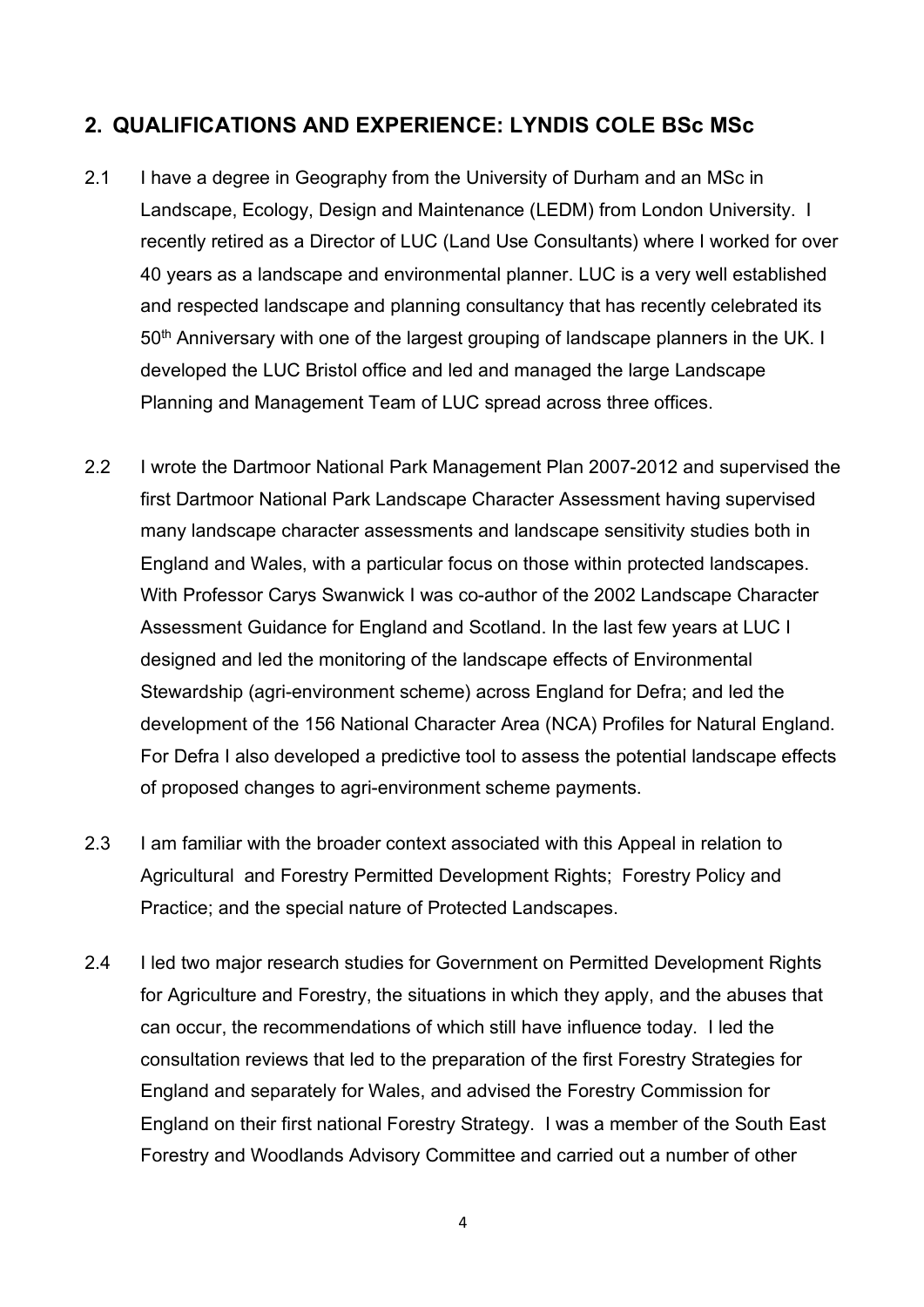research studies on the management of small woodlands. Finally, I have a longstanding professional relationship with the protected landscapes of England and Wales. In addition to Dartmoor, I wrote the Management Plans for the South Downs just before they were designated as a National Park and the North Wessex Downs AONB and prepared the Guidance on the writing of AONB and National Park Management Plans in Wales and of National Park Management Plans in England on behalf of Government. I also led the last national review of the Welsh National Parks and undertook a major comparative study into the different approaches to planning in National Parks and AONBs, both on behalf of the Welsh Government, and on behalf of the Welsh National Parks considered options for how and in what areas they could work more closely together.

2.5 Throughout my career I have lectured widely on a range of environmental issues. I am a current member of the CPRE National Policy Committee.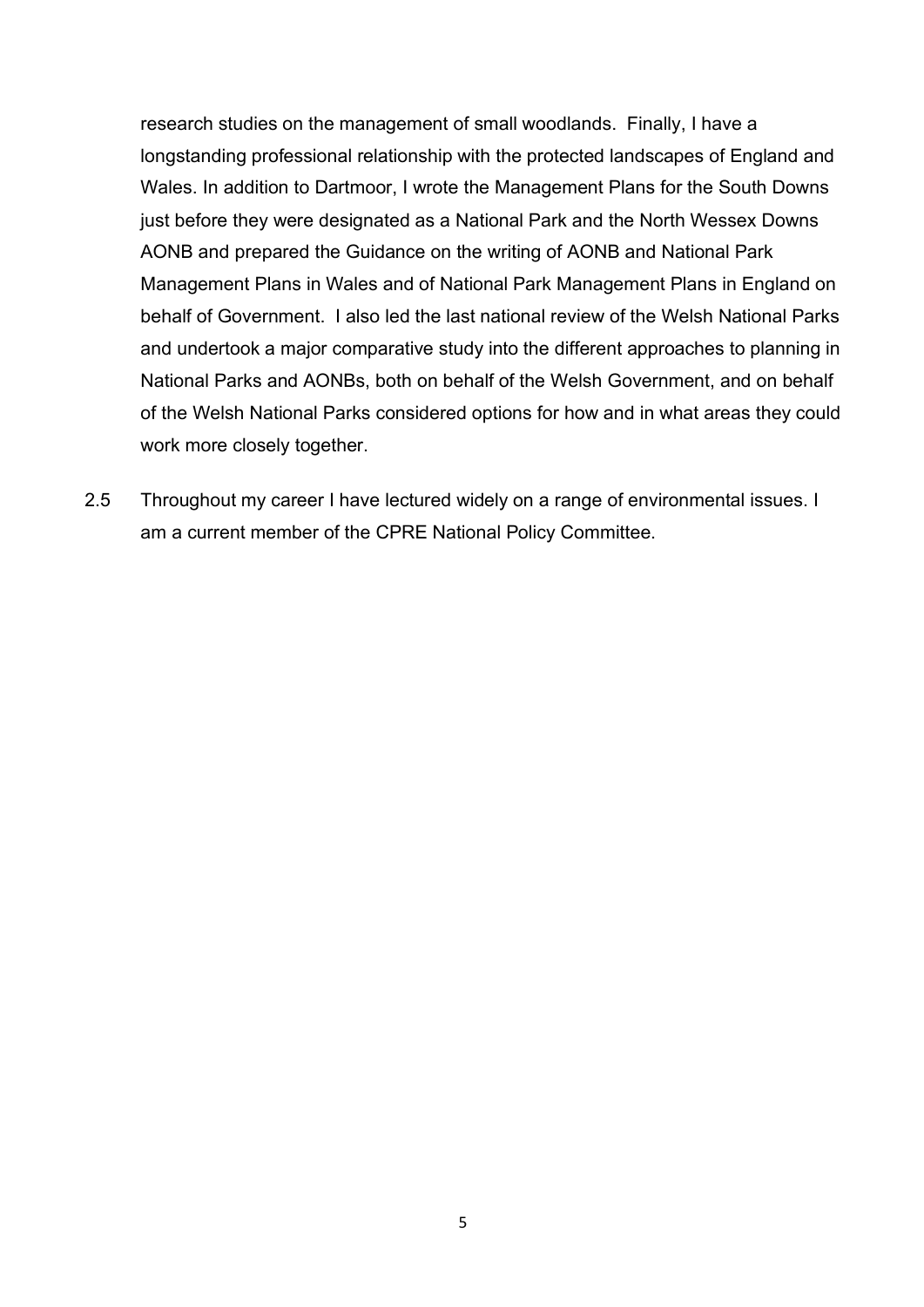# **3. LANDSCAPE CONTEXT**

- 3.1 The central character of Dartmoor is of high granite moorland surrounded by an intimate farmed landscape of medieval origin to east, south and west which together form an inseparable whole. These distinctly different landscapes are linked physically and functionally by the wooded river valleys which radiate out from the granite moorland block cutting through the farmed landscape in deep sided valleys. The Hillyfield is in one such valley, that of the River Harbourne.
- 3.2 The importance of such wooded valleys to the landscape and biodiversity of Dartmoor is identified in the National Character Area (NCA) Profile for Dartmoor<sup>1</sup>, which identifies one of the Key Characteristics of the area as:

"*Mature hedgerow trees, valley floors fringed with wet woodland, and valley sides often cloaked in extensive areas of ancient semi-natural woodland, which create a sense of enclosure – a stark contrast to the central moorland".*

3.3 Drilling down to the character of the landscape in which the Hillyfield lies, the extant Dartmoor Landscape Character Assessment<sup>2</sup> illustrates that the Hillyfield lies wholly within Landscape Character Type (LCT) 5A *Inland Elevated Undulating Land* (Appendix 1)*.* This landscape is described as having: '*a strong farmed character – with areas of arable cropping interspersed within a predominantly pastoral landscape of medieval and later fields divided by Devon hedgebanks. Streams and valleys are lined with mixed and broadleaved woodlands, with some patches of species-rich neutral grassland, marsh and rush pasture. A dispersed settlement pattern of nucleated villages and hamlets is linked by a winding network of rural lanes. Levels of tranquillity are affected by the proximity of main roads skirting around the National Park'*.

 $\overline{a}$ 

<sup>1</sup> The National Character Areas (NCAs) define the landscape of England at the national level with a total of 159 NCAs identified. Dartmoor is 150 file:///C:/Users/Lyndis/AppData/Local/Microsoft/Windows/INetCache/IE/5AJK40NQ/150%20Dartmoor.pdf

<sup>&</sup>lt;sup>2</sup> A Landscape Character Assessment for Dartmoor National Park, April 2017 http://www.dartmoor.gov.uk/ data/assets/pdf\_file/0010/948700/Dartmoor-LCAreport\_V3\_0\_AGcompressed.pdf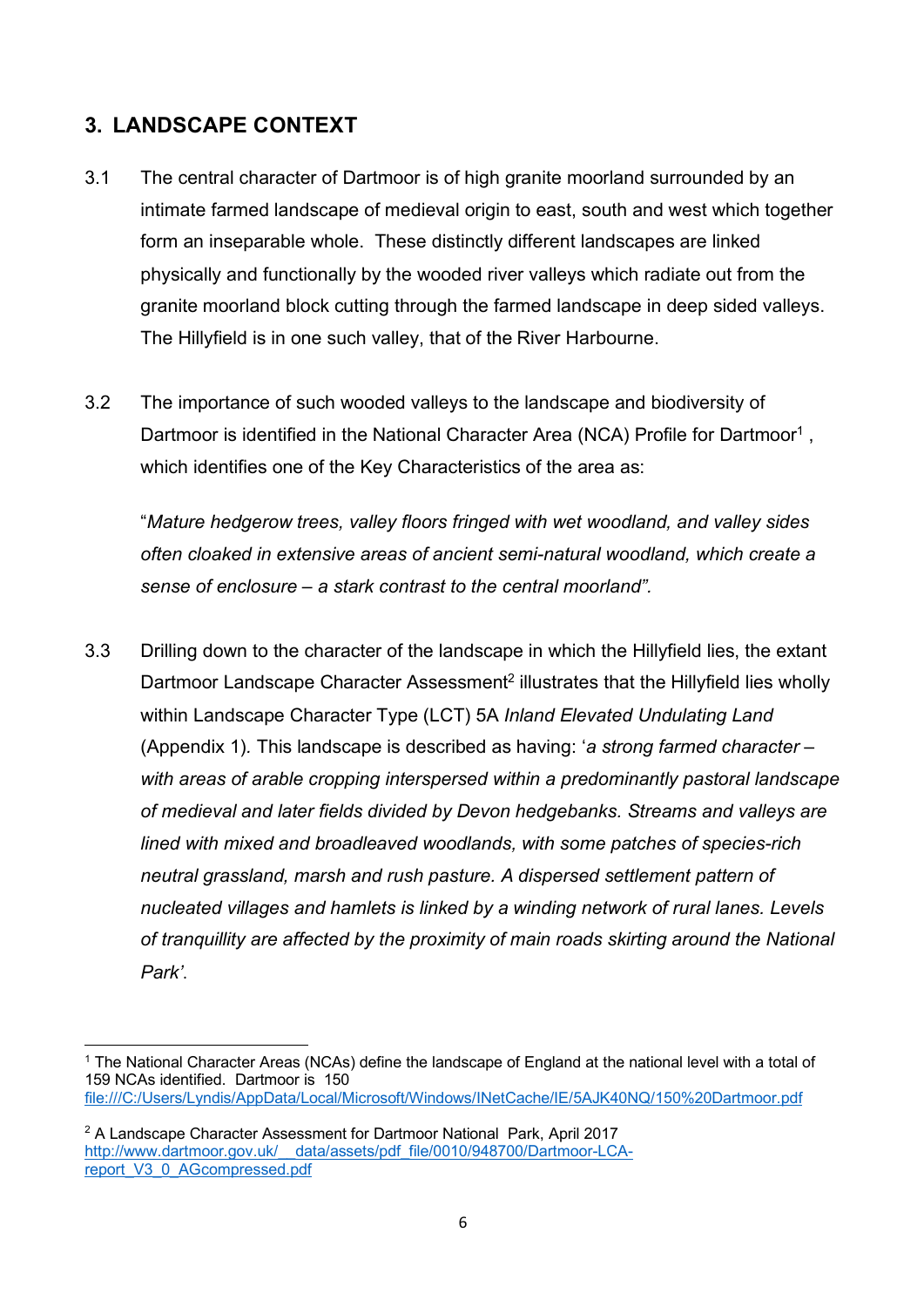- 3.4 The key characteristics of this Landscape Type 5*A Inland Elevated Undulating Land* that have particular relevance to the Hillyfield are:
	- *Gently rolling farmland with occasional streams creating small wooded valleys*
	- *Lower slopes are more wooded, with small linear bands of mixed deciduous woodland and trees lining tributary streams*
	- *Lower areas and valley floors are more pastoral in character with small to medium medieval fields of rough sheep grazing and dairying*
	- *Patches of species-rich neutral grassland, marsh and rough pasture provide nature conservation interest in valley bottoms.*
- 3.5 The specific landscape character of the Hillyfield holding has been described in Doug King-Smith's proof of evidence but is worth repeating here for context:

*"The Hillyfield is an interesting valley with many different ecological and landscape features. The river winds through the valley bottom, past significant rocky outcrops in the woodland area, and then through the open valley bottom, flanked by woodland, pasture and lakes. It tells a tale from ancient to modern with old field-boundaries and enclosures, with evidence of the working of woodlands and fields over the centuries".*

3.6 Likewise the nature of the Hillyfield holding has also been described in the Evidence presented by Doug King-Smith and is not repeated here. In summary this is an 18ha mixed agricultural holding with 11.5 ha of mixed woodland and 7.3ha of pasture actively managed under organic stewardship and rented out to a neighbouring organic farm for sheep and cattle grazing. The owner runs a small poultry business, offering free-range organic eggs and traditional and rare-breed birds. From a landscape and biodiversity perspective it is useful to remind ourselves that the mixed broadleaf and coniferous woodland of the holding hugs the often very steep slopes of the valley sides of the River Harbourne, in some areas rising over the lip of the valley rim so further restricting views into the valley bottom. Conversely the pasture follows the valley floor with an evident medieval field pattern and rises up in two fields on the shallower eastern side of the lower valley, reaching up to the rim of the valley at this point. Bisecting the valley-bottom pasture are areas of ecologically-rich willow carr and two, now silted, small lakes on the line of the river. There is a small derelict quarry at the northern end of the holding facing westward well above the valley floor, and a major leat just above the edge of the valley floor which is a substantial built structure now derelict after years of abandonment.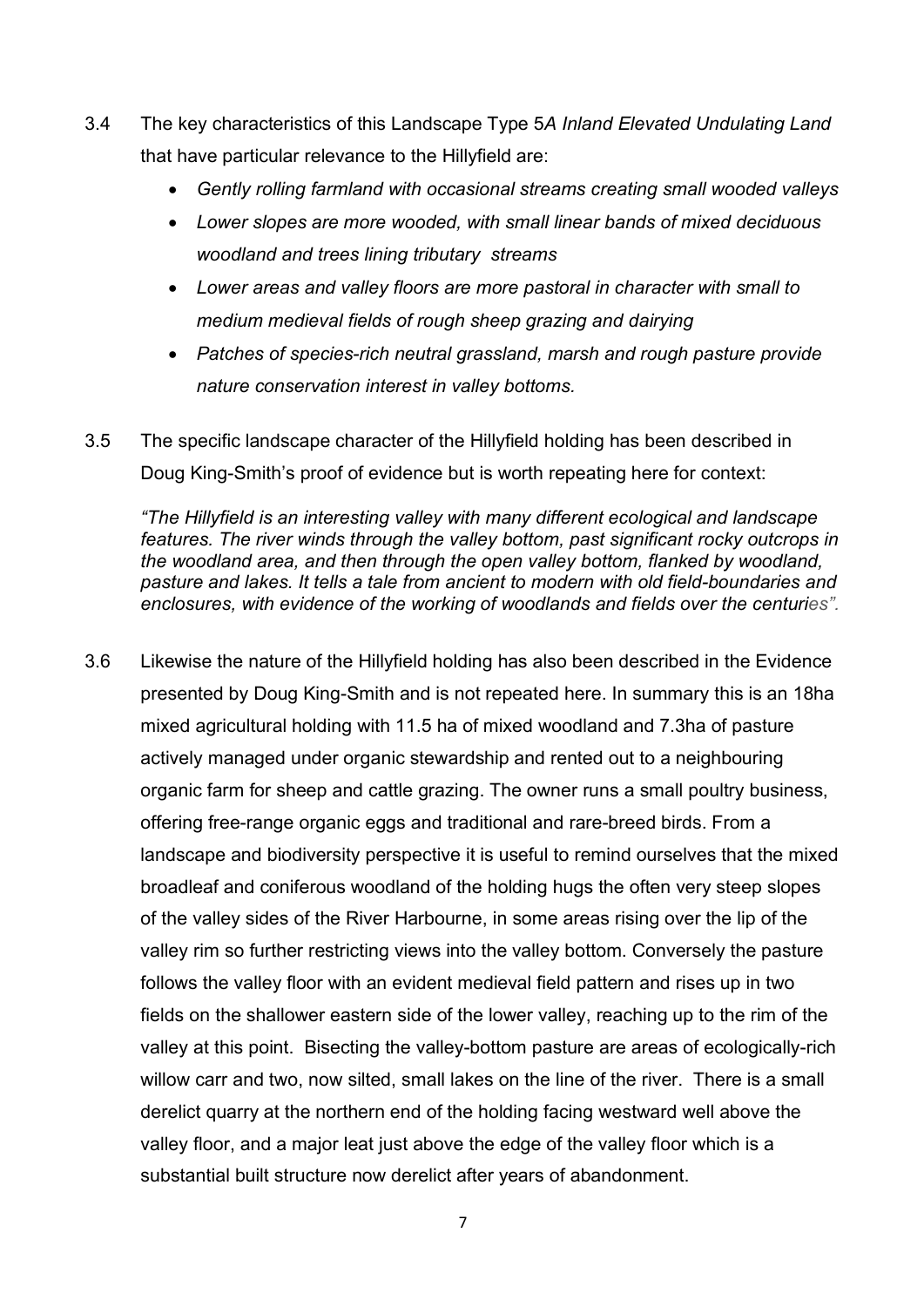#### **Designations / categorisations**

- 3.7 Falling within the National Park, the landscape of the holding and its surroundings is of national importance and highly sensitive to change. This is clearly set out in the National Planning Policy Framework (2012) which in para 115 states: *"Great weight should be given to conserving landscape and scenic beauty in National Parks, the Broads and Areas of Outstanding Natural Beauty, which have the highest status of protection in relation to landscape and scenic beauty. The conservation of wildlife and cultural heritage are important considerations in all these areas, and should be given great weight in National Parks."*
- 3.8 As in the case of all UK National Parks, Dartmoor is classified as a Category V Protected Landscape by IUCN. That is a cultural landscape moulded by human activity over millennia, which continues to be a working landscape heavily influenced by the activities of farming and forestry.
- 3.9 In the case of Biodiversity the southern part of the Hillyfield's woodland is identified as ancient woodland, with parts listed as semi-natural and parts plantation. This emphasises the ecological importance of the woodland and has guided the objectives of the woodland management plan. The woodland also includes the following priority habitats listed in the UK Biodiversity Action Plan: Upland mixed ash woods (compartment 3d); Upland oak wood (compartment 1); and Wet woodland (compartment 2). In addition, it is registered as a Section 3 woodland by the National Park Authority i.e. it is woodland of conservation importance (registered under Section 3 of the Wildlife and Countryside Act 1985).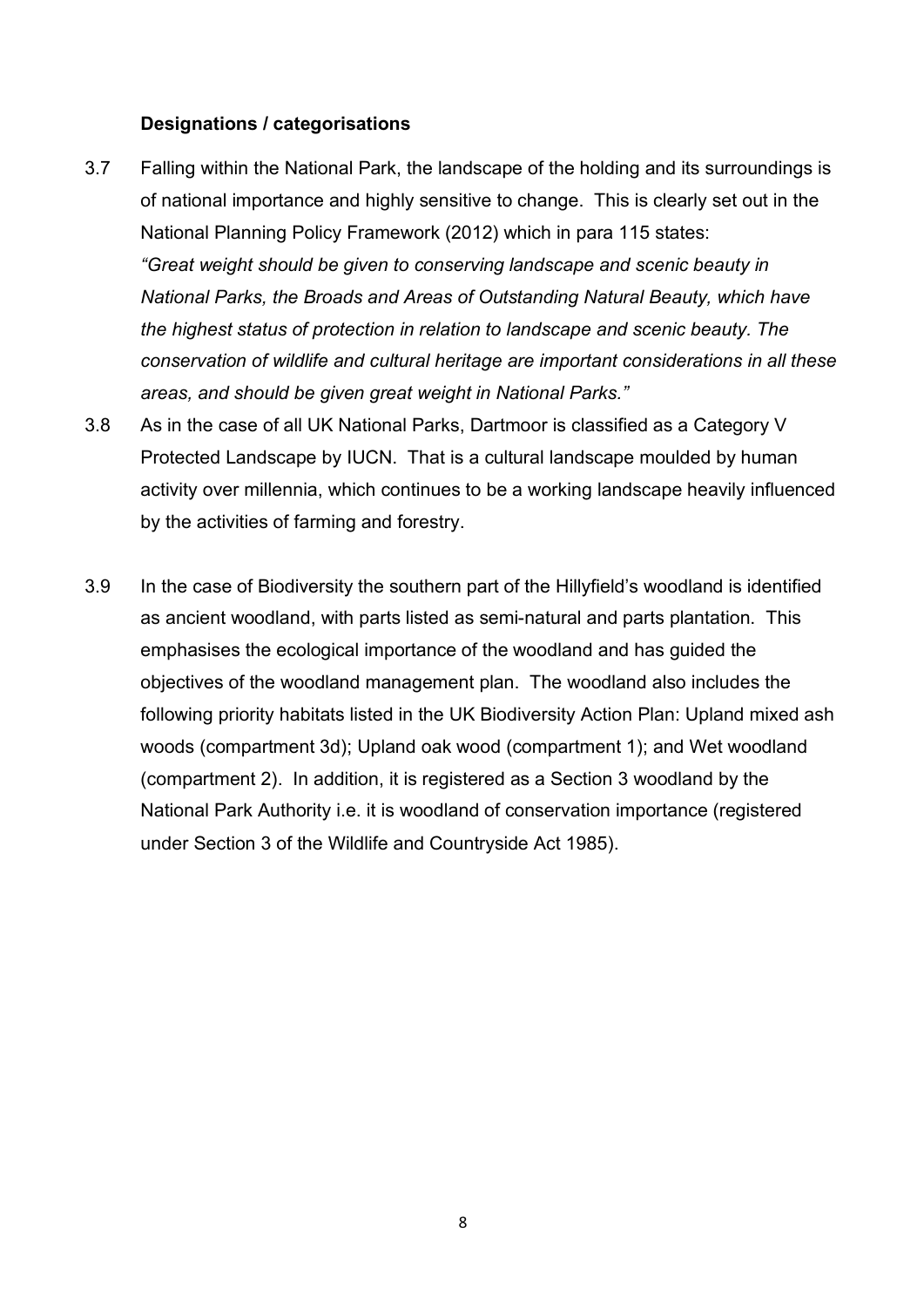# **4. THE DEVELOPMENTS BEING APPEALED AT THIS INQUIRY**

4.1 As has been described in detail in other Evidence, the developments being appealed at this Inquiry divide into three: (i) a Prior Notification Application (ref: 0259/15) for erection of two barns, June 2015; (ii) developments being enforced against, with the two Enforcement Notices issued in January 2016; and (iii) refusal of a Prior Notification and subsequent Planning Application for a multi-purpose barn which was refused in 2017, as follows.

## *(i) Prior Notification for two barns (Appeal 3140928)*

Appeal against a Prior Notification for two single-storey timber barns: A machinery store 10.29m x 14.26m (146.7m<sup>2</sup>) and a Wood drying barn 7.3m x 24m (175.2m<sup>2</sup>).

## *(ii) Enforcement Notices*

:

## *Enforcement Notice (1) (Appeal 3146596)*

Appeal against a purported change of use of the Land (*at Hillyfield Farm*) from

agricultural use to a mixed use for:

- (a) Agriculture and Forestry
- (b) Residential purposes
- (c) Recreational purposes
- (d) Running courses and activities available to the public, with or without payment

Together with the structures listed below:

(the letters in the list below are those used in the Enforcement Notices to identify the locations of these structures):

- Siting of two caravans used for residential purposes (8 & 9)
- Siting of a tented yurt-type structure (6)
- Siting of two lorry bodies used for storage purposes (14 & 15)
- Siting of a tented structure used as a field kitchen (3)
- Siting of a tented structure used as a covered workspace (11)

*Enforcement Notice (2) (Appeal 3146597),* with the developments being enforced

against identified as:

- Two open fronted single-storey timber clad barns with low dual pitched roofs (16 & 17)
- Two timber structures housing compost toilets (2 & 10)
- A timber platform for the siting of the Yurt (see Enforcement Notice 1) (6)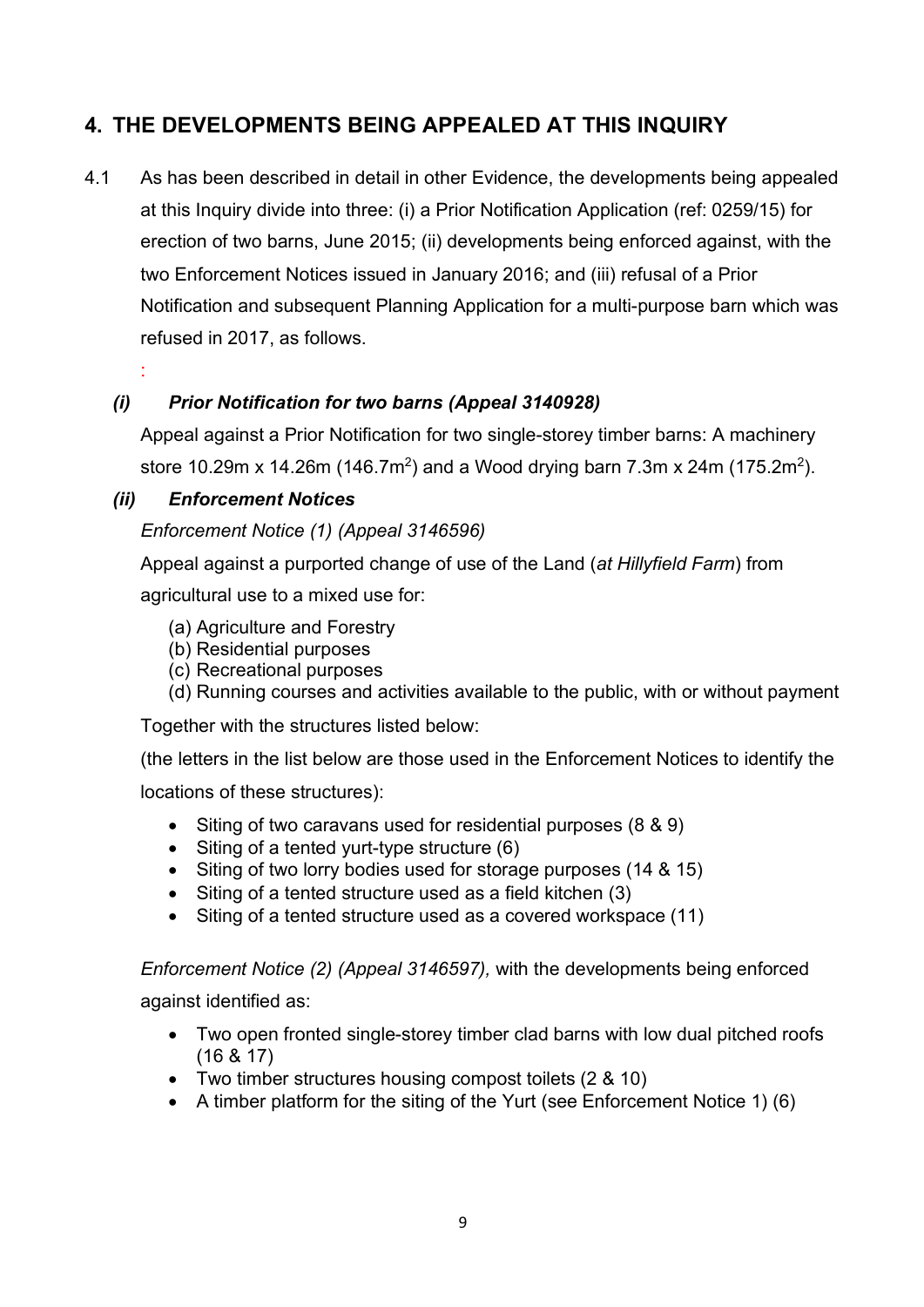The location of these structures is shown in Map HF-SSP-20180308 in the common appendix. These structures are illustrated separately in the common appendix.

## *(iii) Refusal of Prior Notification and subsequent Planning Application*

- *Prior Notification Application (ref: 0001/17 and Appeal 3168180)* for a part open fronted single storey timber clad barn with dimensions of 20m x 8m giving a footprint of 160m2 and with a height of 5.55m
- *Full planning application for a multi-purpose barn (ref 0438/17 and Appeal 3191100).* This is essentially identical to that applied for under application 0001/17 with the exception that the roofline has been raised by 0.5m.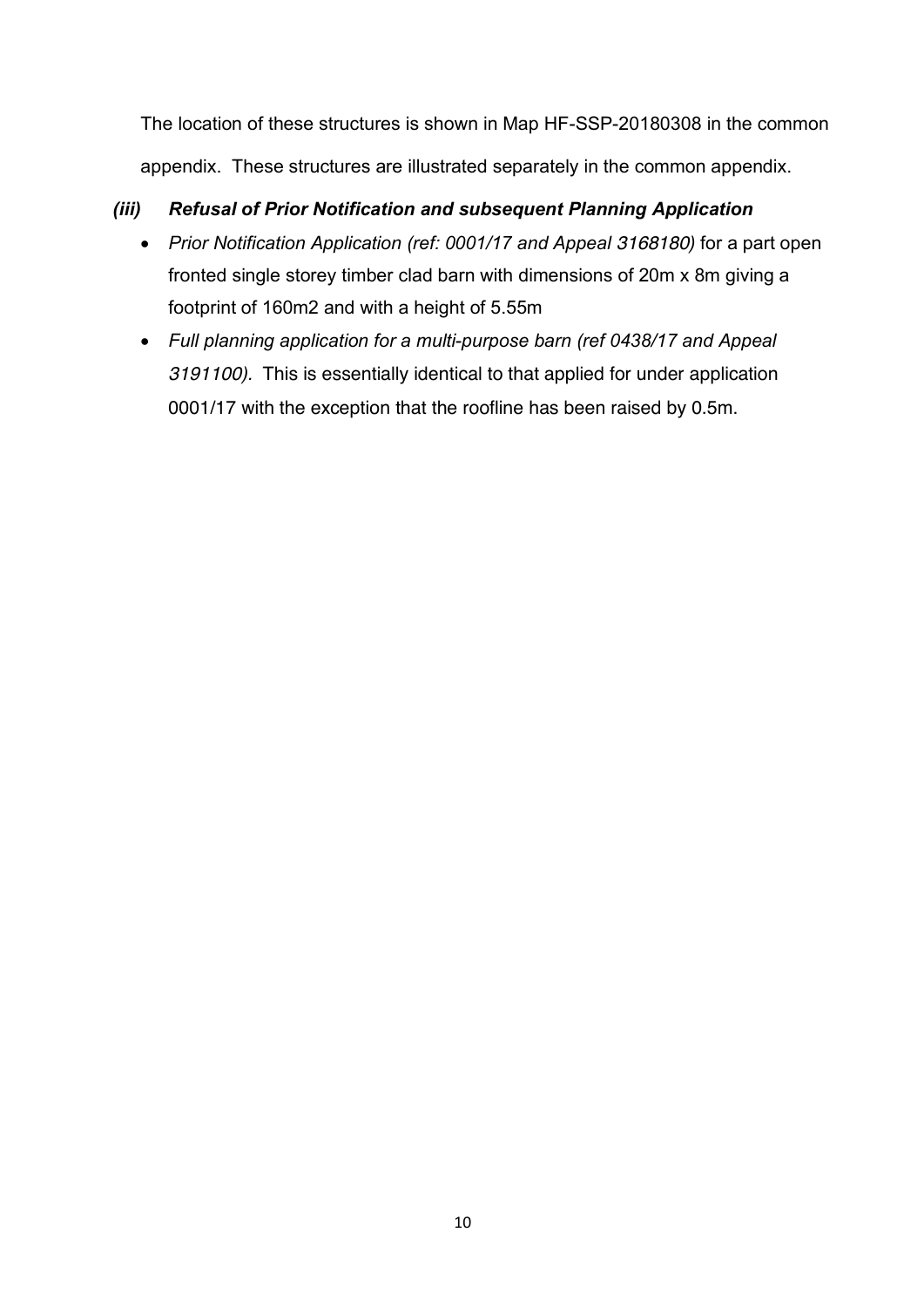# **5. LANDSCAPE AND VISUAL IMPACT ASSESSMENT (LVIA) OF THE DEVELOPMENTS BEING CONSIDERED AT THIS INQUIRY**

- 5.1 In assessing the landscape effects of the above developments close attention has been paid to the latest (3<sup>rd</sup> edition) Guidance for Landscape and Visual Impact Assessment (GLVIA) 2013. Given the relatively small nature of the individual developments being considered (when compared to major developments such as windfarms for which the Guidance was primarily written) this evidence focuses on the spirit of the Guidance concentrating on those elements most relevant to the scale of developments being considered.
- 5.2 Fundamentally the GLVIA requires that the effects of existing or proposed developments are assessed in two ways:
	- A. *Assessment of visual effects:* Assessing the effects of the proposals on specific views available to people and on the **general visual amenity experienced by people (usually taken to be the general public)***.*
	- B. *Assessment of landscape effects:* Assessing the effects on the landscape as a resource in its own right i.e. the effects on **inherent landscape character** regardless of who is viewing it. .
- 5.3 Both these aspects have been of concern to Dartmoor National Park Authority when commenting on the developments in question but with a particular emphasis on loss of inherent landscape character. These two assessments are considered separately below starting with the assessment of visual effects.

## **Assessment of visual effects**

5.4 Following the GLVIA 2013 an early step is to identify the extent of the wider landscape around the development(s) from where they might be seen. For much larger developments this will usually involve computer modelling to define a Zone of Theoretical Visibility (ZTV) or for smaller developments manually to define the Visual Envelope of the development by standing in the centre of the development site and identifying the extent of views out. But the latter is meaningless in the case of the Hillyfield in that woodland lies within and on the rim of the deeply incised valley with the landform and woodland cover blocking all views out.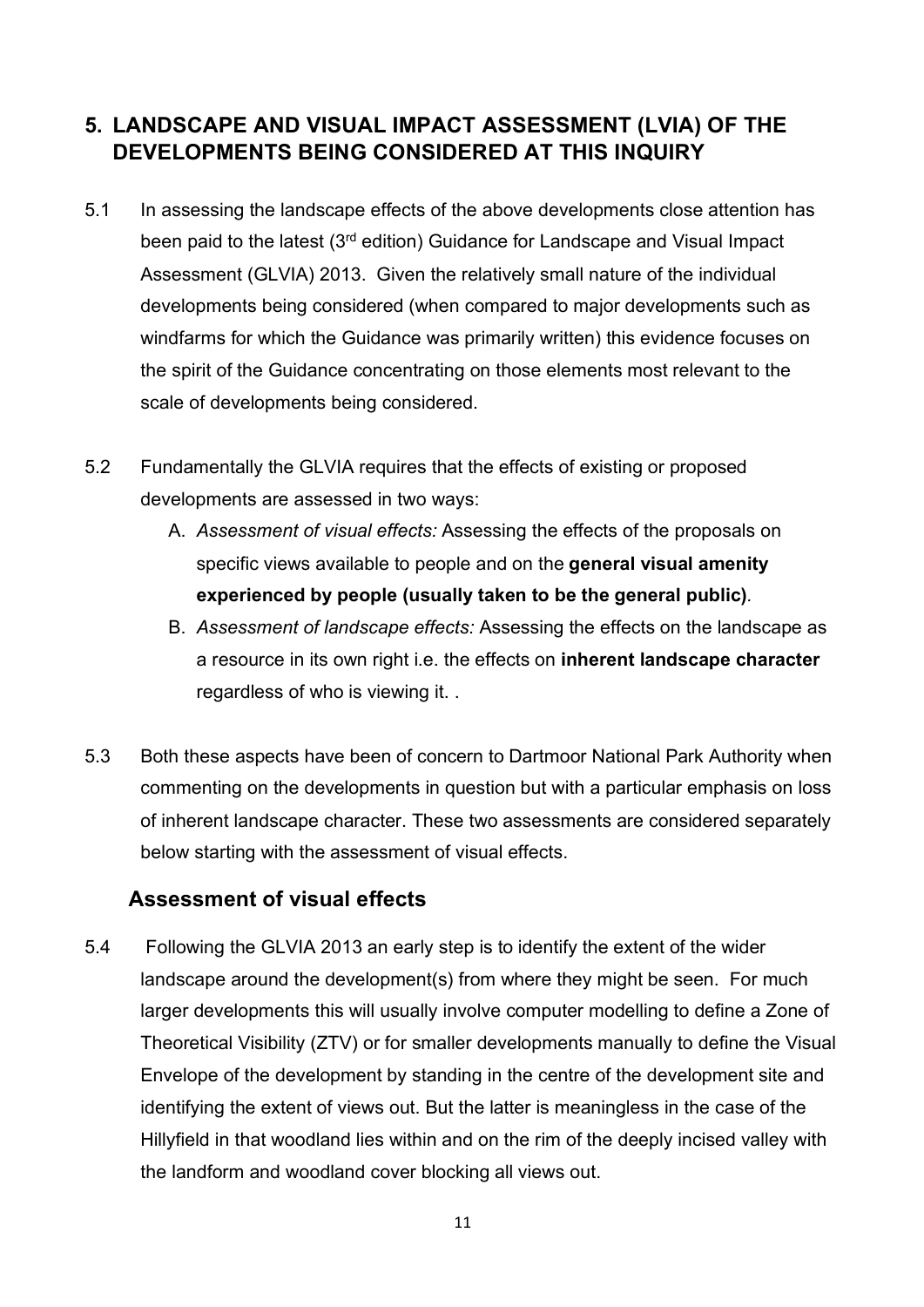- 5.5 The approach adopted in preparing this proof, therefore, has been to identify all the nearest *public* vantage points in the surrounding locality from which the Hillyfield can be seen. This is primarily views from public roads and a single public footpath. It also includes a views from Brent Hill to the west which, while further afield, is the highest point locally and benefits from permissive public access and long views to the Hillyfield. In the case of views from surrounding roads the viewpoints used are where gateways open up views otherwise obscured by hedgebanks. Further views could be opened up immediately after hedge-cutting along lanes but none were evident at the time of the relevant site visit on November 22nd 2016 when all deciduous foliage had fallen and when all but one of the photographs were taken.
- 5.6 The viewpoints identified are shown on the map in Appendix 2 Hillyfield Viewpoints. In total there are 15 viewpoints with a photograph taken at each. Using arrows, the base of the arrow marks the position of the viewpoint and the direction of the arrow indicates the direction in which the camera was pointing towards the Hillyfield. Viewpoints 13 and 14 are represented by a single arrow as they are close together. All photographs were taken at a height of 1.7m above ground level on a clear November day. The one photograph (number 15) that was taken separately was that from Brent Hill, taken on January  $7<sup>th</sup>$  2017 again on a clear although slightly overcast day.
- 5.7 A page is dedicated to each photograph with arrows on the photograph indicating where the Hillyfield appears in the view. The map of the Hillyfield holding below each photograph indicates with a red boundary line which parts of the Hillyfield holding are being seen in the photograph from that viewpoint while an arrow indicates the direction from which the photograph was taken relative to the boundary of the Hillyfield.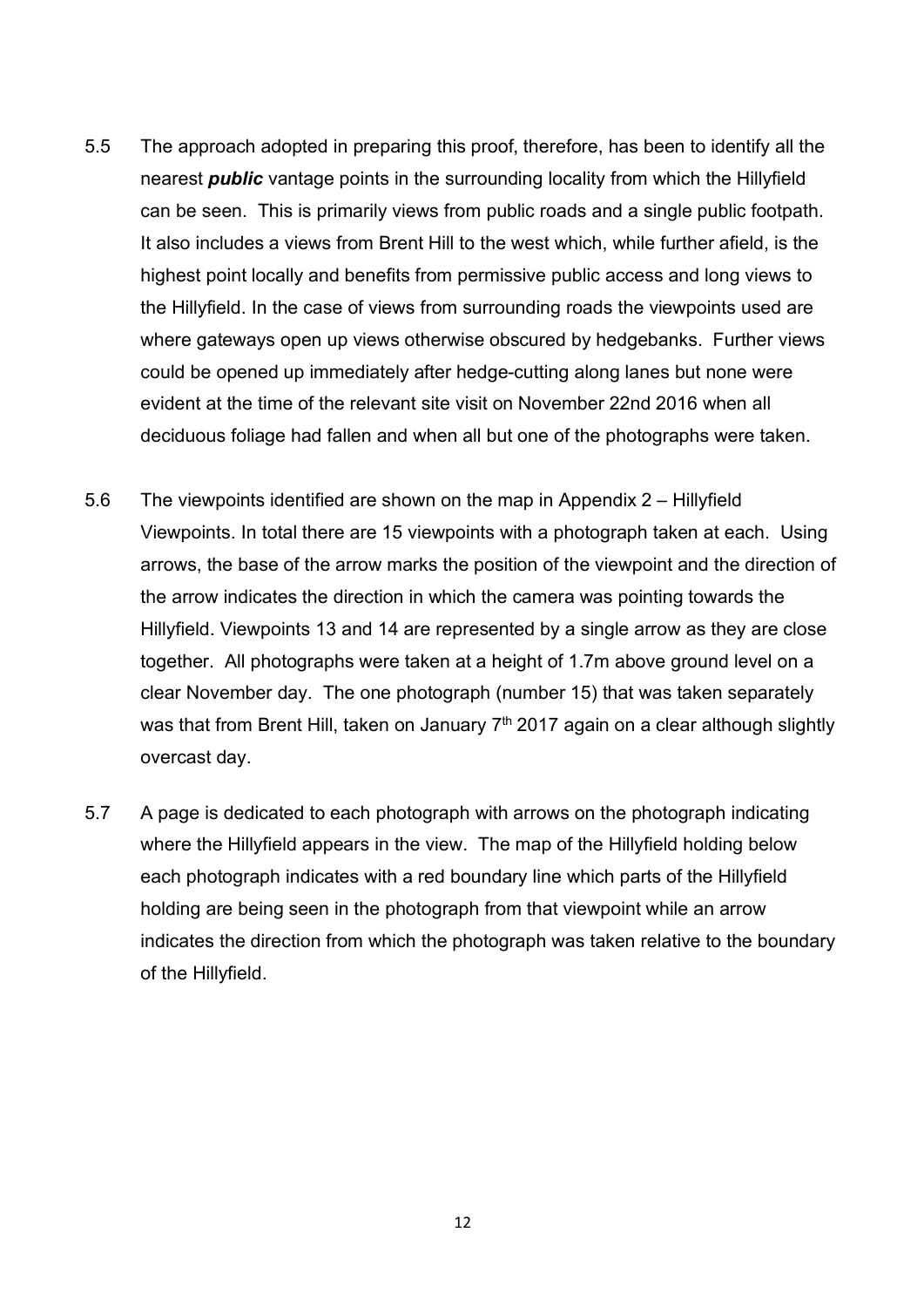5.8 In summary the 15 photographs and the visibility of the Hillyfield are as follows:

#### **Table 5.1 Summary of the visibility of the Hiillyfield from all identified viewpoints**

| <b>View</b>     | <b>Location of photo</b>                   | <b>Direction</b> | <b>Visibility of the Hillyfield</b>                         |
|-----------------|--------------------------------------------|------------------|-------------------------------------------------------------|
| point           |                                            | of photo         | (What part of the holding is visible?)                      |
| 1               | Drybridge over the A38                     | Looking W        | Native broadleaf canopy of Tom's Brake                      |
| $\overline{2}$  | Entrance to the Hillyfield                 | Looking          | Native broadleaf canopy of Tom's Brake                      |
|                 | access track                               | SW               |                                                             |
| 3               | Gateway before                             | Looking S        | Coniferous <i>canopy</i> of Tom's Brake and                 |
|                 | Zempson Cross                              |                  | ancient woodland canopy at Hillyfield<br>Plantation         |
| 4               | Zempson Cross                              | Looking          | Coniferous <i>canopy</i> of Tom's Brake and                 |
|                 |                                            | <b>SSE</b>       | ancient woodland canopy of Hillyfield<br>Plantation         |
| 5               | Footpath between                           | Looking          | Coniferous <i>canopy</i> of Tom's Breke and                 |
|                 | Zempson Cross and                          | <b>SSE</b>       | ancient woodland canopy of Hillyfield                       |
|                 | Zempson Bridge                             |                  | Plantation                                                  |
| 6               | Driveway to Stipadon                       | Looking E        | Upper slopes of native broadleaf                            |
|                 |                                            |                  | woodland of Tom's Brake and ancient                         |
| $\overline{7}$  |                                            |                  | woodland of Hillyfield Plantation                           |
|                 | Gateway NW of<br><b>Habourneford Cross</b> | Looking E        | Upper slopes of native broadleaf<br>woodland of Tom's Brake |
| 8               | Gateway above                              | Looking E        | Native broadleaf canopy of Tom's Brake                      |
|                 | Stippadon west of                          |                  | and upper slope of pasture field of                         |
|                 | <b>Harbourneford Cross</b>                 |                  | Hillyfield                                                  |
| 9               | South of Bloody Pool                       | Looking E        | Native broadleaf canopy of Tom's Brake,                     |
|                 | Cross                                      |                  | upper slope of pasture field and top of                     |
|                 |                                            |                  | newly planted Hope Wood at Hillyfield                       |
| 10              | Gateway SE of                              | Looking          | <b>Canopy</b> of conifer and native mixed                   |
|                 | <b>Harbourneford Cross</b>                 | <b>ENE</b>       | broadleaf of Tom's Brake and lower                          |
|                 |                                            |                  | stretch of new access route                                 |
| $\overline{11}$ | Driveway below Hill                        | Looking E        | Coniferous canopy of Tom's Brake                            |
|                 | <b>View Crest</b>                          |                  |                                                             |
|                 | Harbourneford                              |                  |                                                             |
| 12              | Access gateway to                          | Looking          | Mixed tree canopy at NE edge of ancient                     |
|                 | Hillyfield Farm,<br>Harbourneford          | <b>SSE</b>       | woodland of Hillyfield Plantation                           |
| 13              | Access gateway to                          | Looking SE       | Native broadleaf canopy of Tom's Brake                      |
|                 | Harbourneford Lodge                        |                  | and mixed ancient woodland canopy of                        |
|                 | (Brook Cottage)                            |                  | <b>Hillyfield Plantation</b>                                |
|                 | Harbourneford                              |                  |                                                             |
| 14              | Secondary Access Gate                      | Looking SE       | Native broadleaf canopy of Tom's Brake                      |
|                 | to the Hillyfield.                         |                  | and mixed ancient woodland canopy of                        |
|                 | Harbourneford Lodge                        |                  | <b>Hillyfield Plantation</b>                                |
|                 | (Brook Cottage)                            |                  |                                                             |
| 15              | Brent Hill (50m W of                       | Looking E        | In foreground canopy of ancient                             |
|                 | <b>Triangulation Point)</b>                |                  | woodland with canopy of Tom's Brake                         |
|                 |                                            |                  | behind and upper pasture and newly                          |
|                 |                                            |                  | planted Hope Wood of Hillyfield                             |

5.9 From this I conclude that at no point is it possible from a public vantage point to view the existing and proposed developments being considered at this Inquiry, with the one exception of parking along the main access track and its associated stacking bay, which may occur on woodland open days, on a maximum of two days a year.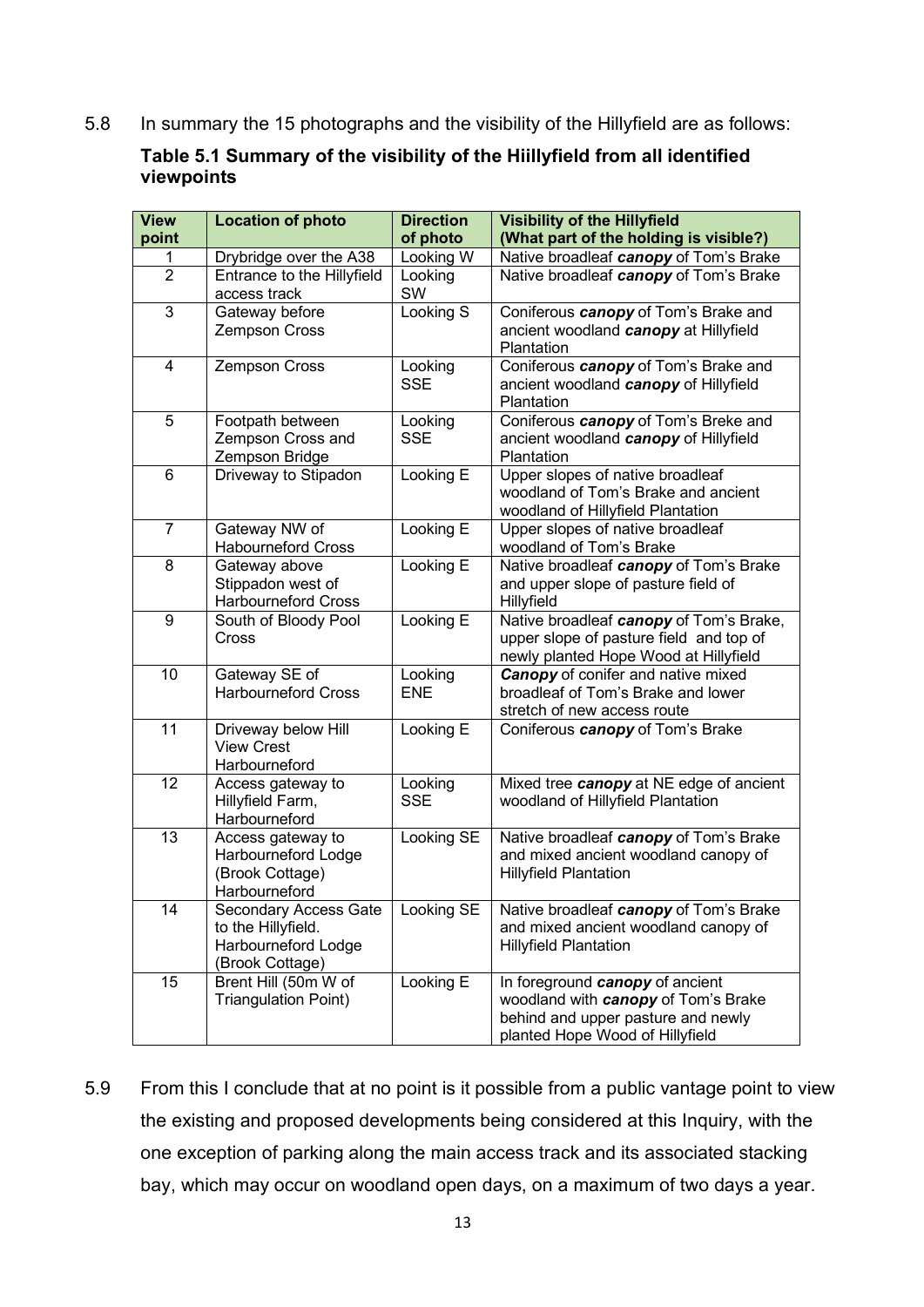In nearly all cases views of the Hillyfield only reveal the canopy of the woodland (which is a significant landscape feature). The exception to this is viewpoints 6 and 7 lying WNW of the Hillyfield where, as the contours of the Hillyfield rise above the viewpoint, the viewer is looking into the slope of the woodland rather than its canopy. But from both these viewpoints there is no view to the valley bottom meadows or the possibility of seeing any of the existing or proposed structures being considered at this inquiry. In the case of the Quarry Meadow, views from Harbourneford village properties are screened by a dense replanted hedgerow and 0.4ha of Osier beds. Indeed the only locality where existing or proposed structures might be seen is from *private* land (a single sheep grazed field) in the ownership of Hillyfield Farm where the structures in the quarry are viewed through two screens of vegetation and a woodland.

- 5.10 It should be stressed that this assessment of visibility has been made in the winter when views will be most revealing with a lack of foliage on trees and hedgerows.
- 5.11 As an adjunct to the above a separate Isovist assessment was made on March  $6<sup>th</sup>$ 2018 to assess the potential visibility of the proposed multi-purpose barn from all meadow areas *within t*he Hillyfield holding (having clearly established through the above exercise that there is no possibility of seeing the proposed barn from public vantage points). To do this two wooden structures the height of the proposed barn (6m) were erected at either end of its long axis with high visibility jackets hung on each structure so marking the height and length of the proposed barn. The visibility of these jackets was then assessed by walking all the meadow areas on the holding and plotting those locations from which all or part of the proposed barn might be seen. The purpose of this exercise was to inform a more subtle assessment of tranquillity discussed in the next section. See Map 1.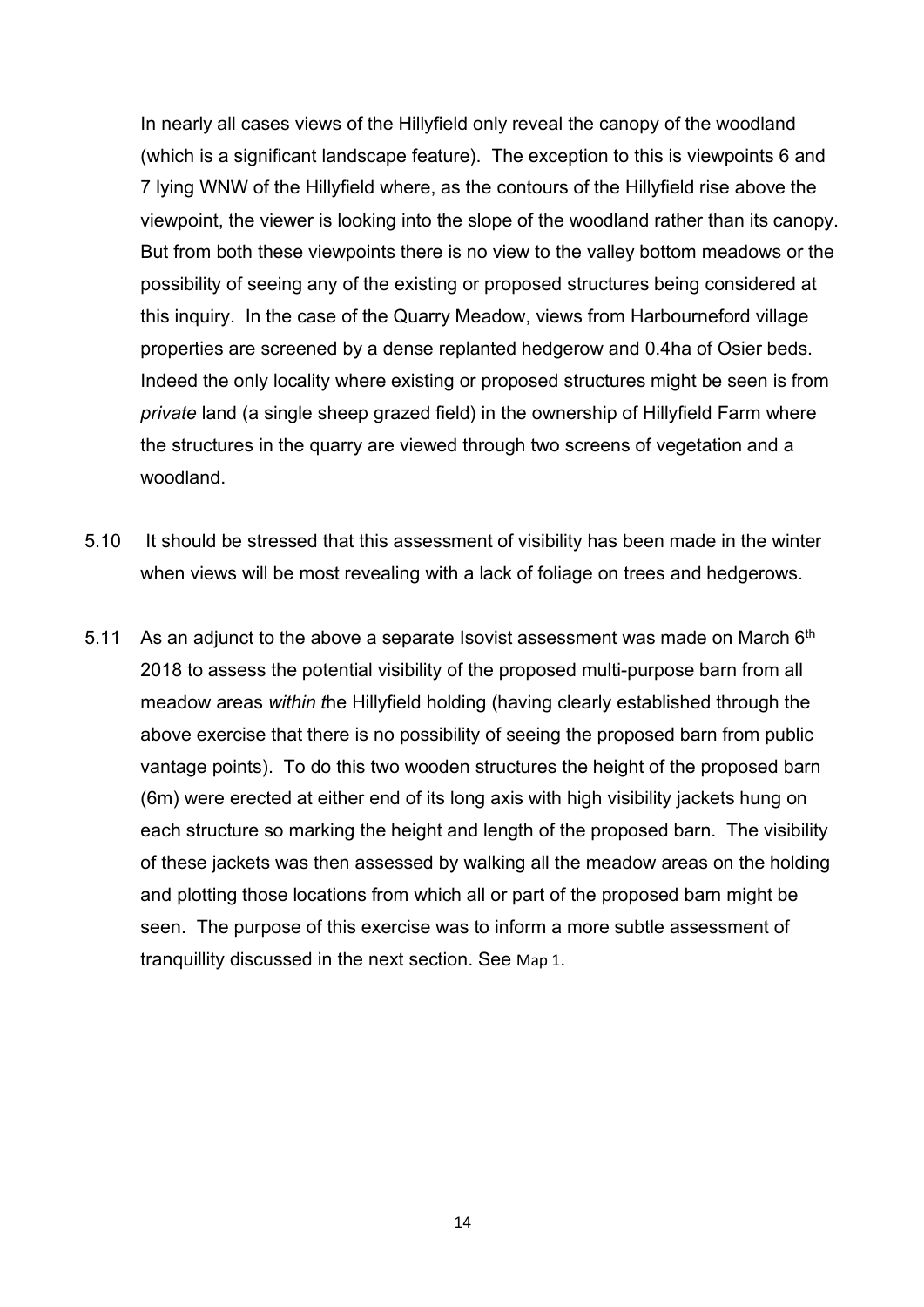

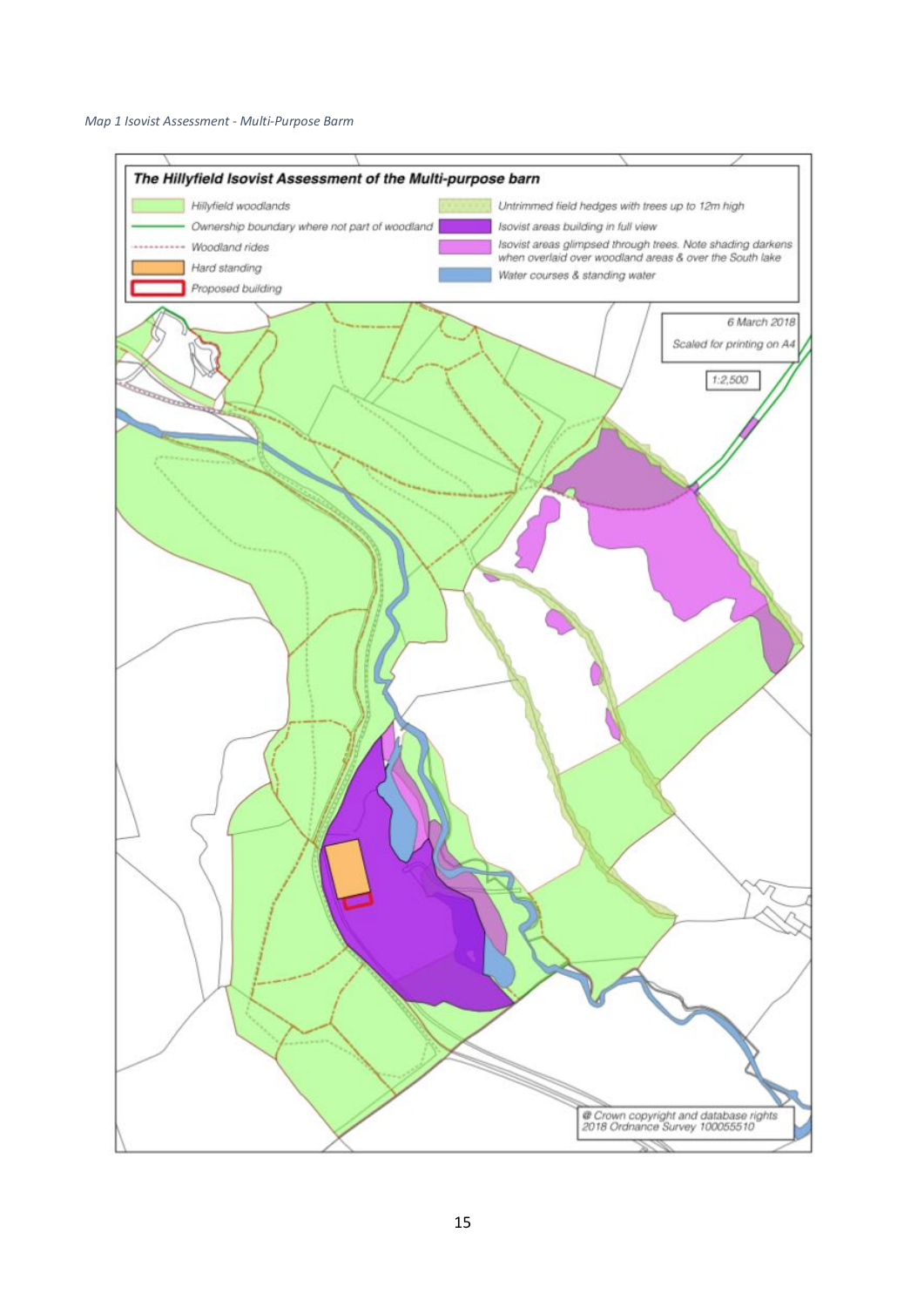# **Assessment of effects on Landscape Character (and Biodiversity)**

- 5.12 I now turn to the effects on inherent landscape character. The general landscape character of the area has been described in Section 3 based on the Landscape Character Assessment for Dartmoor as required by the GLVIA. The question is 'what are the valued attributes' of the landscape that define its character and have the potential to be affected by development'? These are features key to landscape character such that if any one attribute ceased to exist or was damaged, it would have a major impact on the character of the landscape concerned. In the case of this landscape (Landscape Type 5A *Inland Elevated Undulating Land*) the Landscape Character Assessment for Dartmoor defines the valued attributes as: *Valued attributes*
	- *An intricate, 'patchwork' landscape of productive farmland, woods, small settlements and rural lanes.*
	- *Gently rolling topography dissected by small streams.*
	- *Bands of mixed and broadleaved woodlands, along with patches of neutral and marshy grasslands [primarily associated with valley sides and bottoms].*
	- *Strong medieval field pattern on lower slopes and valley floors [thought to date from the mid to late medieval period].*
	- *Pastoral character with patches of rough grazing serving as a reminder of the close proximity of the moorland.*
	- *Scattered villages, hamlets and farmsteads linked by a network of narrow winding lanes.*
- 5.13 It is these valued attributes that have primarily guided the assessment of effects on inherent landscape character outlined below.

## *(i) Prior Notification for two barns (Appeal 3140928)*

5.14 The two proposed single storey timber clad barns (a machinery store 146.7m<sup>2</sup> and timber drying barn  $175.2m<sup>2</sup>$ ) would be located in the Quarry and would replace the two temporary timber drying barns ( $25m^2$  each) and the two lorry bodies ( $30.7m^2$ ) currently used as a machinery lock-up. Although much larger in footprint, the proposed barns would allow removal and general rationalisation of the above existing structures being enforced against and an existing garden shed, such that the new barns would take up no greater space than the current structures in combination, allowing for the current gaps between structures. Thus there would be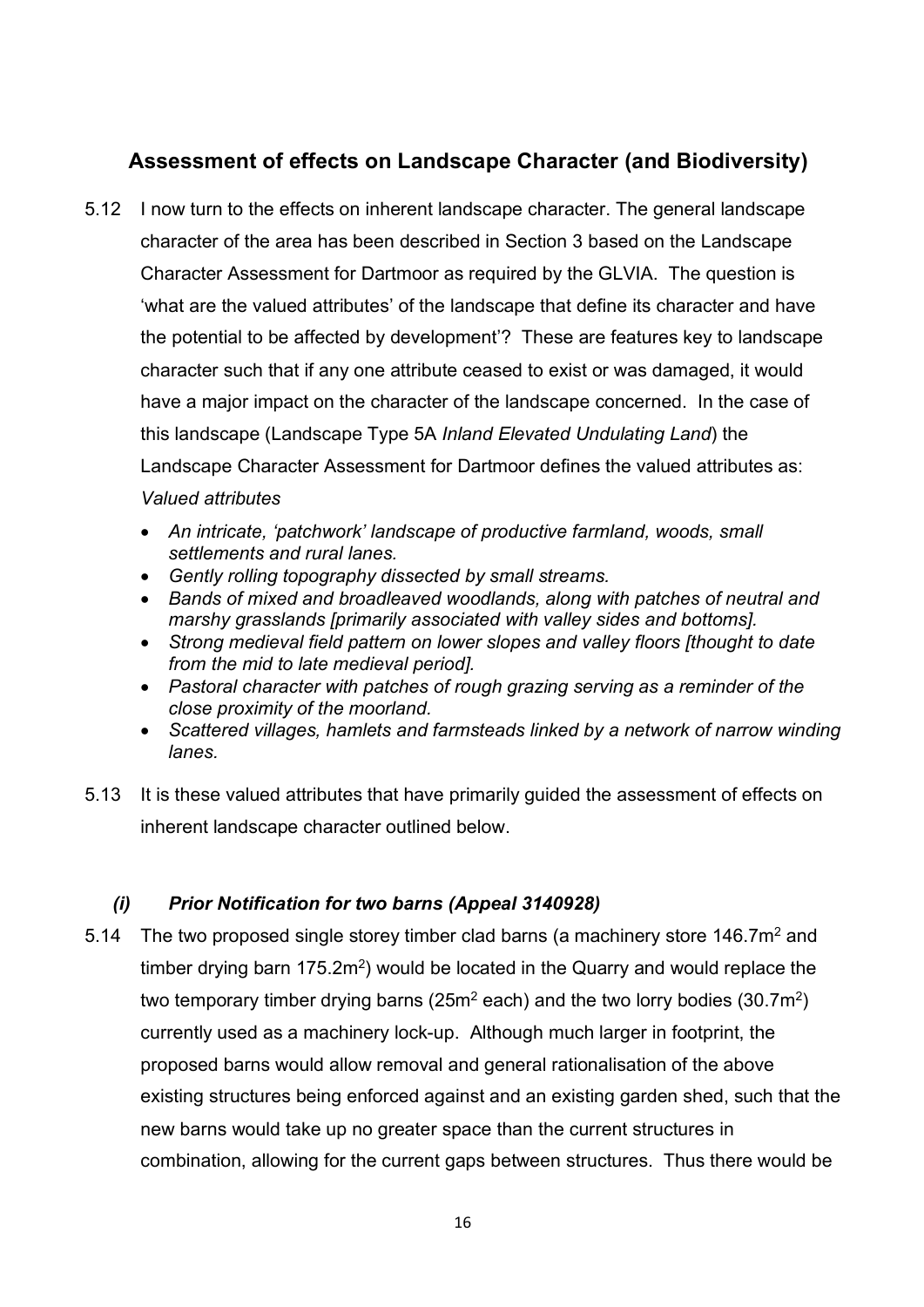no reduction in space for car parking when needed. No landscape concerns were raised by the LPA to this prior notification, as this is not a concern of an initial notification. From a landscape perspective the quarry is a self-contained space and no valued landscape attributes would be affected. I therefore conclude that there would be no impact on landscape character, indeed there could be an overall Net Improvement with the removal of the lorry bodies and rationalisation of the area.

#### *Enforcement Notices*

# *Enforcement Notice 1 – A purported change of use to include residential, recreational and educational uses*

- 5.15 I conclude that the most likely effects on landscape character of this purported change of use, aside from the structures considered separately below, would be the presence of additional people and the presence of cars and car parking associated with activities on site.
- 5.16 *People:* From the evidence presented by Doug King-Smith, visitors to the Hillyfield can be summarised as follows:
	- *Local volunteers* coming to undertake woodland management/conservation work across the holding, maximum once a month with a maximum of 24 volunteers on each occasion.
	- *Seasonal forest workers,* undertaking woodland / conservation work as above, with typically, at most, two to three workers present at any one time, rising occasionally to five or six (this has only occurred during a total of five months across four years).
	- One-day events and workshops relating to the woodland setting. Each event held at the Hillyfield attracts significantly less than 500 people and therefore only needs a Temporary Events Notice .These events are held in the valley-bottom at its most northerly end immediately to the east of the river and typically total six in any one year although in 2016 there were nine (**Table 5.2**). The majority are workshops / gatherings of under 20 people, although the woodland open days have attracted 200-360 visitors but typically only occur once or twice a year.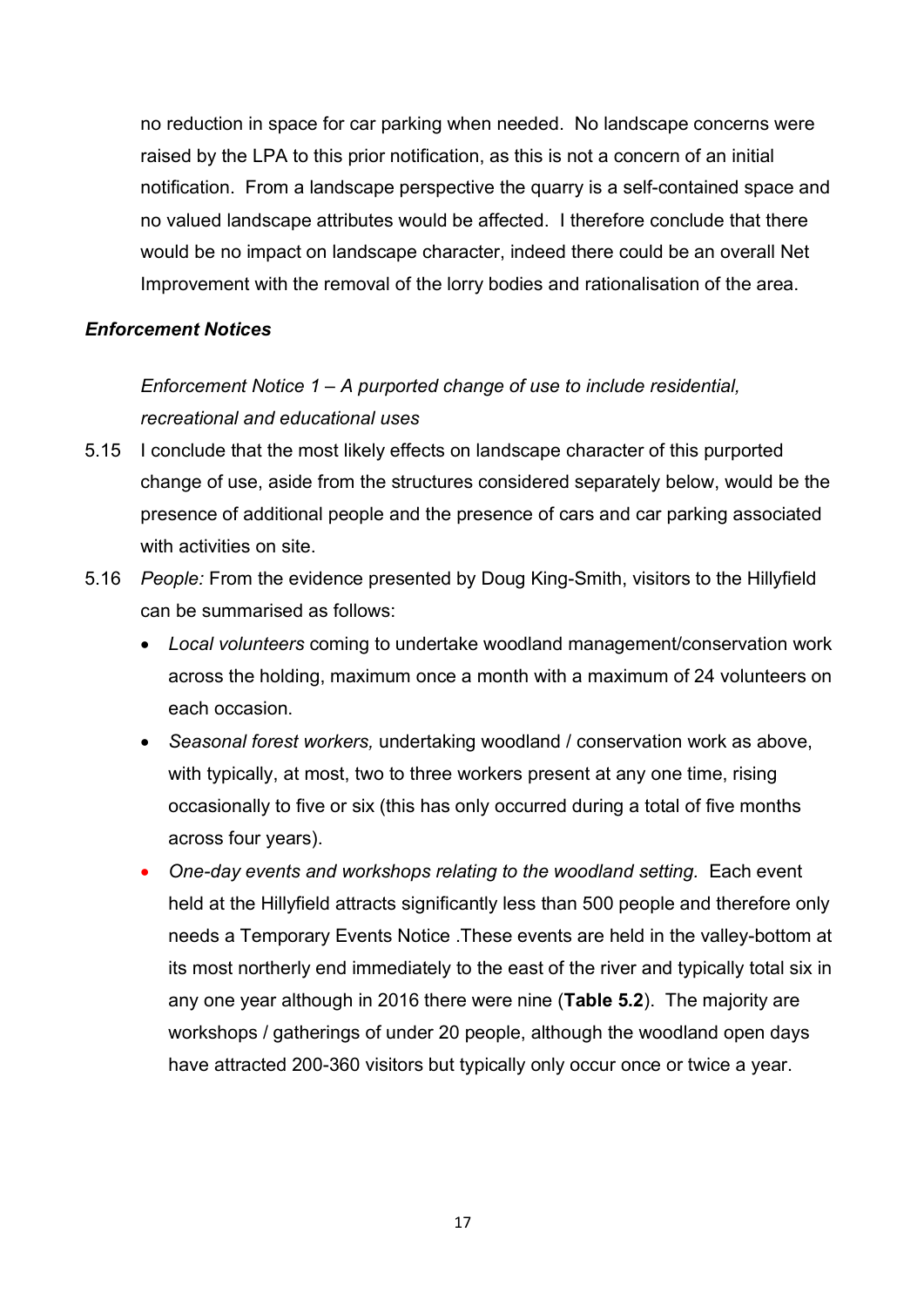#### **Table 5.2: Number of events held at the Hillyfield each year**

| Type                                       | Number of events per year |      |      |                |               |      |                |  |
|--------------------------------------------|---------------------------|------|------|----------------|---------------|------|----------------|--|
|                                            | 2011                      | 2012 | 2013 | 2014           | 2015          | 2016 | 2017           |  |
| Events of<br>150 - 360 people              |                           |      |      | $\overline{2}$ |               |      |                |  |
| Events of<br>60 - 149 people               |                           |      |      | 1              |               |      |                |  |
| Activities of<br>20-59 people              |                           | 4    |      |                | $\mathcal{P}$ | ◢    | 2              |  |
| Workshops/<br>Gatherings of<br>5-19 people | $\overline{4}$            | 3    | 4    | 3              | 3             | 6    | ۸              |  |
| <b>Total</b>                               | 5                         | 4    | 6    | 6              | 6             | 9    | $\overline{4}$ |  |

**Table 5.3: Characteristics of the events held at the Hillyfield**

|                                        | <b>Duration</b> | Av. Length<br>of stay | Peak period  | Max, no. of parked<br>cars at peak |
|----------------------------------------|-----------------|-----------------------|--------------|------------------------------------|
| Events of<br>150 - 360 people          | 8 hrs           | 4 hrs                 | $12 - 4pm$   | 100                                |
| Events of<br>60-149 people             | 8 hrs           | 4 hrs                 | $12 - 4pm$   | 60                                 |
| Activities of<br>20-59 people          | 7 hrs           | 4 hrs                 | $12 - 4pm$   | 20                                 |
| Workshop/ Gatherings of<br>5-19 people | 7hrs            | 7hrs                  | $10am - 5pm$ | 10                                 |

## **Table 5.4: Car parking for events**

| <b>Car parking</b>                | Quarry | Quarry<br>meadow | <b>River</b><br><b>Meadow</b> | <b>Stacking</b><br>Bav | <b>Access</b><br><b>Track</b> | Total |
|-----------------------------------|--------|------------------|-------------------------------|------------------------|-------------------------------|-------|
| <b>Capacity in dry</b><br>weather | 34     | 33               | 45                            | 16                     | 28                            | 156   |
| <b>Capacity in wet</b><br>weather | 34     | 23               |                               | 16                     | 28                            | 123   |

5.17 From these figures I conclude that the effects on landscape character of the presence of volunteers and small workshops and gatherings of up to 20 people are likely to be minimal and certainly no more than a typical woodland on Dartmoor with a popular right-of-way running through it. Events attracting between 60 and 360 people clearly will have a significantly greater impact in terms of the presence of people, on the pastoral and tranquil character of the valley-bottom meadow where these events occur. However, even including the activities attracting between 20 and 59 people, these have only occurred on a maximum of three days in any one year and therefore taken in the round have a minor impact on overall landscape character, in time affecting only 0.8% of any one year.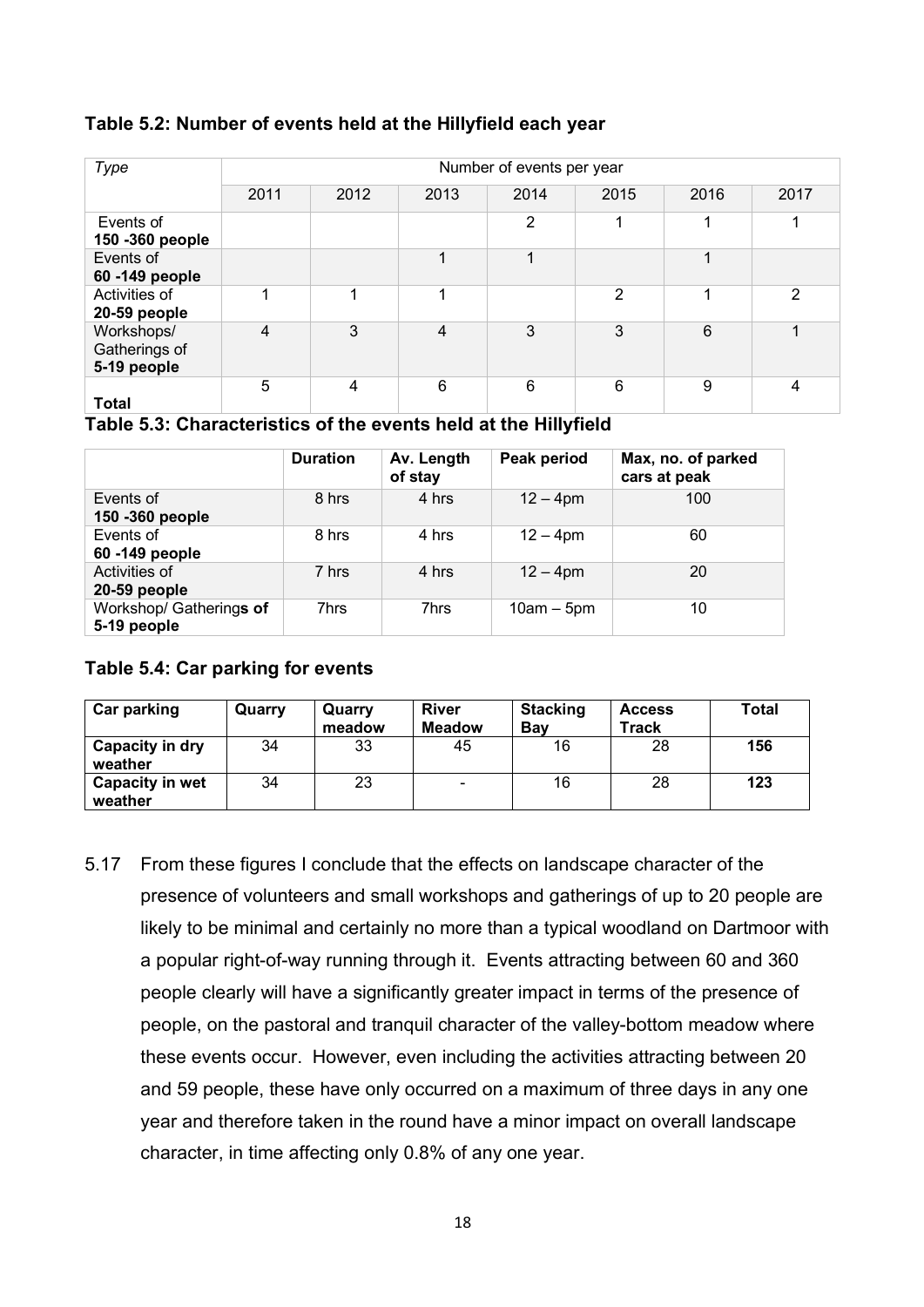5.18 *Car parking:* This is the other aspect of activities held on the holding that can affect landscape character. The *local volunteer days* attract a maximum of 10 cars on the 12 days a year when they occur, while 78% of the *seasonal forest workers* use sustainable (non-vehicular) forms of transport i.e. at most generating one car. Even the largest woodland open days, occurring once or twice a year, have not required parking for more than 100 cars.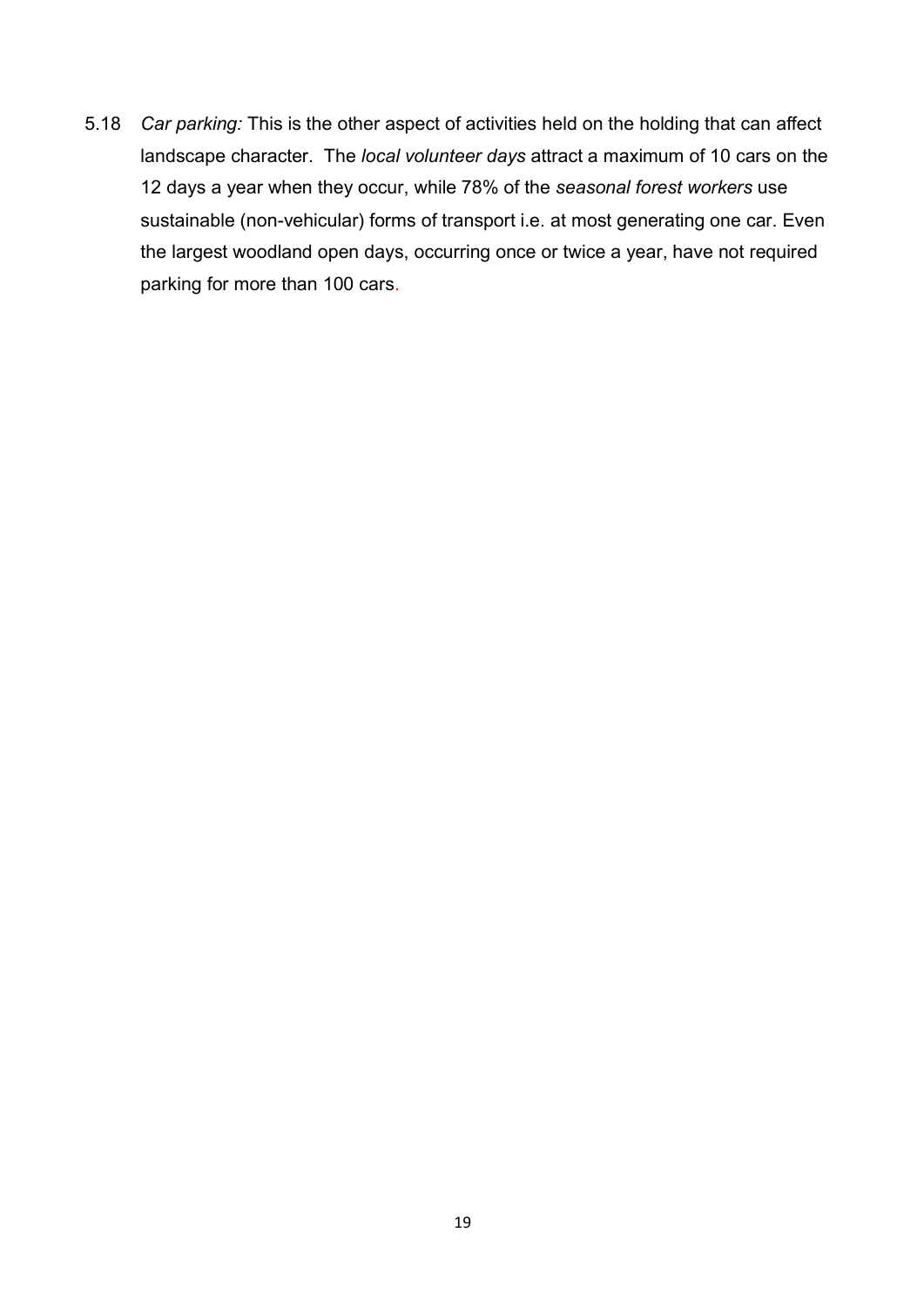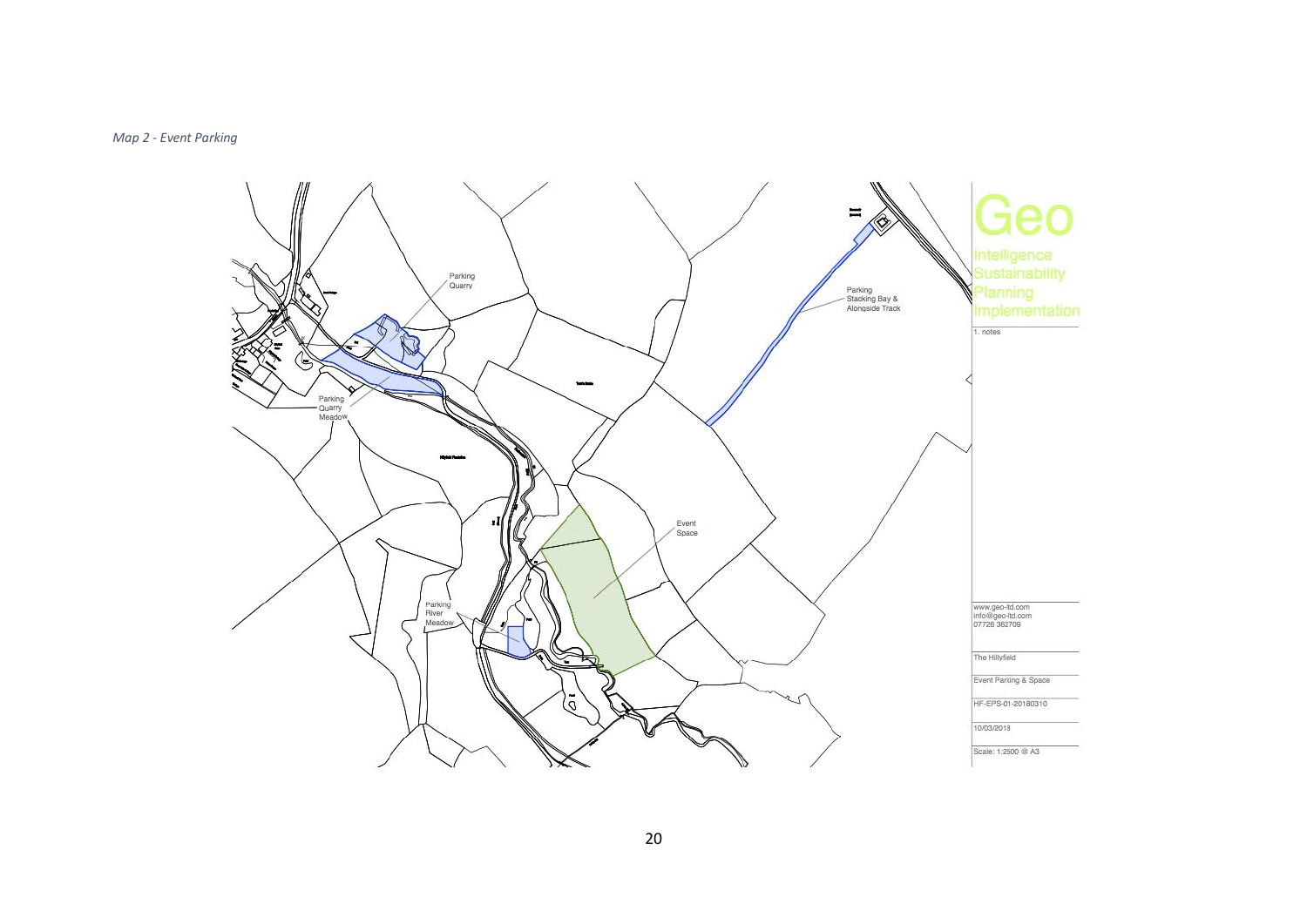- 5.19 From the perspective of conserving landscape character the main concern is respecting the character of the valley-bottom meadows – their pastoral and tranquil character and the retention of their medieval field pattern. The five areas used for car parking and their location are shown in **Table 5.4** and Map 2 respectively, which does include the valley-bottom meadows. However, as indicated by **Table 5.4** *all* car parking, other than that for woodland open days, can be accommodated solely in the Quarry and Quarry Meadows away from the valley-bottom. Furthermore, there is capacity for wet weather parking, even for the woodland open days, without utilising the valley-bottom meadows, with parking on these occasional days utilising the Access Track and associated Stacking Bay, so averting any impact on more sensitive areas.
- 5.20 In terms of biodiversity the valley bottom meadows are permanent pasture which over time will be encouraged through sensitive management to revert to their seminatural form. This highlights the importance of containing the events to predetermined times and areas thereby limiting damage to diversifying grasslands and avoiding potential disturbance to protected species such as otter along the river corridor.
- 5.21 Overall, I conclude that the effects on landscape character *and* biodiversity of the activities that take place on the holding are *Local* (contained within the holding) and of *Minor* impact through a combination of being able to choose less sensitive locations for car parking and the infrequency with which impacts of note occur, with events of over 20 people only occurring on a maximum of three days in any one year. These activities of course are regulated under the 28-day rule.

#### *Enforcement Notices (1) & (2) Structures being enforced against*

5.22 I now turn to the structures being enforced against under Enforcement Notices 1 & 2. It is my professional view that the effects of these structures on landscape character (and biodiversity) of the holding are as follows (for ease, these are grouped by their location within the holding):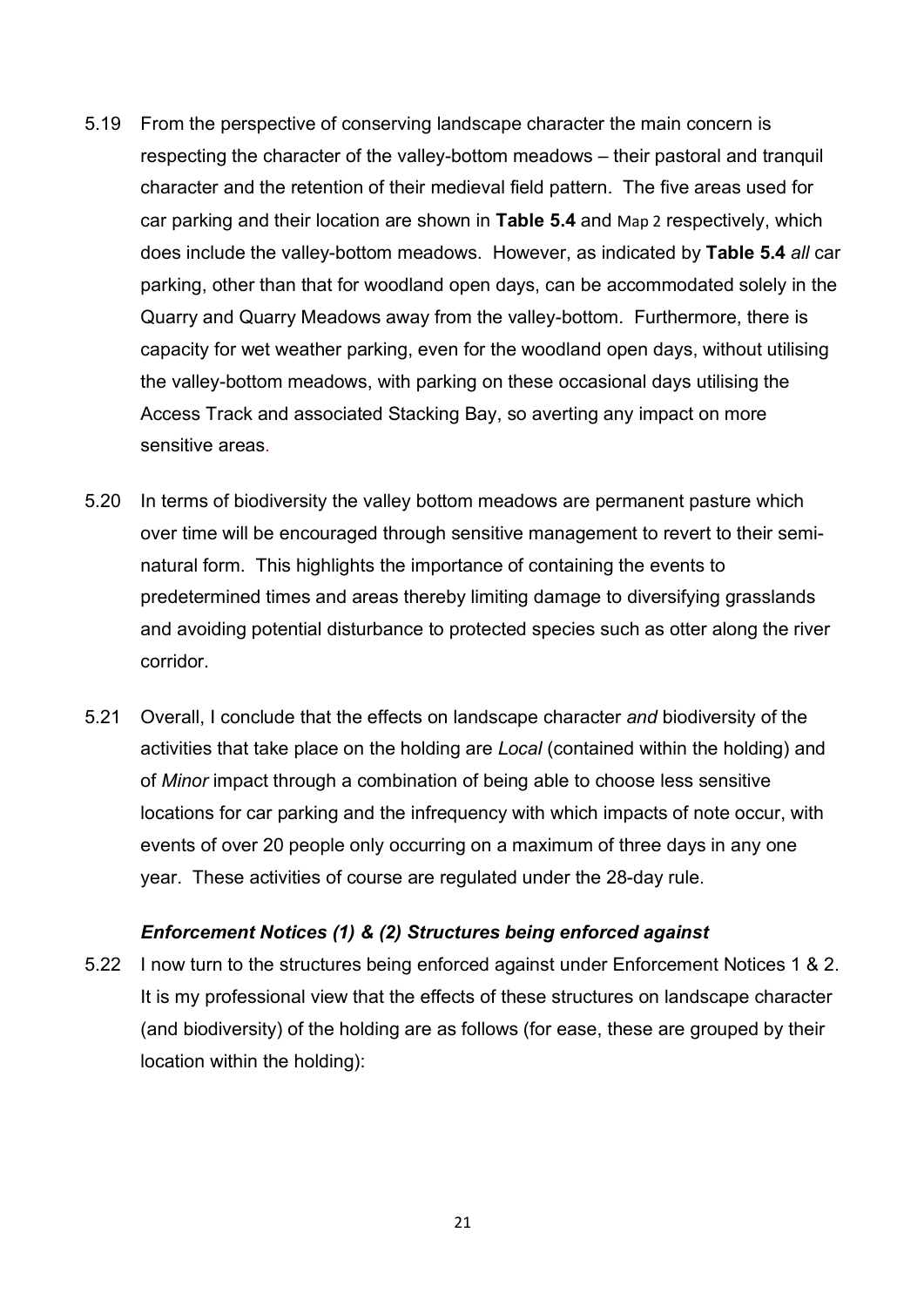## *The quarry*

- The *two single storey barns* located within the quarry are well sited against the main wall of the quarry and have Minimal effect on their surroundings, especially with their timber cladding. They do not affect any valued landscape attributes.
- The *two lorry bodies* also located in the quarry are again well sited next to the barns although they have an unkempt appearance which *detracts from their immediate surroundings* within the quarry. They do not affect any valued landscape attributes.

From a biodiversity perspective, as set out in the report submitted by Stephen Lees of Land and Heritage Ltd, the natural rock faces of the quarry provide a specialised habitat but are unaffected by the presence of the structures. The structures therefore do not have an adverse effect on biodiversity.

## *Valley-bottom meadows*

- The *two caravans* and the tented field kitchen sited at different locations in the valley-bottom meadows currently have no particular aesthetic logic in their siting and have a *Moderate* but *Very Local* adverse effect on the landscape character of the valley-bottom meadows, with the natural pastoral character of the holding being a valued attribute of this landscape type along with the medieval field pattern which remains untouched by these structures.
- The *two compost toilets* and the *Yurt timber platform*, again sited around the valley-bottom meadow, are too small in scale to have a landscape effect but as for and would benefit from a rationalisation in siting

From a biodiversity perspective these meadows, as already noted, are permanent pasture which currently is not floristically diverse although with appropriate management this could be encouraged in the future. Currently, therefore, the above structures have minimal impact on biodiversity. In addition their siting away from the river corridor should minimise potential disturbance to protected species such as otter.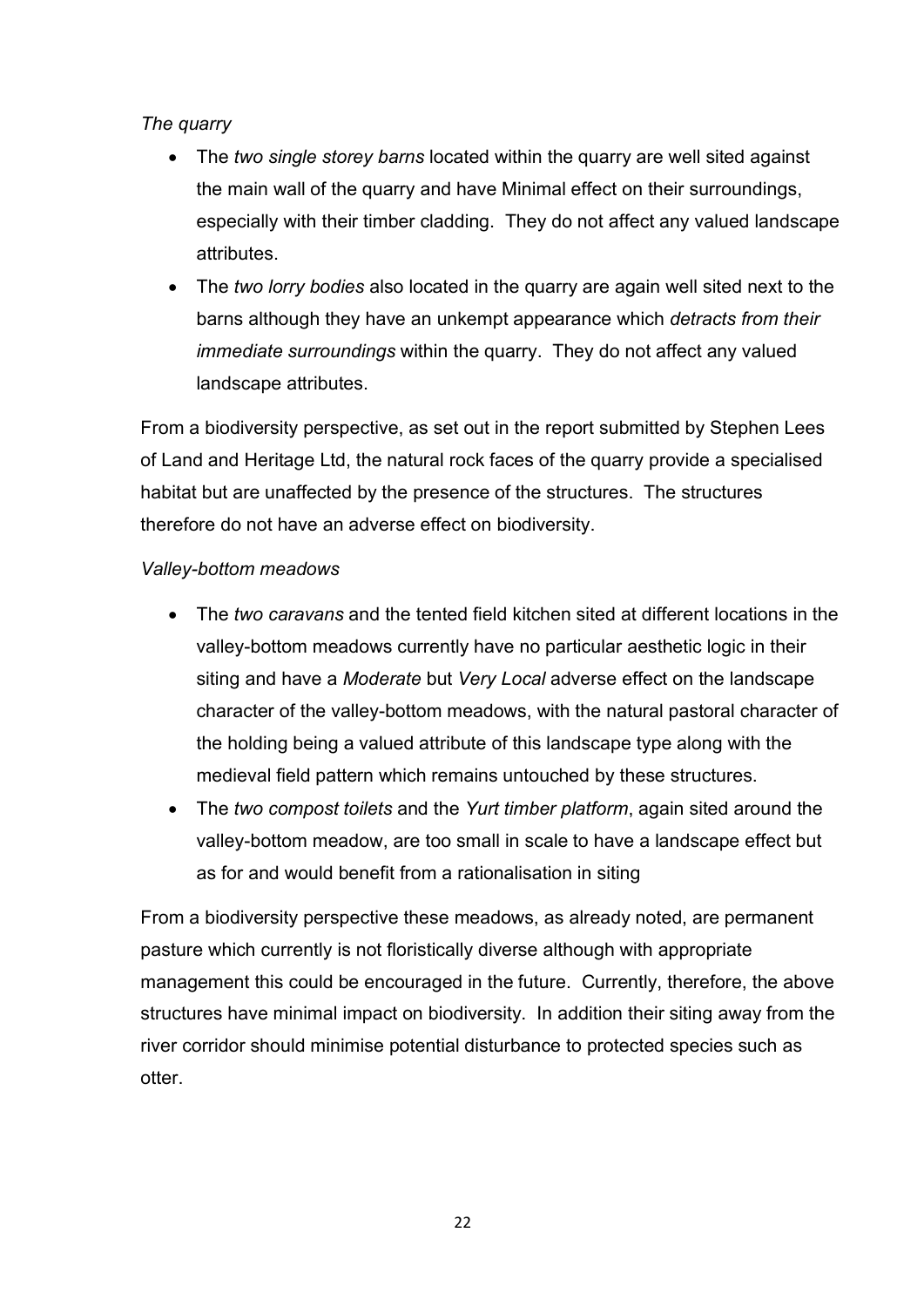#### *Woodland*

- The *tented structure used as a covered workspace* is sited on the very edge of, but within, the ancient woodland site. Therefore, although temporary, and its location necessitated by the requirement to fell the larch under the Statutory Plant Protection Notices issued by the Forestry Commission, this structure is having a *Moderate/Major* but *Very Local* impact on the ancient woodland habitat which is a valued landscape attribute of this landscape type and highly valued for biodiversity. As a temporary structure its location could be moved allowing the natural seed source of the ancient woodland to regenerate.
- 5.23 Overall the effects on landscape character *and* biodiversity can be summarised as shown in **Table 5.5** below. In this case the identified levels of effect are sufficiently similar for landscape and biodiversity to be considered together.

| <b>Structure</b>               | <b>Scale</b><br>οf<br>impact<br>(1) | <b>Severity of</b><br>impact(2) | <b>Valued</b><br><b>attributes</b><br>affected | <b>Which</b><br>attribute(s)     | <b>Potential</b><br>improvements/mitigation                                         |
|--------------------------------|-------------------------------------|---------------------------------|------------------------------------------------|----------------------------------|-------------------------------------------------------------------------------------|
| 2 barns                        | None                                | None                            | None                                           |                                  |                                                                                     |
| 2 lorries                      | Very<br>local                       | Minor                           | None                                           |                                  | Replacement with timber<br>structures                                               |
| 2 caravans                     | Very<br>local                       | Moderate                        | Yes                                            | Natural<br>pastoral<br>character | Would benefit from<br>relocation of these                                           |
| <b>Tented field</b><br>kitchen | Very<br>local                       | Moderate                        | Yes                                            | Natural<br>pastoral<br>character | structures such that they<br>are all in one location<br>where they are not visually |
| Compost<br>toilets             | None                                | None                            | None                                           |                                  | prominent and lie outside<br>the ancient woodland                                   |
| Yurt                           | None                                | None                            | None                                           |                                  |                                                                                     |
| Tented<br>workspace            | Very<br>local                       | Moderate/Major                  | Yes                                            | Ancient<br>woodland<br>habitat   |                                                                                     |

**Table 5.5: Summary of effects on Landscape Character and Biodiversity**

(1) Scale of impact on the five point scale – *Very Local, Local (holding), Parish, Park-wide. Regional National*

(2) Severity of impact on the five point scale – *Minor, Minor/Moderate, Moderate, Moderate/Major, Major*

5.24 Thus I conclude that all the effects on landscape character and biodiversity of the structures being enforced against are V*ery Local* (contained entirely within small parts of the holding). In one case the severity of the impact is *Moderate/Major* (the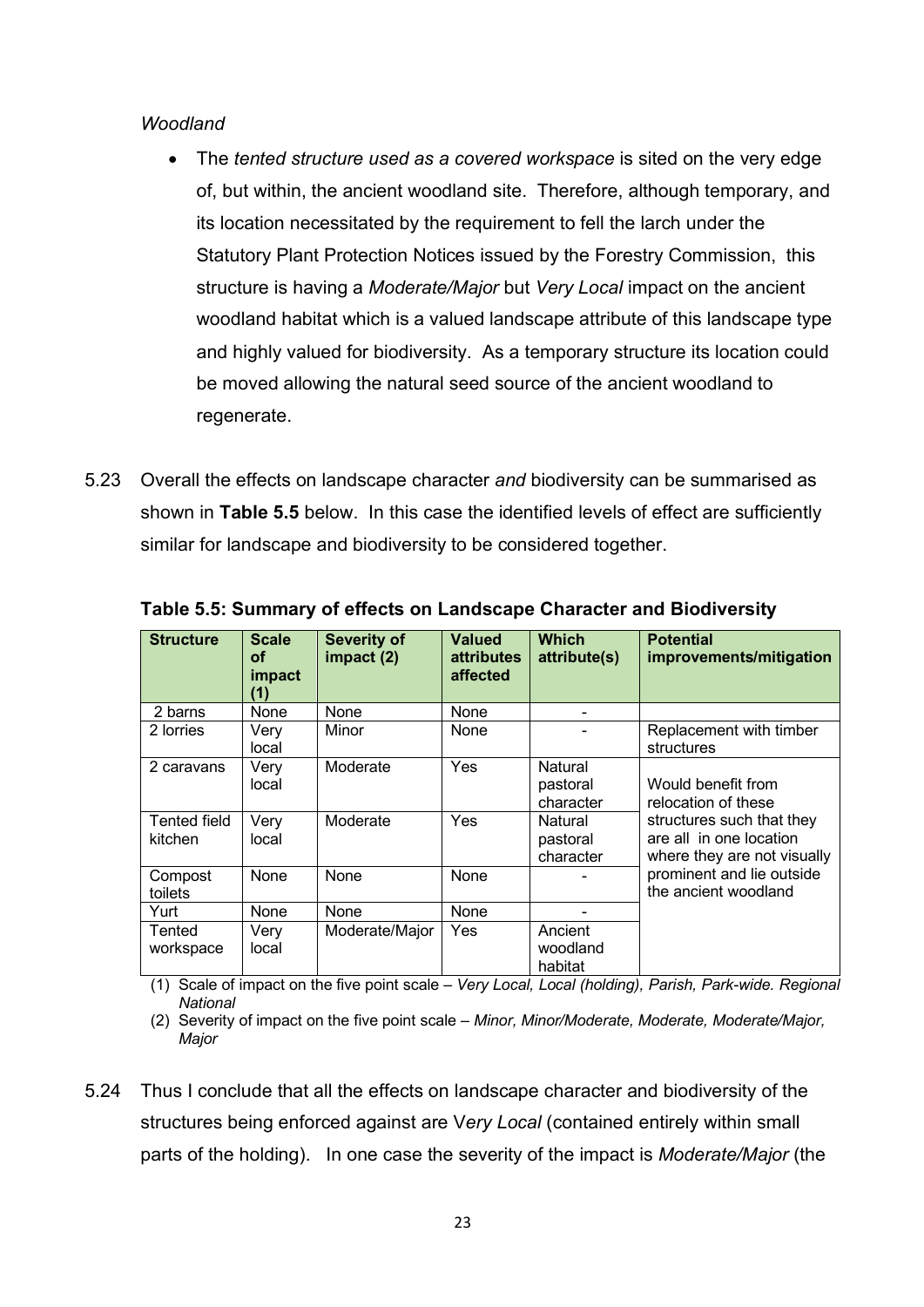siting of a temporary tented workspace just within the ancient woodland site); and in two cases (the temporary field kitchen and two caravans) the severity of the impact (primarily on landscape character) is *Moderate,* detracting from the natural pastoral character and tranquillity of parts of the valley bottom meadows, although too small to impinge on the valued medieval field pattern.

# *(ii) Prior notification and subsequent planning application for a part open fronted multi-purpose barn*

- 5.25 In this assessment of effects on landscape character I focus on the full planning application, in that the developments are the same (a part open-fronted timber clad barn 8m x 20m footprint (160m2) other than in the full planning application the height of the roofline has been raised by 0.5m to allow for an upper floor providing dormitory accommodation for volunteers.
- 5.26 Effects on landscape character were to the fore in both the officers' reports on the Pre-notification application and subsequently in the determination of the Planning Application. Their comments draw on the Landscape Character Assessment for Dartmoor as do mine.
- 5.27 In relation to the full planning application the Reasons for Refusal (RfR) relating to landscape were: "*The proposal represents unsympathetic development which, by nature of its isolated location, size, scale and residential accommodation, is considered to be detrimental to the character of the area, failing to enhance the special qualities of Dartmoor's landscape, specifically the pastoral character of the fields and the strong medieval field patterns. Furthermore, the proposal fails to respect the tranquillity and remoteness of the site. The proposal is therefore contrary to Policies COR I, COR 3 and COR 8 of the Dartmoor National Park Authority Core Strategy, Policies DMD5 and DMD34 of the Development Management and Delivery Development Plan Document, and the core aim of sustainable development as set out in the National Planning Policy Framework"*.
- 5.28 In support of these Reasons for Refusal the Tree and Landscape Officer had noted in his report that "………….*The development will have a detrimental impact on the historic field system and the pastoral character of the area. The development does*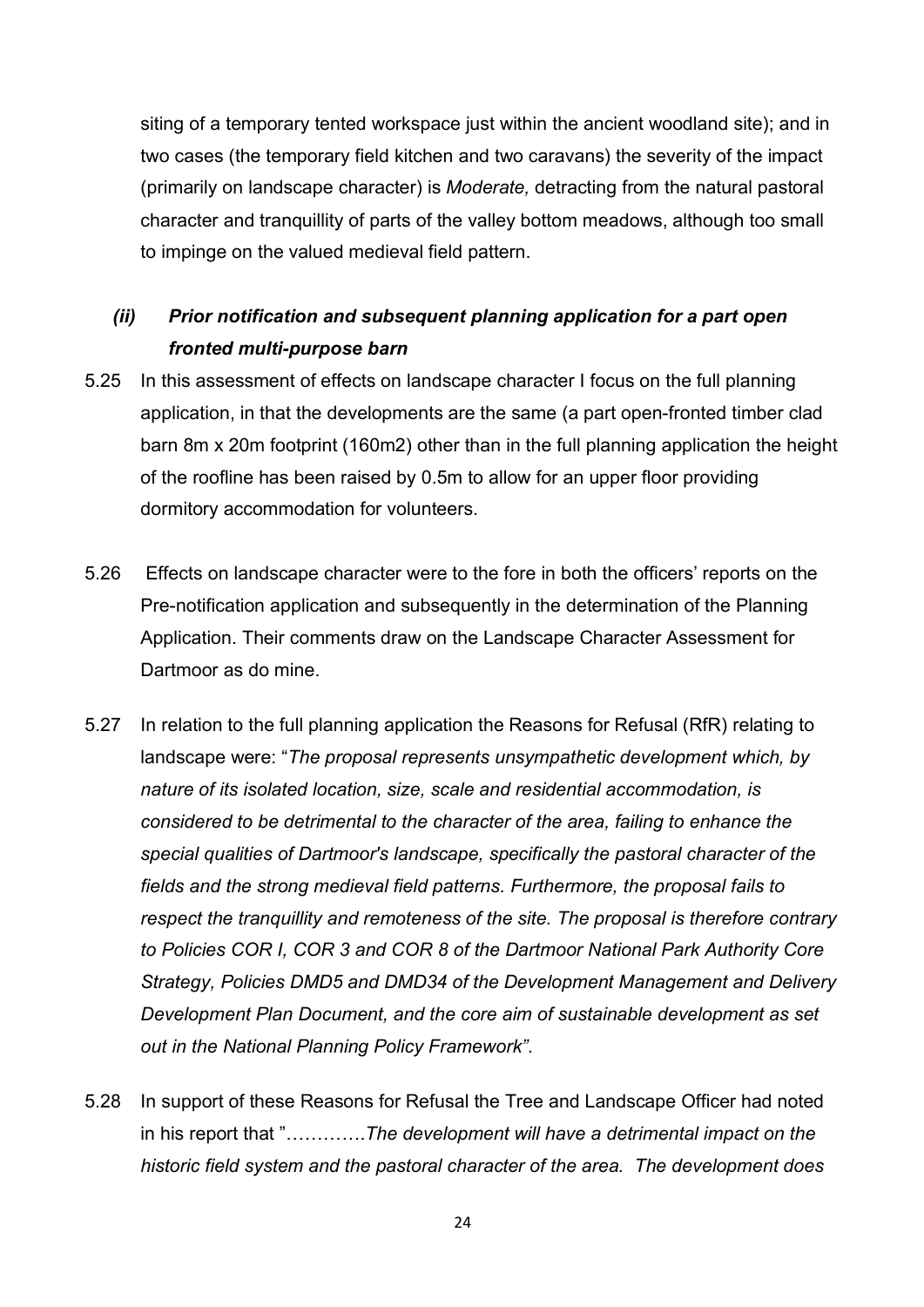*not respect the valued attributes as set out in the landscape character assessment. It does not conserve and/or enhance the character of the landscape and the building does not respect the tranquillity and sense of remoteness of the site, the development is clearly contrary to policy.*

*"The isolated development will contrast strongly with the predominantly pastoral landscape and the agricultural building does not reflect the building pattern found in this landscape…………"* 

The report goes on to conclude that: "*The proposed development will have a detrimental impact on the character of the area. This is an isolated development with no links to other buildings. The development will be contrary to policy COR 1 in that it does not respect or enhance the character, quality or tranquillity of the local landscape. It is contrary to policy COR 3 in that the development does not conserve or enhance the characteristic landscapes and features that contribute to Dartmoor's special environmental qualities. The development is also contrary to DMD 5 because it does not conserve/or enhance the character and special qualities of the Dartmoor landscape by respecting the valued attributes of the Dartmoor landscape, specifically the pastoral character of the fields and strong medieval field pattern. The building will not respect the tranquillity and sense of remoteness of the site. The development because of its design, scale and layout will not conserve or enhance the characteristic landscape of the National Park. The development does not enhance*  what is special or locally distinctive about the landscape character, and it is an *unsympathetic development that harms the wider landscape".*

5.29 In all cases I agree with the NPA that the concern over impacts relates specifically to the pastoral character of the fields and strong medieval field pattern, combined with their tranquil character. At all times it is also vital to remember the high importance and high sensitivity of National Park landscapes. However, the concerns expressed by the NPA raise important issues that need to be unpacked. To do this I have taken DMD5 as my starting point, as it is concerned specifically with protecting the character of Dartmoor's landscape, and I have reviewed each criteria of this policy (re-ordered to allow a logical flow to the discussion) making reference to other policy criteria as relevant: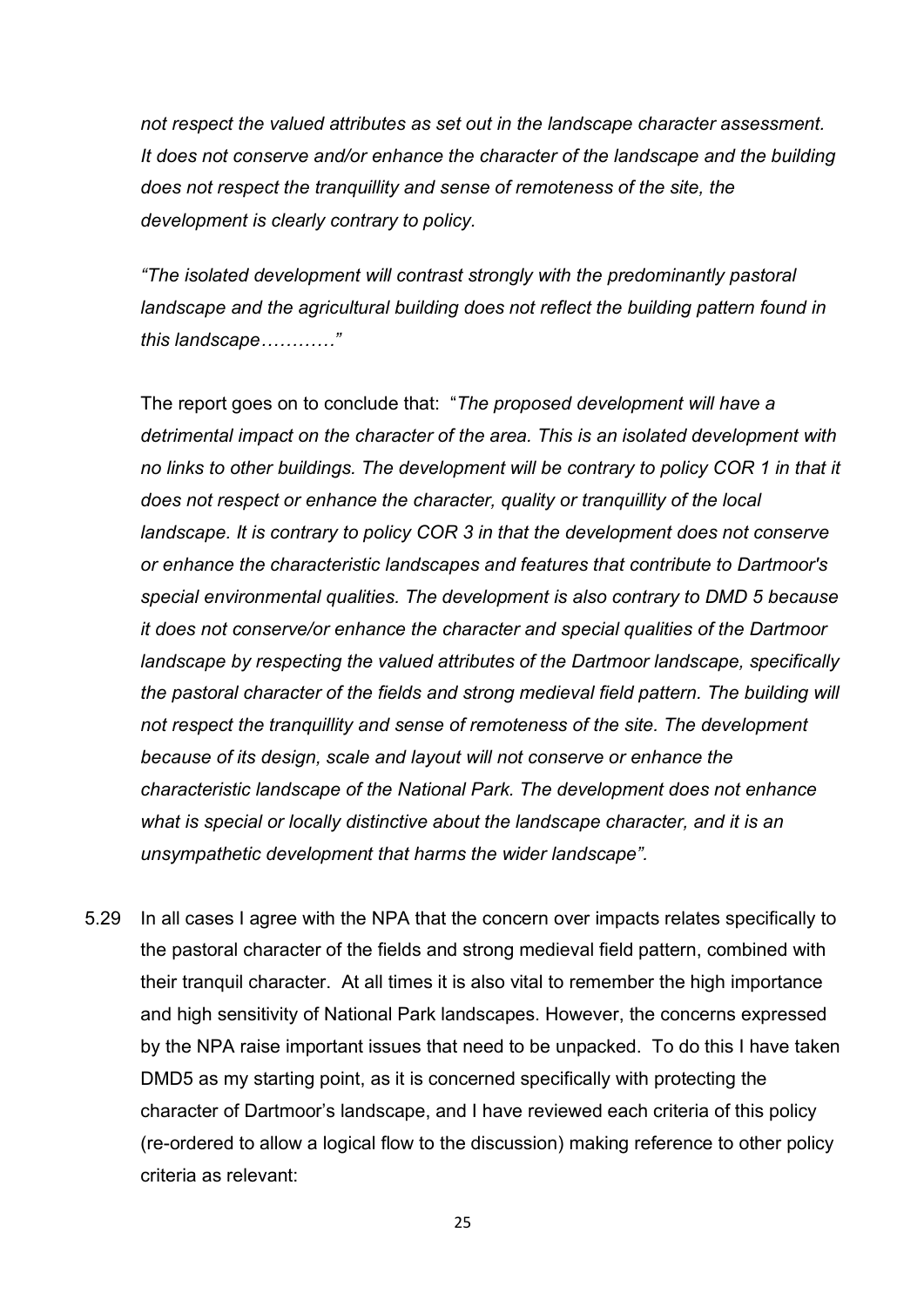- 5.30 DMD5: *Ensuring that location, site layout, scale and design conserves and/or enhances what is special or locally distinctive about the landscape* and DMD34 *(ii):it relates well to local landscape features and other building groups; (iii) It is located and orientated with respect to local topography so as to reduce intrusive effects:* 
	- *Isolation:* Much is made of the building's isolated location true but given the functional needs of agriculture and sometimes forestry, isolated barns are not uncommon in the vicinity and most are in a far more prominent position than that proposed. Such buildings are meeting a functional necessity.
	- *Functional relationship:* whilst not related to other existing buildings the proposed barn has a clear and direct functional relationship with the hardstanding (now implemented) for which planning permission was granted for forestry uses only. Thus there is a clear functional logic to its location directly adjacent to this hardstanding.
	- *Scale:* At 160m2 this would be a modest barn well below the Permitted Development threshold in size, that neatly fits along the narrower edge of the hardstanding
	- *Design:* Apart from the roof material the barn would be entirely constructed from wood won from the site. Thus it would have a very small carbon footprint (highly sustainable) and the larch cladding would silver over time making it recede visually into its surroundings. It would therefore literally be of the place – something that is now rarely achieved but would have been the 'order of the day' in the Medieval period.
	- *Relationship to topography and other features:* The barn would be recessed into the edge of the field in which it would sit, with its western elevation tucked into, but not damaging, an existing hedge bank. Indeed, at its western end the barn would be dug into the current ground level to achieve a constant floor level and reduce the external height of the barn. To the south, west and north the barn would be viewed against a backdrop of nearby trees such that it cannot be seen against a skyline and, with its timber cladding, over time would blend into its treed backdrop as the larch 'silvers off'.

## 5.31 DMD5:*Avoiding unsympathetic development that will harm the wider landscape*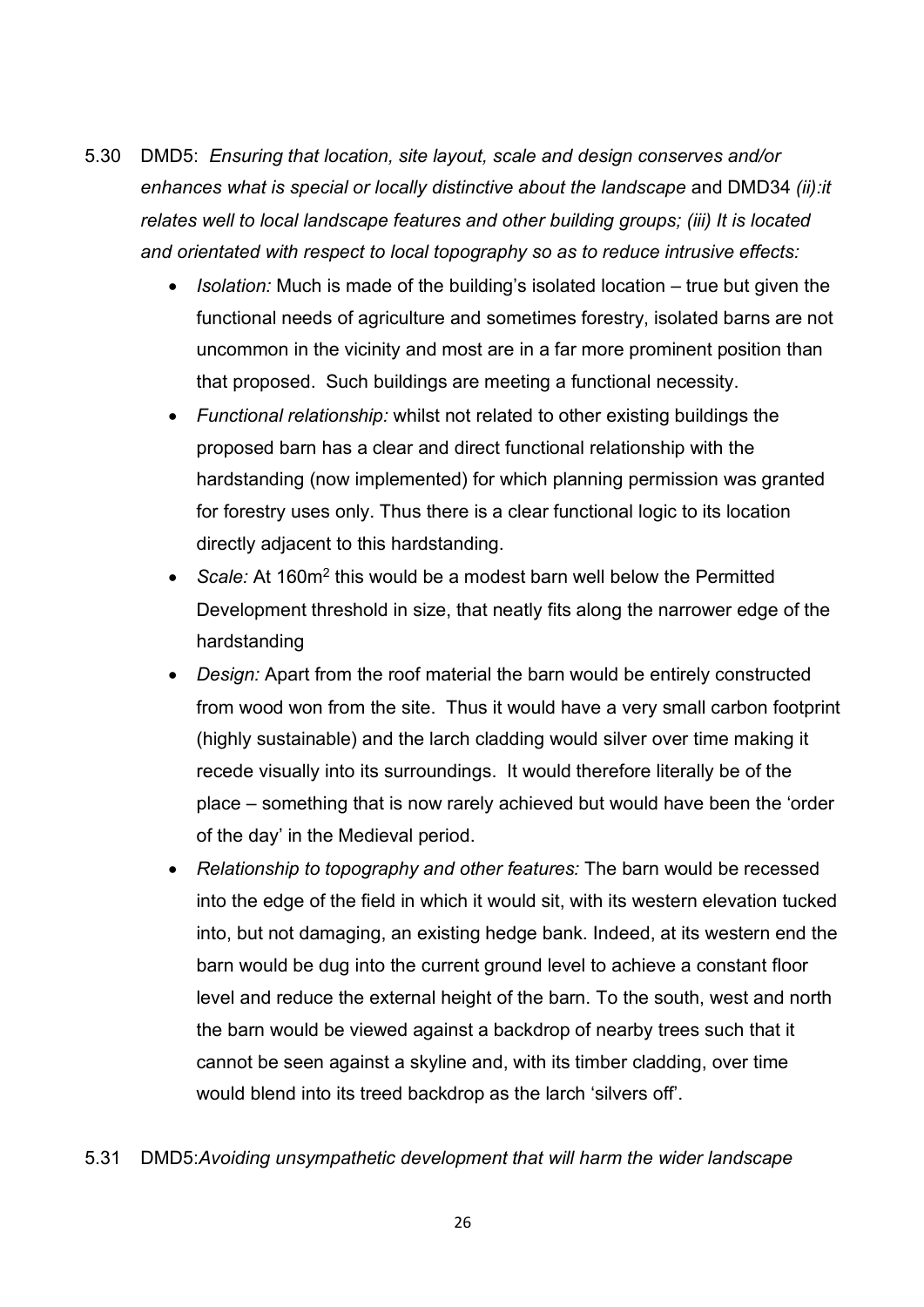Importantly, as noted in the visual assessment, the site of the proposed barn lies wholly at the bottom of a deeply incised valley with steep slopes rising to either side by at least 50m. Thus, as has already been described, the site of the proposed barn cannot be viewed from any public vantage point, being totally hidden from the wider National Park landscape. Further, not only would the barn be viewed against a backdrop of the nearby trees of a hedgebank but against the steeply rising wood clad slope of the western valley side – this is a visually contained location.

5.32 DMD5 *Respecting valued attributes of the landscape character type within which the development falls* and COR3 *Development will conserve and enhance the characteristic landscapes and features that contribute to Dartmoor's special environmental qualities and in making an assessment of development particular regard will be had to* (of which the most relevant to this proposal are): *woodlands and trees, wildlife habitats; field boundaries.* 

In this case these valued attributes are the pastoral character of the fields and their strong medieval field pattern thought to date from the mid to late medieval period. As part of this proposal no hedgebanks or field boundaries would be affected. The siting of the barn therefore would not change the pattern of the medieval field system, and no additional hedgebanks are proposed, as those proposed to partially screen and contain the hardstanding were conditioned out by the NPA. Indeed I would argue that the hardstanding at 1352m<sup>2</sup>, now largely implemented, has a far greater visual impact with its stacks of stored logs, on the pastoral character of the meadows when compared to the proposed modest timber barn at 160m<sup>2</sup>. In this respect it is interesting to note the comments of the Tree and Landscape Officer in support of the planning application for the hardstanding which are silent with regard to impacts on valued landscape attributes:

*"Policy DMD5:………………….The open unregularised storage of timber on the land causes harm to its character and appearance…………it is therefore considered appropriate to contain and control the use* [through the provision of hard standing in one location]*.* The comments continue: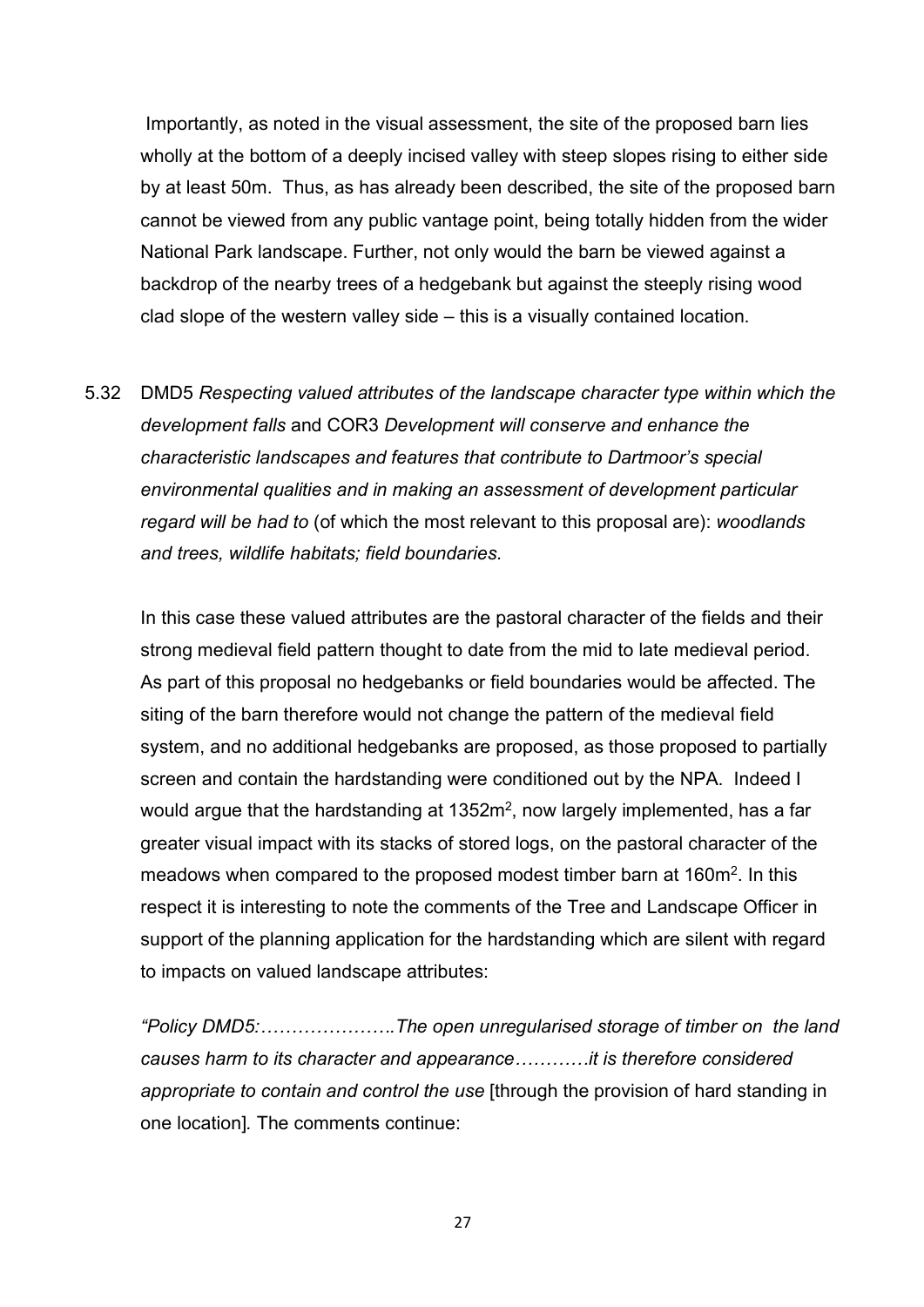*"Policy DMD34: There is considered to be a demonstrable need for hardstanding* in *association with the forestry use of the surrounding land, however, the site itself is on agricultural land. It is also considered to be proportionate in size to the size of the*  woodlands. It is in a valley location and relates well to the local landscape and is not *intrusive."* 

In short, I assess there would be no physical change to valued attributes (in this case the medieval field system) caused by the proposed barn. In terms of biodiversity, the permanent pasture on which the barn is proposed lacks species diversity and so biodiversity impacts would be minimal (and were not considered for the hardstanding), although there are significant opportunities to enhance species diversity through appropriate management. However, I agree there is the potential for change to the perceptual character of the pastoral setting which I consider with tranquillity below.

5.33 DMD5 *Respecting tranquillity and sense of remoteness of Dartmoor* and COR1 (h) *respect for and enhancement of the character, quality, and tranquillity of local landscapes and the wider countryside:*

It might be argued that the Hillyfield lying so close to the A38 is neither tranquil nor remote. For this reason I suggest that remoteness can be discounted from this discussion. However, the valley bottom meadows have their own sense of serenity and peace derived from the enclosing landform and trees and their natural pastoral character which combine to create a strong sense of tranquillity. For this reason, using an Isovist analysis, I have assessed the visibility of the proposed barn from within the site, focusing on its potential visual impact on the valley bottom meadows and the meadows of the holding more generally. The method used has been described earlier in para 5.11, Map 1.

From this analysis it is evident that the whole of the barn would only be visible from within the valley-bottom meadow in which it is located (Map 3). This, as already noted, is significantly compromised by the presence of the hardstanding and associated log piles that would, in fact, serve to screen much of the lower parts of the barn from the remainder of the meadow when viewed from the north and east. Conversely the proposed barn, even in winter, would be entirely screened from the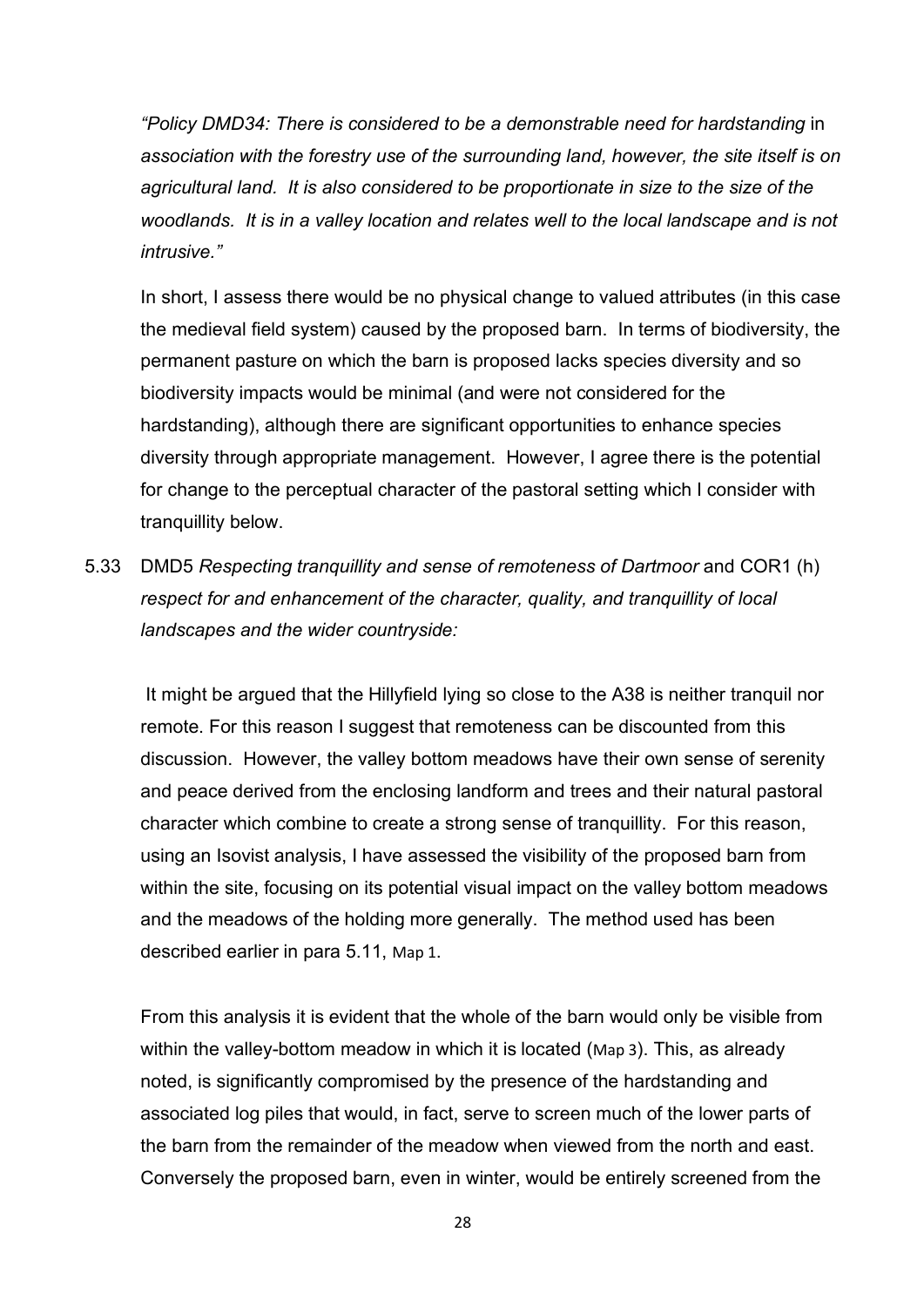main valley bottom meadow directly to the east of the river by the tree belts along the river.

In addition, the proposed barn might be glimpsed from a small section of the access track and from the upper shoulder of the meadow that runs below the access track. But these would only be glimpses of the very upper part of the eastern elevation of the barn. Indeed in summer with foliage on the trees it is questionable whether even these views would be retained. Furthermore, the Isovist test of visibility used high visibility yellow jackets to mark the ridge height of the barn (purposefully aimed at ensuring they *could* be seen), yet with a grey profile roof, the ridge line is likely to be difficult to pick out.

I therefore conclude that potential loss of tranquillity and pastoral character only relates to the meadow in which the barn would be located, already compromised by the hardstanding. Further, the provision of the multi-purpose barn would lead to the removal of the temporary structures currently distributed across the meadows, namely, the two caravans; and the tented field kitchen; and separately the tented structure used as a covered workspace located just within the ancient woodland site. This would be a significant gain for tranquillity and pastoral character (and also the biodiversity of the ancient woodland site), containing and controlling these uses in a single location, as much as the hardstanding is providing a central collection point for cut timber.

5.34 Thus, contrary to the reasons for refusal, I conclude that the proposed multi-purpose barn is well and sympathetically located, with a clear functional relationship to the hardstanding; it does not harm the wider landscape as it is not visible; it would not lead to a physical change in any valued landscape attributes; and while the pastoral and tranquil character of the meadow in which it is located would be adversely affected this needs to be balanced against the positive gain for tranquillity, the pastoral character of the holding, and the biodiversity of the ancient woodland site, of bringing the (essential) uses of four temporary structures scattered in the vicinity under a single and permanent roof.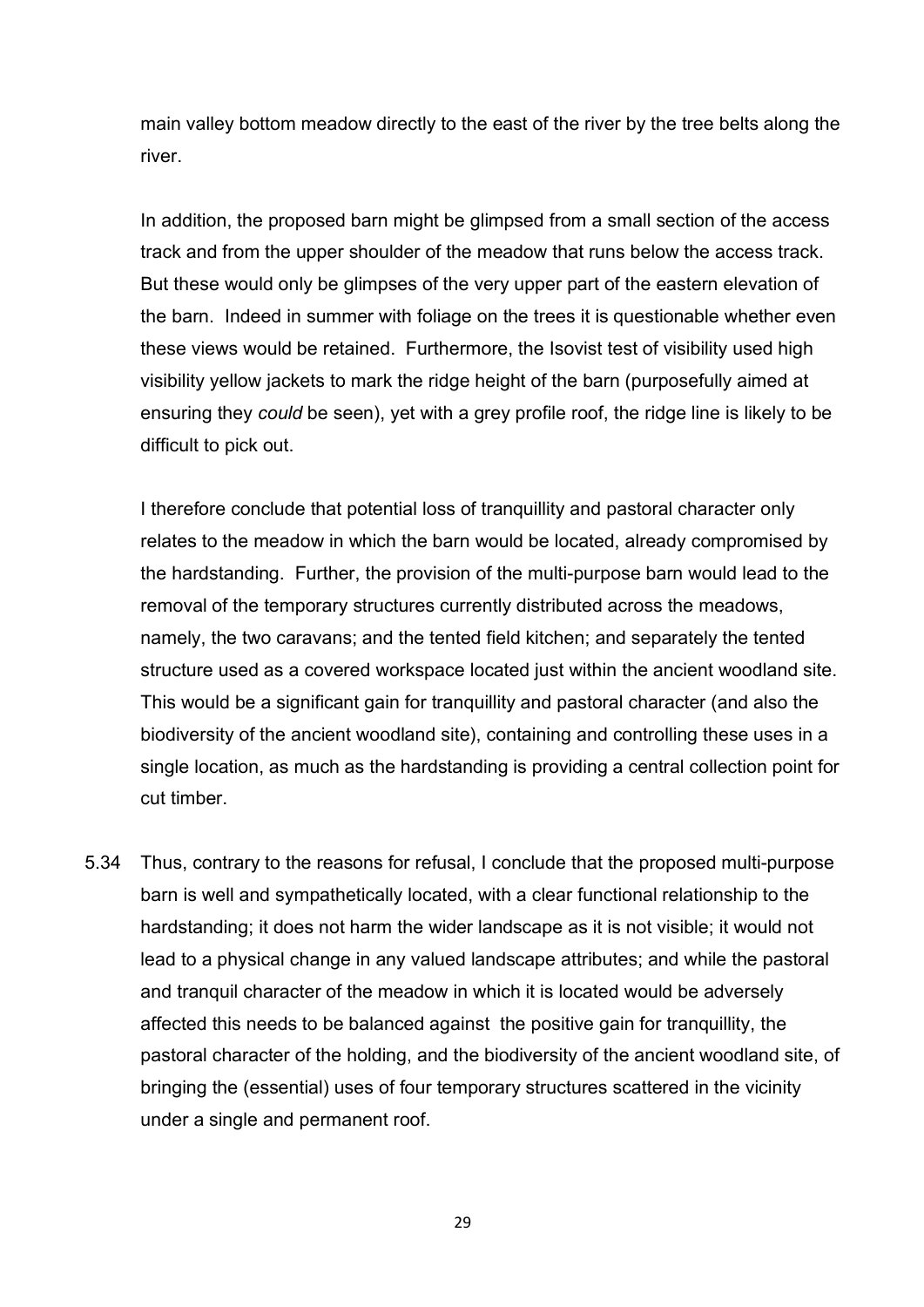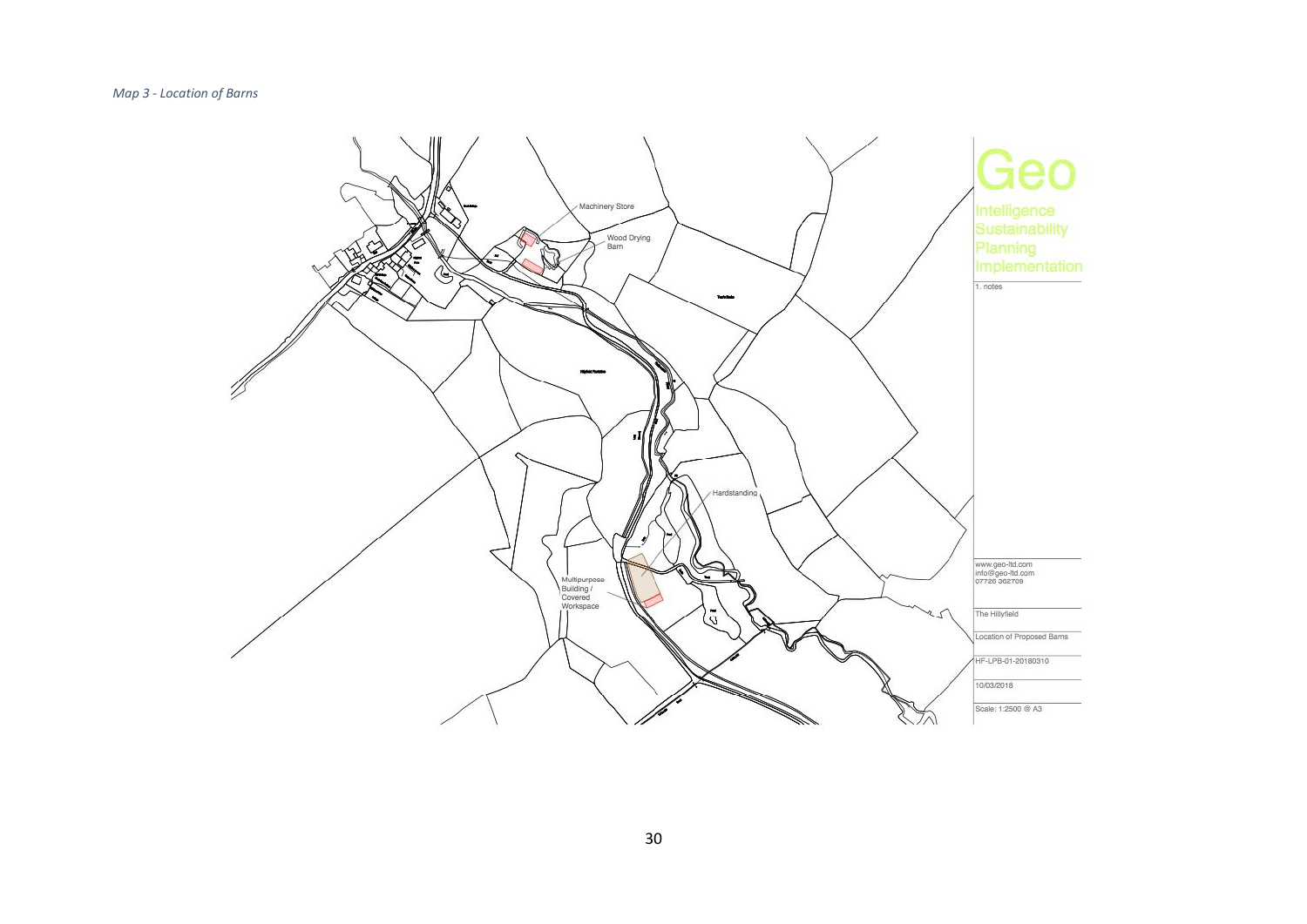#### *Figure 1 - Location of Multi-Purpose Building*



Site of proposed multi-purpose barn: Position and height marked by two posts with yellow markers at their top:

- 1) Site of barn looking south across hard standing
- 2) Site of barn looking west with valley side behind
- 3) Site of barn looking west with valley side behind
- 4) Site of barn looking north west across meadosw
- 5) Site of barn looking west from edge of meadow with river behind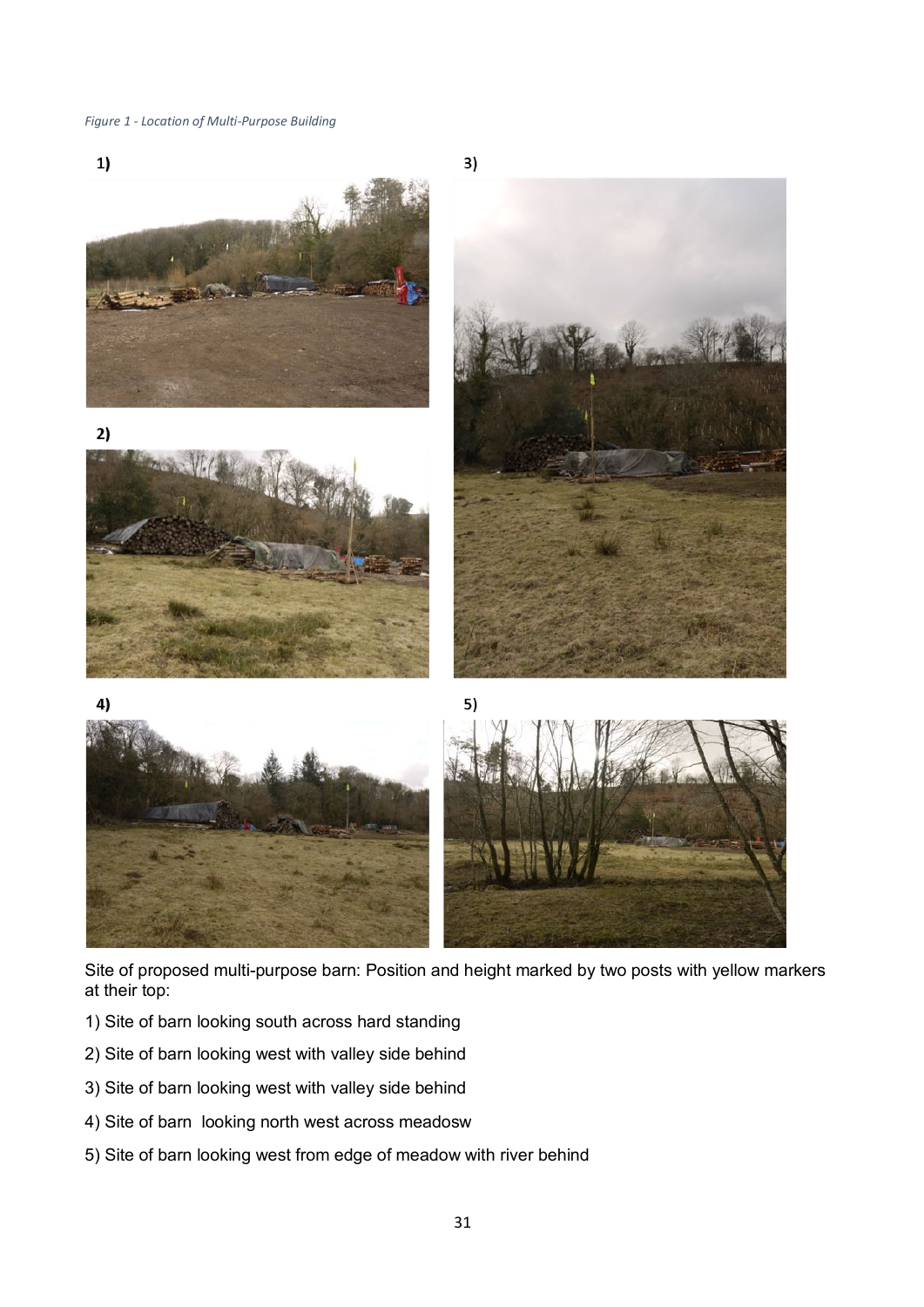Overall, therefore, using the same scale of measuring impacts as before, I would argue that this barn would have a *Neutral* and *Very Local* impact on landscape character – neutral because the rationalisation and removal of four existing structures in and around the valley-bottom meadows (see para 5.43). would compensate for any adverse effects on tranquillity and pastoral character associated with the proposed barn located in a meadow that has already been compromised by the hardstanding.

- 5.35 If, in the view of others, the proposed barn is still thought to impact on landscape character there are certain mitigation measures that could be considered. These are:
	- Judicious gapping up of tree belts/ hedgerows on the eastern slopes of the holding to block views of the barn from the entrance track and upper shoulder of the eastern pasture if found that it will still be glimpsed in summer months.
	- Planting a group of ultimately tall native trees at the edge of the hardstanding in line with the eastern elevation of the barn so screening this gable end from more distant views within the holding.
	- Using timber stacks to screen the open front of the barn from views across the meadow from north and east.
	- Reducing the height of the barn such that it is only visible within the meadow in which it is located, although it would be important to maintain the height necessary for its use as a wood workshop.
	- Following a management regime aimed at increasing the floristic diversity of the meadow within which the proposed barn lies. Clearly this will not help screen the barn but it will provide a positive biodiversity enhancement potentially re-establishing an area of semi-natural neutral grassland which is a particularly rare grassland habitat. It will also help reassert the meadow character of the field within which the barn sits and will provide an attractive setting to the barn.
- 5.36 Finally, and potentially most importantly, there is the strong policy emphasis on development enhancing what is special or locally distinctive about the landscape and the environment of the National Park. COR 1: Requires that new development should take into account: r*espect for and enhancement of the character, quality and*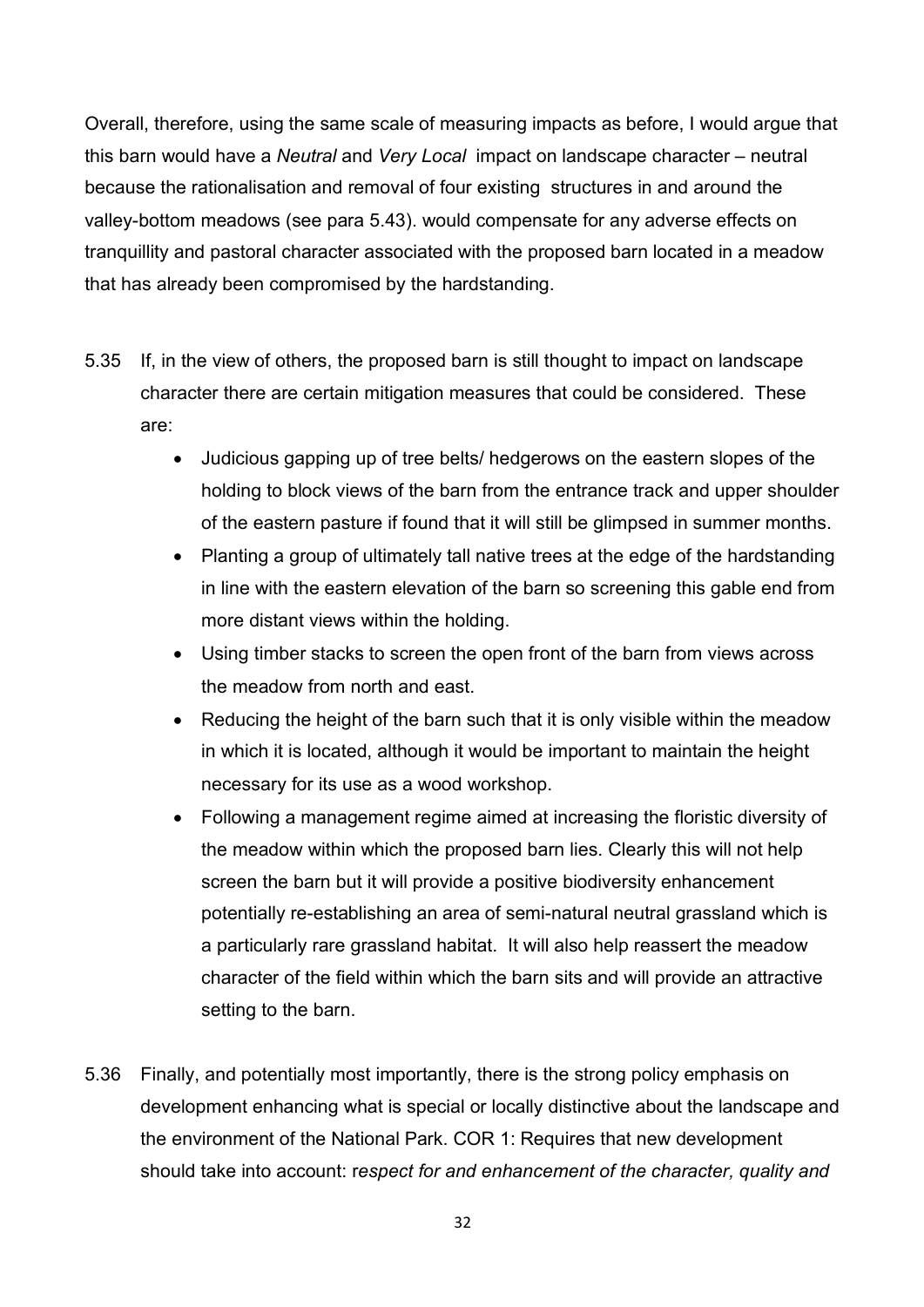*tranquillity of local landscapes and the wider countryside*; COR 3: Requires development to *conserve and enhance the characteristic landscapes and features that contribute to Dartmoor's special environmental qualities and in making an assessment of development requires that particular regard will be had to* [of specific relevance to this application]: *woodland and trees, wildlife habitats and field boundaries*: COR8 requires development to *(vi) provide opportunities for the beneficial management of strategic nature areas and other habitats and species to promote adaptation to climate change and to sustain their contribution to the mitigation of climate chang*e. DMD5 requires that *development proposals should conserve and/or enhance the character and special qualities of the Dartmoor landscape.* DMD14 referring to the n*atural environment, biodiversity and geodiversity*  states that *development proposals will conserve, enhance and/or restore biodiversity and geodiversity within Dartmoor.* 

- 5.37 This is often a challenging but very important test for development to achieve in the context of a national park. Yet, in my view, the proposed multi-purpose barn would conserve the special qualities of this landscape**.** Even more importantly though, its sole purpose would be to *enable* the continued sustainable management of the woodlands of the holding in ways that are, and will, greatly enhance their landscape and biodiversity value. Thus the barn would make a significant contribution to the continued enhancement of the character and special qualities of the Dartmoor landscape. These woodlands are an identified and valued landscape attribute of the Landscape Type in which the Hillyfield lies (paras 3.4 & 5.12) and are a valued characteristic of Dartmoor's landscape as a whole (paras 3.1 - 3.2). They have high biodiversity importance. Thus the management of these woodlands represents a very positive enhancement of Dartmoor's landscape and biodiversity (I explore this further in Section 6).
- 5.38 I therefore believe, contrary to the reasons for refusal, that the proposals for the multi-purpose barn do conserve and enhance what is special or locally distinctive about the landscape and environment of the National Park and are fully in accord with policies COR1, COR3, COR8, DMD5, DMD14 and DMD34.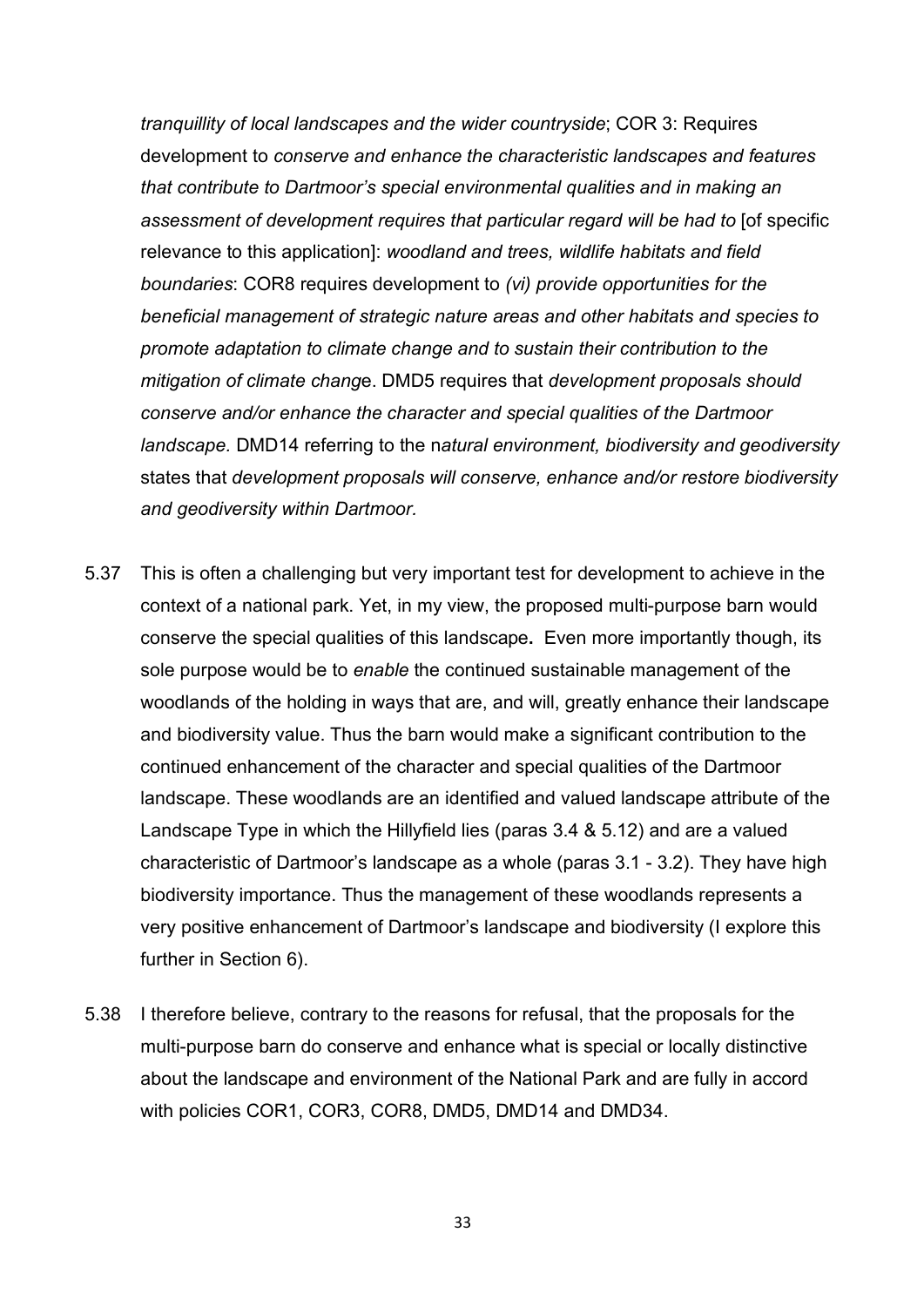- 5.39 Further, the enabling role of the proposed multi-purpose barn and the existing and proposed developments at the Hillyfield, need to be seen in the context of the **national park purposes and duty** set out in Sections 61 and 62 of the Environment Act 1995, namely
	- First purpose: "*conserving and enhancing the natural beauty, wildlife and cultural heritage"* of national parks
	- Second purpose: "promoting opportunities for the understanding and enjoyment of the special qualities" of national parks by the public
	- Duty: requiring NPAs to foster the economic and social well-being of the national park communities.
- 5.40 I would argue that in a microcosm the activities at the Hillyfield are responding to all aspects of the purposes and duty – they are sustaining and enhancing natural beauty and wildlife and, as set out in Doug King-Smith's Proof, within the 28 day rule, are offering opportunities for enjoyment and learning, while seeking to create a business that sustains the continuation of the above.
- 5.41 In particular this business, which solely adds value to the products of the woodland management and sells these locally, is precisely the type of business that is highly sustainable and the essence of what national parks stand for, with the monies raised by the business being recycled back into the holding to enable the continued sustainable management of the woodlands and the land more generally – a virtuous cycle.
- 5.42 So far the woodland management and supporting business have been sustained by the structures which are being enforced against. Everyone would agree that these are less than satisfactory but without them the sensitive woodland management at the Hillyfield could not have gone forward. For the woodland management and supporting business to continue, either the existing structures need to stay OR the multi-purpose barn needs to be allowed. This is why it is reasonable to argue that replacement of the existing structures with the multi-purpose barn is an overall enhancement because the uses they support are essential for the continued sustainable management of the woodlands (para 5.35).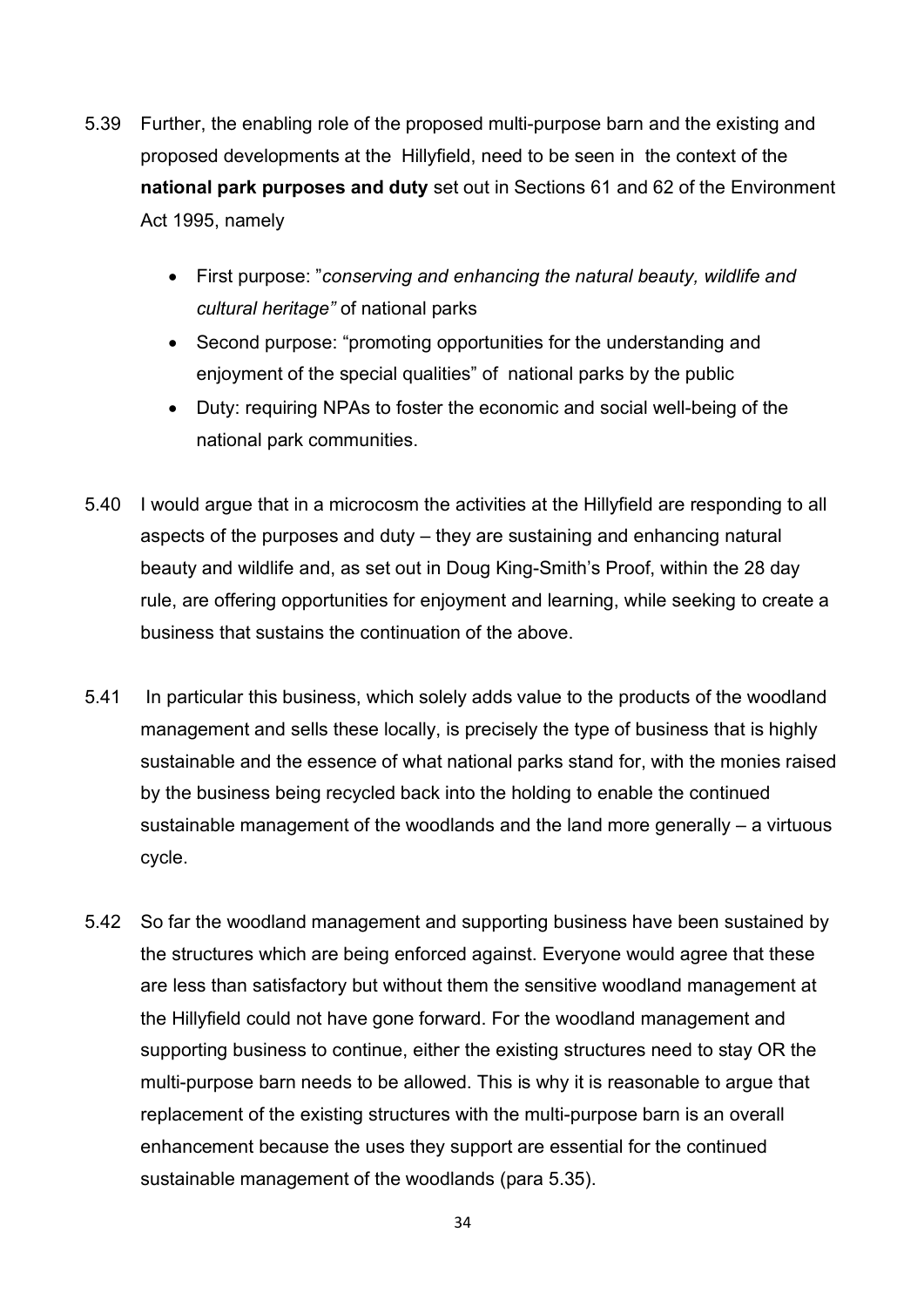- 5.43 As set out in the proof of James Shorten, if, despite the above evidence, it is still concluded that the multi-purpose barn would cause harm, the material considerations favouring the building can be summarised as follows:
	- the very considerable landscape benefits arising from the management practices and activity the building enables
	- the considerable ecological benefits arising from the management practices and activity the building enables
	- the considerable benefits to those volunteering to work on site, including gaining work experience, enjoying meaningful work, and limited training opportunities
	- the benefits to members of local communities, and visitors from further afield in being able to visit and enjoy the site, including the facilities provided by the building
	- the benefits to members of local communities, and visitors from further afield being able to access training and attend courses on site, including the facilities provided by the building
	- the benefits to the local economy of employment provided on site and forestry and agricultural produce being made available in the local economy, including the facilities provided by the building
	- the building being an exemplar of sustainable construction, the majority of materials being sourced from the holding
	- the building being an exemplar of 'off grid' development able to serve the needs of a progressive woodland business.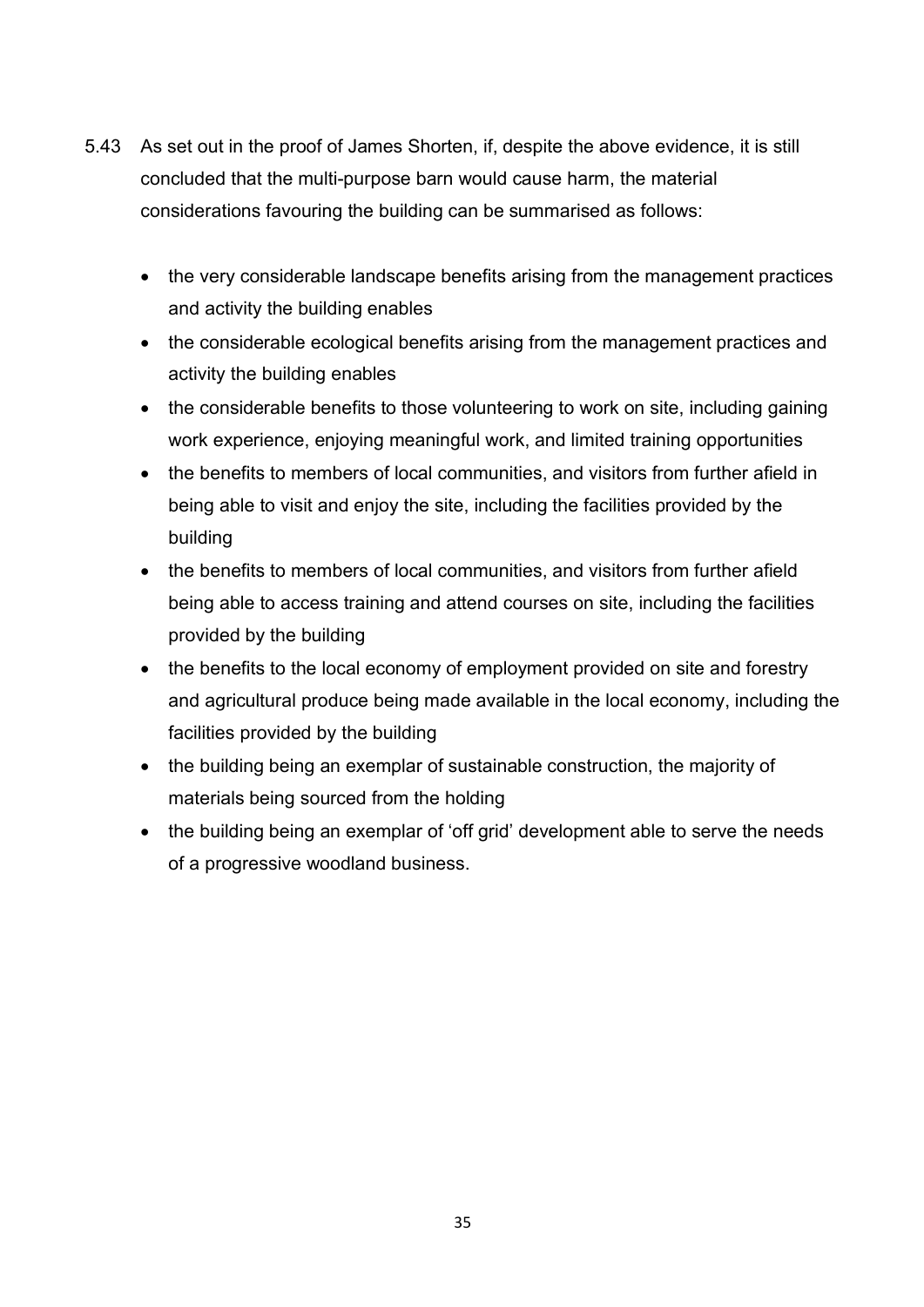# **6. THE SUSTAINABLE MANAGEMENT OF THE WOODLANDS AT THE HILLYFIELD**

- 6.1 As has been argued above, the management of the woodlands is a vital consideration for this Public Inquiry. Since the Hillyfield was acquired by Doug King-Smith the woodlands of the holding have been under sensitive and sustainable management.
- 6.2 Sustainable management of such woodlands is important to their long term survival and enhancement in the face of climate change which is heralding the spread of diseases new to the UK and increases the threat of windthrow and other damaging weather-related events. In turn, such management is necessary if woodlands are to provide important refuge areas as part of wider ecological networks and corridors.
- 6.3 The specific benefits that are being derived from the current woodland management are set out in the report prepared by Stephen Lees of Land and Heritage Ltd. These are:
	- *Management under a comprehensive management plan (2014) approved by the Forestry Commission* and drawn up by the former National Park Forestry Officer. This ensures a prioritised and careful approach which reflects the specific characteristics of this woodland, where biodiversity enhancement is considered hand in hand with commercial forestry considerations. This has the following objectives:
		- *1.* Develop and implement a truly sustainable approach to woodland [and farm] management that works closely with UKFS & Dartmoor National Park Authority Woodland strategy 2005 – 2010
		- *2.* Manage woodlands in accordance with UKFS and Forestry Commission's practice guide 'Managing ancient and native woodland in England' wherever possible.
		- *3.* Develop a low impact small scale community supported business in keeping with one planet vision
		- *4.* Increase carbon storage by growing trees, locking up carbon in products and leaving brash to recycle rather than burning and encouraging locals to substitute high carbon footprint fuels with wood.
		- *5.* All fixed power sources to be of green origins hydro and solar.
		- *6.* Involve the community by providing opportunities for local and visiting people to share and take part in co–creating an ecologically diverse and abundant woodland environment
		- *7.* Provide sanctuary for people to enjoy, learn, share and be inspired in
		- *8.* Consult broadly prior to embarking on major new projects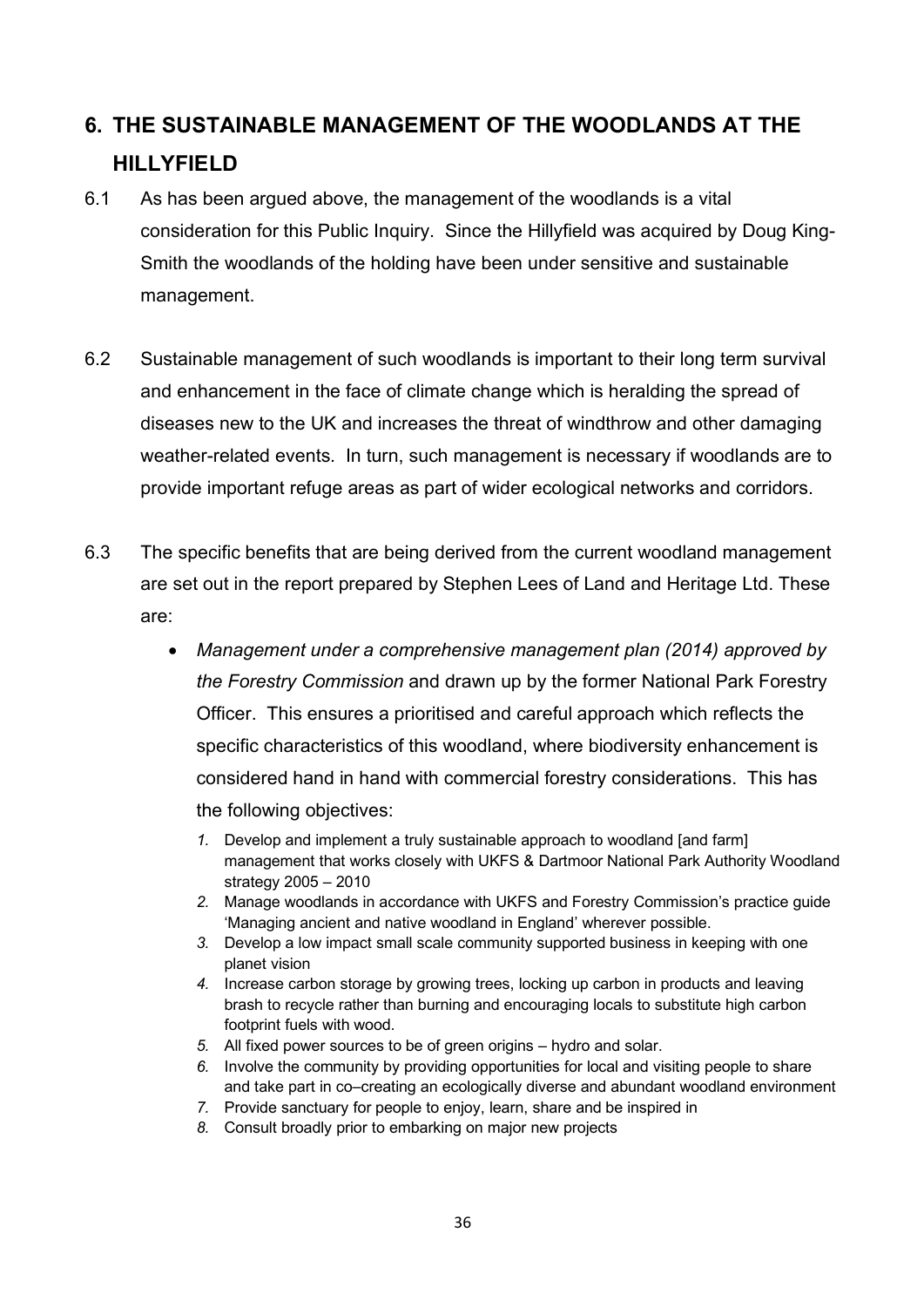- *A considered response to the Statutory Plant Health Notices (SPHNs issued by the Forestry Commission,* requiring the felling of the large Japanese Larch stands infected with *Phytopthera ramorum* to prevent the further spread of this disease. The larch have been felled sequentially without the use of heavy machinery and extracted by horse or winch thereby protecting soil structure and facilitating natural regeneration and the retention of tree species other than larch*.*
- *Broadening of species diversity.* With the removal of larch the Hillyfield is being returned to a predominantly broadleaved woodland through a combination of planting and the encouragement of natural regeneration (with the original ancient woodland species, lying dormant in the soil, awaiting return of the right light conditions). Diversity of tree species is now a key recommendation of the Forestry Commission to help provide resilience to climate change and plant diseases. A diversity of native tree species is also vital for woodland ecology and supports a far greater range of invertebrates and groundflora than introduced conifer species, in turn greatly increasing the diversity of birds and mammals present.
- *The reintroduction of structural diversity in the canopy creating different light environments.* This is being encouraged through the reintroduction of coppicing of appropriate species (hazel and sweet chestnut) and the retention of trees of varying ages from young seedlings to old veteran trees. Indeed all veteran trees have been mapped and are being protected. The creation of rides through the woodlands too is adding to this varied light environment and is creating different edge habitats. Such structural diversity along with species diversity is very important for wildlife conservation increasing habitat diversity and resilience to climate change.
- *The removal of invasive species, primarily Cherry Laurel but also including Bamboo and Japanese Knotweed.* Before the current management started over 80% of the ancient woodland site was covered in a dense tangle of Cherry Laurel preventing natural regeneration and smothering out the native groundflora, including the iconic bluebell and dog's mercury – ancient woodland indicator species, which are now returning. Also returning through natural regeneration are oak, beech, ash and hazel. This clearance of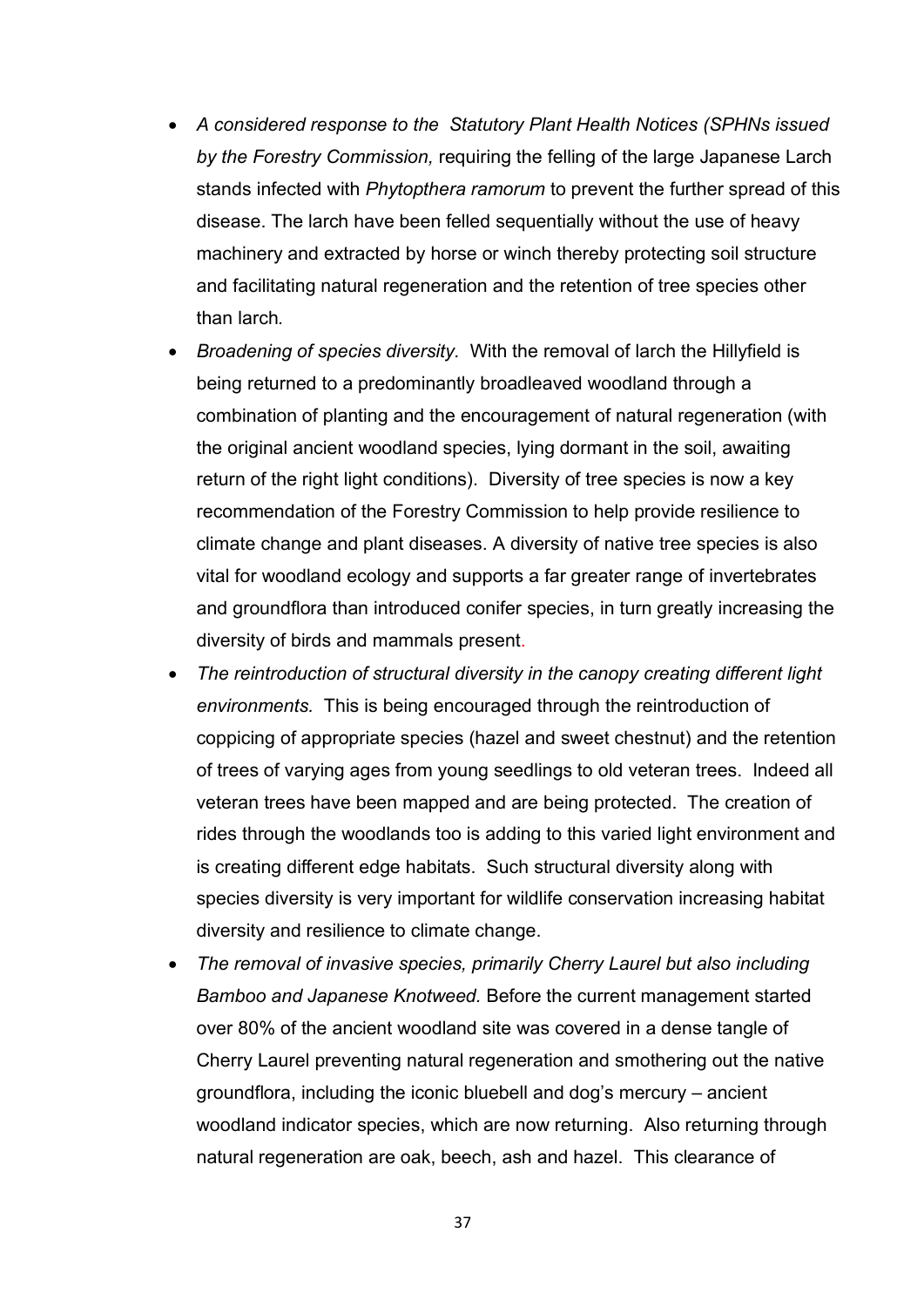invasive species has involved complete cutting back and stump treatment, with stump treatment of regrowth a continuing exercise to safeguard previous clearance work (a step too often missed in woodland restoration).

- *The introduction of a deer control programme and deer protection of trees.*  This is reducing deer damage and aiding recovery of the native ground flora which might otherwise be grazed out. Equally it is ensuring the regrowth of coppice stools and the growth of regenerating tree seedlings which are preferentially grazed by deer.
- *Development of a much more varied ground flora as a result of the above management efforts*. Iconic ancient woodland indicator species such as bluebell, primrose and wood sorrel are returning to the woods along with 29 other species identified by the Woodland Trust as indicators of ancient woodland (listed in Stephen Lees's proof on page 9).
- *Encouragement of rarities and protected species*. The woodland management plan records protected species and measures to ensure their protection, primarily around timing of works and avoiding disturbance. In addition the spread of rare and protected species is being monitored with creation of the right habitat conditions if they have been recorded in the vicinity. For example, the Doormouse has been recorded 1.5km away and it is probable that the Hillyfield is on the periphery of a Greater Horseshoe bat foraging route with a nationally important roost at Buckfastleigh with ideal habitats in and immediately adjoining the woodland – wet woodland, overhanging boundary trees, ponds and unimproved grasslands.
- *The retention of dead wood* (it is estimated that one third of woodland organisms live on the dead wood habitat). This is being achieved through leaving dead wood lying and retaining standing dead veteran trees.
- Generally, *allowing for more gradual change* which is less evident in the landscape and to which many woodland species can adapt when compared, for example, to clear felling and re-planting.
- *The planting of 2.1ha of new broadleaf woodland sharing a boundary with the existing woodlands* and a newly planted 455 metre length of mixed broadleaf hedgerow corridor as part of the new access track, completing what had been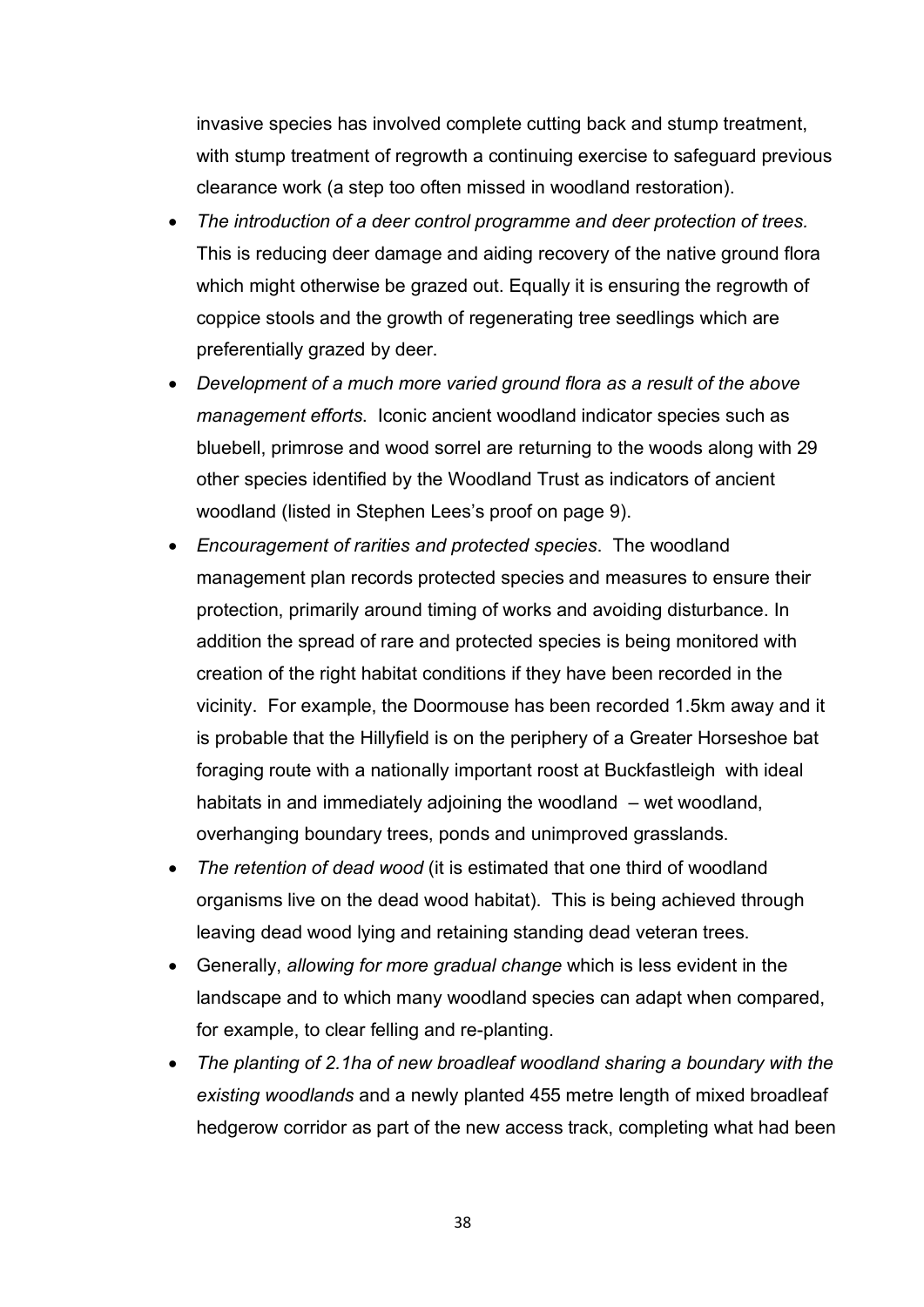a broken hedgerow network following the construction of the South West Water holding tank at Drybridge.

- 6.4 The report of Stephen Lees of Land and Heritage concludes:
	- 1. The woodlands are managed to high ecological standards, to a Forestry Commission approved plan that conforms to the United Kingdom Woodland Assurance Standards (UKWAS).
	- 2. The management of the site has been heavily influenced by the presence of *Phytopthora ramorum* disease in the larch trees and the consequent serving of Statutory Plant Health Notices.
	- 3. Selective low key harvesting and on site processing has enabled the management and larch felling to be spread out over a period that is likely to last ten years in total. This has slowed the rate of change within the woodland, minimising the disturbance to habitat and all the associated species.
	- 4. The use of horse logging on some of the site has protected the groundflora and also enabled retention of broadleaved trees within the felled areas. This has therefore helped safeguard and enhance the ecological value of the site.
	- 5. The landowner has worked hard to encourage natural regeneration of native species and to enhance the structural diversity of the woodland, which has had significant ecological benefits.
	- 6. The sustainable local use of the harvested timber has provided a mechanism to help fund the ecological management of the woodland. On site conversion is increasingly seen as a way forward to help improve the commercial balance of conservation-led woodland management. It has been used by many conservation organisations, including Natural England and the Woodland Trust at East Dartmoor National Nature Reserve. Horse logging and mobile sawmilling have been undertaken on the reserve in a scheme funded by the Heritage Lottery Fund and led by Dartmoor National Park. (see

https://eastdartmoorwoods.org/2016/03/22/smoke-wood-skills-and-horses/).

7. Overall, we commend the current management of the wood, which is achieving ecological enhancements and a high standard of management, despite difficult site conditions and the enforced major felling of diseased larch.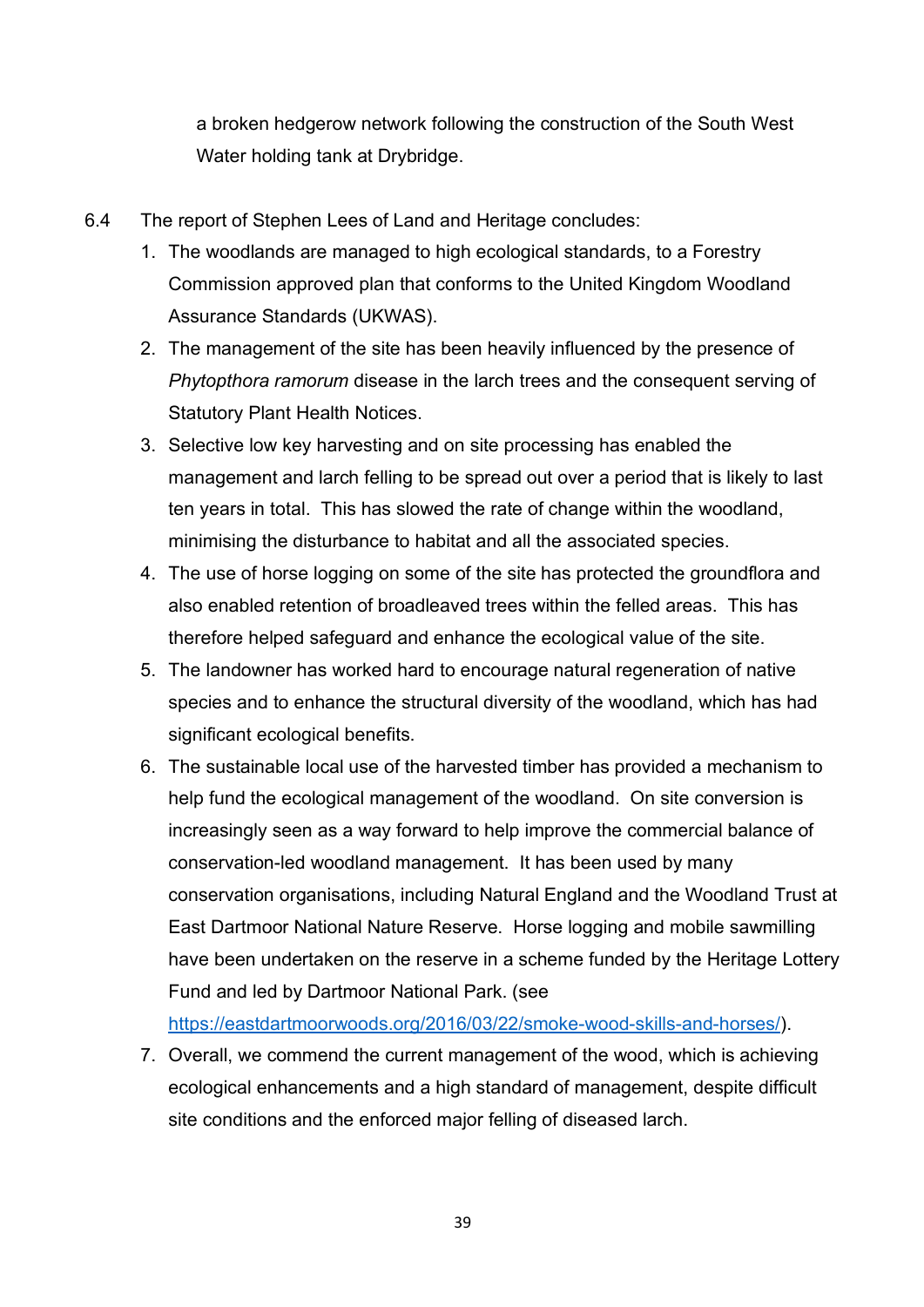- 6.5 These are important benefits that would not be achieved without sensitive, phased and sequential management. Thus the developments being considered at this Inquiry should not be judged solely in their own right but as the *enablers* of the sustainable management of the woodlands which, without them, could not happen. This is a labour intensive management approach where manpower replaces machine and where 'little and often' and Continuous Cover Forestry replaces extensive clear felling. This has required the use of volunteer labour, as set out in Doug King-Smith's Proof, for which some form of accommodation has to be provided. Equally, funds have to be raised for the many costs of management. Thus the management activities need to generate an income through the sale of high quality dry firewood (most wood burning stoves require a moisture content under 17%) and through the primary processing of woodland products. As already noted this is a virtuous circle with the costs of woodland management being funded through the sale of products of that same management.
- 6.6 It appears that an important point underlying this Inquiry is the view of DNPA that potentially there is only one type of forestry management, namely, an approach which is occasional, cyclical and seasonal. Certainly it is true that most commercial forestry management is based on the clear felling of large forestry blocks by heavy machinery followed by restocking and periodic thinning with large intervening periods of inactivity. In the case of the Hillyfield felling was a given because of the *Statutory Plant Health Notices (SPHNs) issued by the Forestry Commission.* Thus the choice between clear felling and the sustained management of the woodland is an important consideration for this Inquiry:
	- Clear felling would have potentially opened up the landscape by removing a significant area of valley-side woodland and, in so doing, would have damaged the woodland ecology, made woodland soils more prone to erosion and removed the potential buffering effect of the woodland to the noise and light intrusions of the A38, remembering that under the SPHNs there is no requirement to replant.
	- By comparison, the Continuous Cover Forestry being practiced at the Hillyfield is maintaining a canopy throughout the life cycle of the wood and is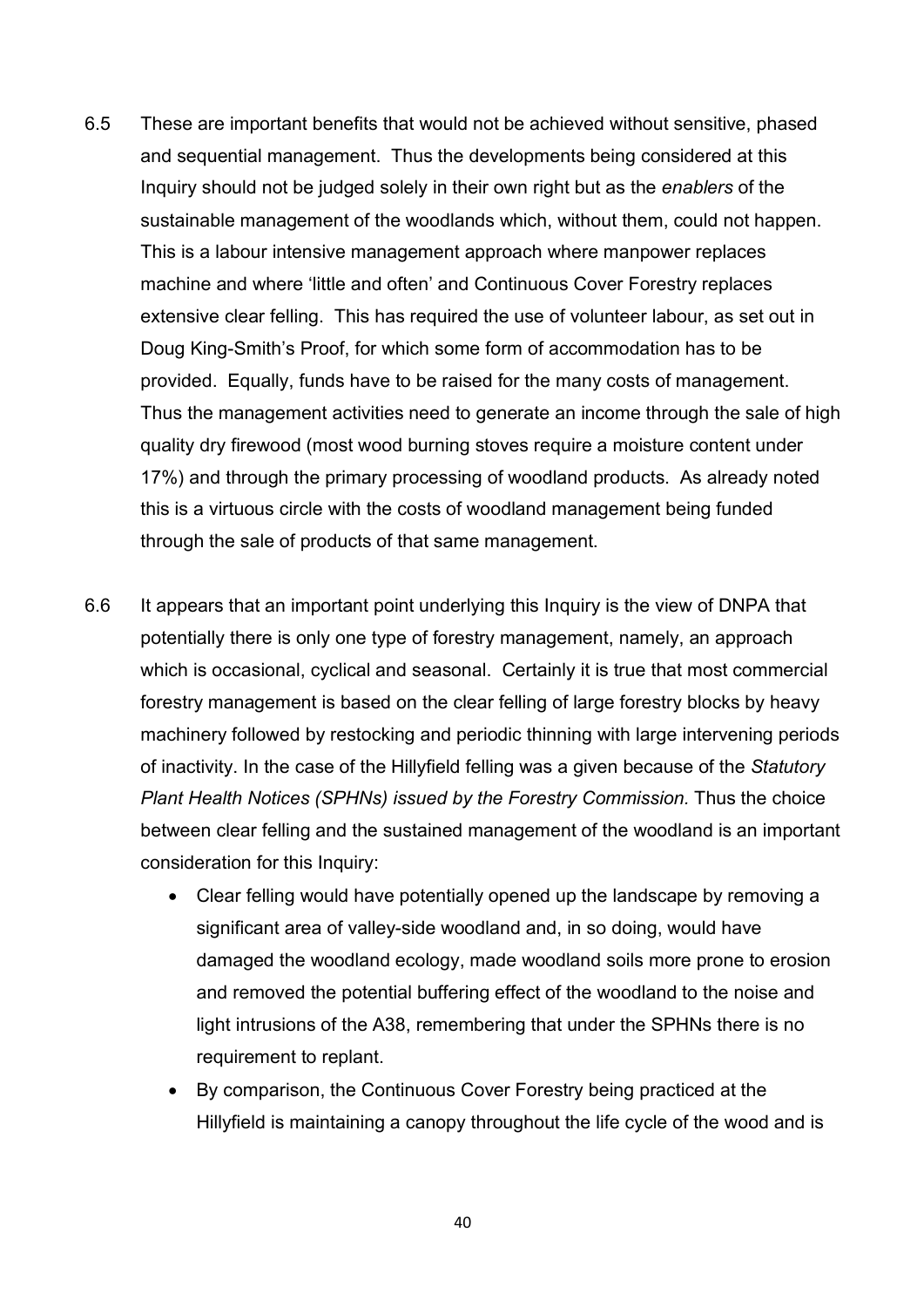generating all the other benefits for landscape and biodiversity as identified above.

6.7 The Forestry Commission has long realised the considerable benefits of Continuous Cover Forestry both economically and in terms of silviculture, based on the selection of the best trees for felling each year, as exemplified by the French, and as beginning to be demonstrated at the Hillyfield. Through history woodlands, as described by Oliver Rackham3, have been places of continuous activity and rejuvenation and it is this traditional form of woodland management that sustained our woodlands in the past. This is the model being followed at the Hillyfield but it requires a considerable input of labour and wood management and processing.

# **Conformity with broader objectives for Dartmoor and with other national strategies**

6.8 The type of woodland management described above conforms precisely to broader objectives for Dartmoor, as well as relevant national strategies, including:

## *Dartmoor National Character Area (NCAs) - opportunities*

6.9 As introduced earlier, the NCA Profiles provide a national description of our landscapes and identify opportunities for conservation and enhancement of the landscape and biodiversity going forward. Amongst the specific Statements of Environmental Opportunity (SEOs) identified for Dartmoor are:

## Under SEO 3

"*Supporting and encouraging local initiatives that promote the sustainable management of woodlands and hedgerows for wood fuel production. Encourage join-up between landowners and local communities and knowledge and skills sharing and enhancement."* (exemplified by the Hillyfield)

As an Additional Opportunity it also identifies the need to" *Protect and restore ancient and important woodland, managing and enhancing its contribution to* 

 <sup>3</sup> Oliver Rackham (1980) *Ancient Woodland its history, vegetation and uses in England*. Edward Arnold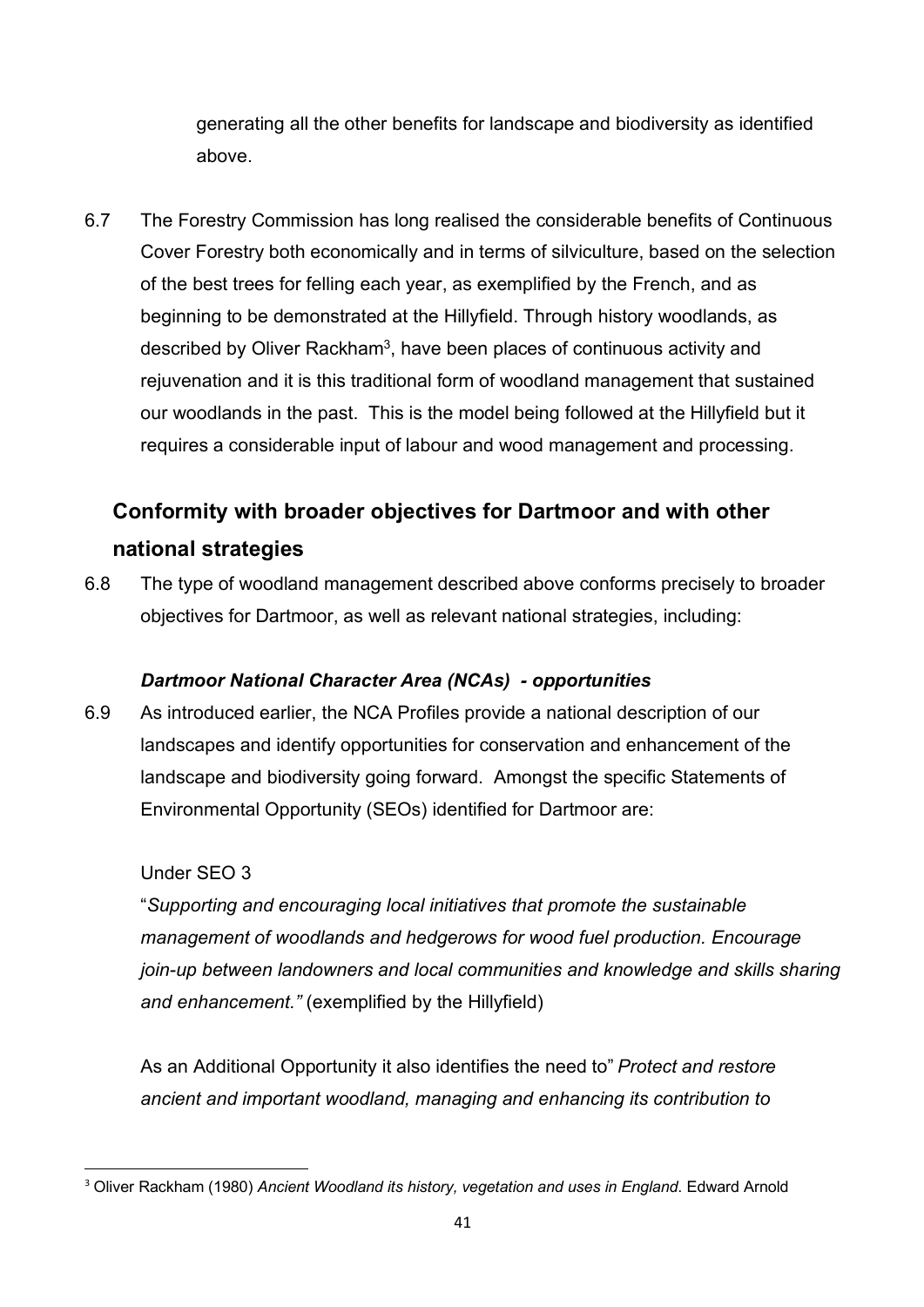*landscape character, biodiversity and recreation. Seek opportunities to support the local economy through wood products"* with specific examples including*:*

- *Planning and managing the extension and connection of areas of semi-natural woodland, particularly along the steep river valleys.*
- *Encouraging initiatives that promote the use of local timber and wood products and facilitate communication and greater understanding between wood producers (large and small), processors and users.*
- *Encouraging management practices that ensure well-structured woodland with high-quality timber and, where appropriate, that achieve multipurpose objectives.*
- *Supporting the restoration of ancient woodland sites by removing conifer plantations and managing sites for the benefit of biodiversity and a range of ecosystem services.*
- 6.10 I believe all of the above are exemplified by the management of the Hillyfield. The reference to ecosystem services is considered separately below

## *Current Dartmoor National Park Management Plan 2014 - 2019*

- 6.11 Turning now to the extant Dartmoor National Park Management Plan, a number of 'Issues and Opportunities' are identified. Of these, those relevant to woodland are:
	- *Securing woodland management, particularly for smaller woodlands*  (exemplified by the Hillyfield)
	- *Developing new markets and added value to woodland products* (being undertaken at the Hillyfield through primary processing and the development of niche markets based on the use of traditional skills, such as the making of hazel-weave coffins)
	- *Reducing the impact of conifer woodlands on landscape character*  (exemplified by the Hillyfield)
	- *Restoring plantations on ancient woodland sites to their former habitats* (exemplified by the Hillyfield)
- 6.12 The Management Plan goes on to identify four areas for prioritised action of which that relating to woodland is to:
	- *Encourage sustainable management of existing woodlands and opportunities for new woodlands* (exemplified by the Hillyfield).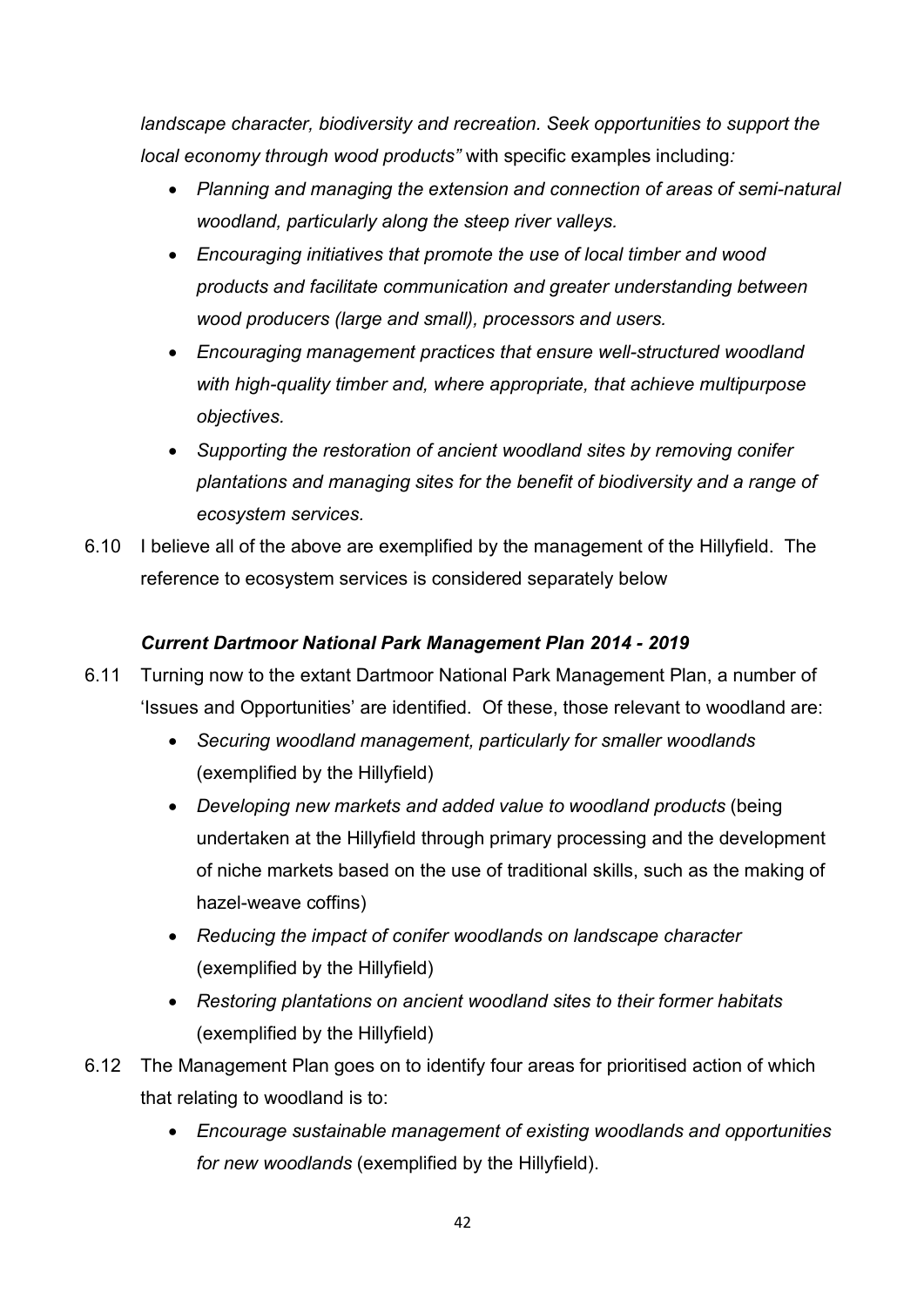- 6.13 The Management Plan is alive though, to the difficulties of woodland management noting: "*Many valley woodlands are in steep and difficult to work locations……..There is an on-going challenge to bring the more accessible woodlands into positive management, particularly small woodlands that are not*  [normally] *economically viable to manage. The increased interest in woodfuel and biomass for heating, milling timber and other woodland products means that this could change in the future…………opportunities to bring neglected woodlands back into management will also support the woodland economy and create jobs……..There is also interest in increasing community involvement in woodland."*
- 6.14 These are difficulties and potential solutions that the Hillyfield is responding to and trying to make economically viable, only to find that it is the planning response of the National Park Authority that is standing in the way.
- 6.15 In sum, the Dartmoor National Park Management Plan and the Hillyfield in microcosm exemplify the categorisation (by IUCN) of Dartmoor National Park (and all other UK National Parks) as Category V Protected Areas. That is *cultural landscapes* that have been moulded by human influence over millennia. These cultural landscapes are defined in the 1994 *Guidelines for Protected Area Management Categories* as:

*"An area of land………where the interaction of people and nature over time has produced an area of distinct character with significant aesthetic, ecological and/or cultural values, and often with high biological diversity. Safeguarding the integrity of this traditional interaction is vital to the protection, maintenance and evolution of such an area"*

6.16 It's important to stress the emphasis on '*traditional interaction'* as it is this that has created the landscape of Dartmoor that we enjoy today. In farming terms it is encapsulated by the tradition of commoning on the commons of the open moor, handed down through the generations and responsible for retaining the open moors. In the case of ancient and broadleaf woodlands the traditions of woodland management – sequential coppicing, the selection of standard trees to grow on, charcoal burning etc - are perhaps less well appreciated although still practiced by a dwindling number of woodland owners, as at the Hillyfield, helping keep alive the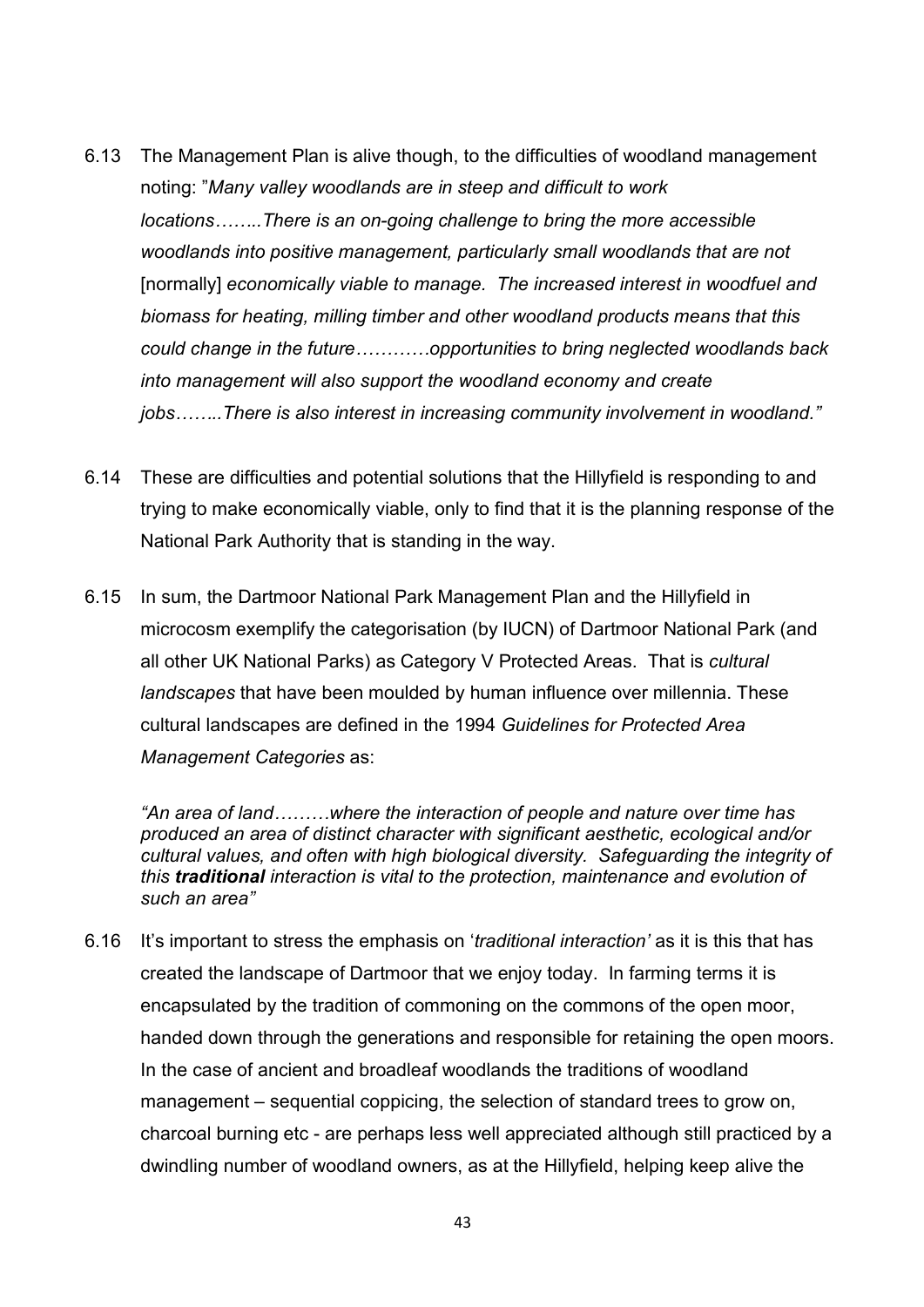traditional working landscape of Dartmoor. It is these traditional interactions that need to be kept alive with opportunities provided to pass these traditions on to the next generation through training and practical experience, as being encouraged at the Hillyfield.

#### *Landscape character assessment for Dartmoor*

The above theme is picked up in the *Landscape and Planning Guidelines* of the Dartmoor Landscape Character Assessment for the Landscape Type in question, *5A Inland Elevated Undulating Land,* where specific management needs identified for the landscape are to:

"*Reinstate traditional management techniques to the landscape's woodlands, particularly coppicing, to promote a diverse age and species structure and provide a low carbon fuel source to local communities."* (Being taken forward at the Hillyfield)

# **Functional Landscapes (Ecosystem services)**

- 6.17 A strong theme of the Government's Forestry and Woodlands Policy Statement 2013 is the need to recognise the many 'hidden' benefits provided by woodlands through the functions they perform such as carbon sequestration, the capture of water runoff, prevention of soil erosion and so on.
- 6.18 This is picked up in the Dartmoor Management Plan which notes that "*woodlands play an important role in climate regulation through sequestering carbon, providing woodfuel as an alternative to fossil fuels and helping to protect water quality and reduce flood risk through intercepting pollutants and run-off."*
- 6.19 This is further reinforced in the *Landscape and Planning Guidelines* of the Dartmoor Landscape Character Assessment where an identified management need is to:

*"Extend areas of mixed and broadleaved woodlands through natural regeneration and new planting (including with species suited to a changing climate). Focus the creation and extension of woodlands on slopes and valley bottoms, particularly where they can help reduce agricultural run-off from areas of intensive farming and absorb water in times of high rainfall to reduce the likelihood of flooding".*

6.20 Again the Hillyfield is well located to perform these functions and its management is making a direct contribution to maximising these benefits. The *light touch* on the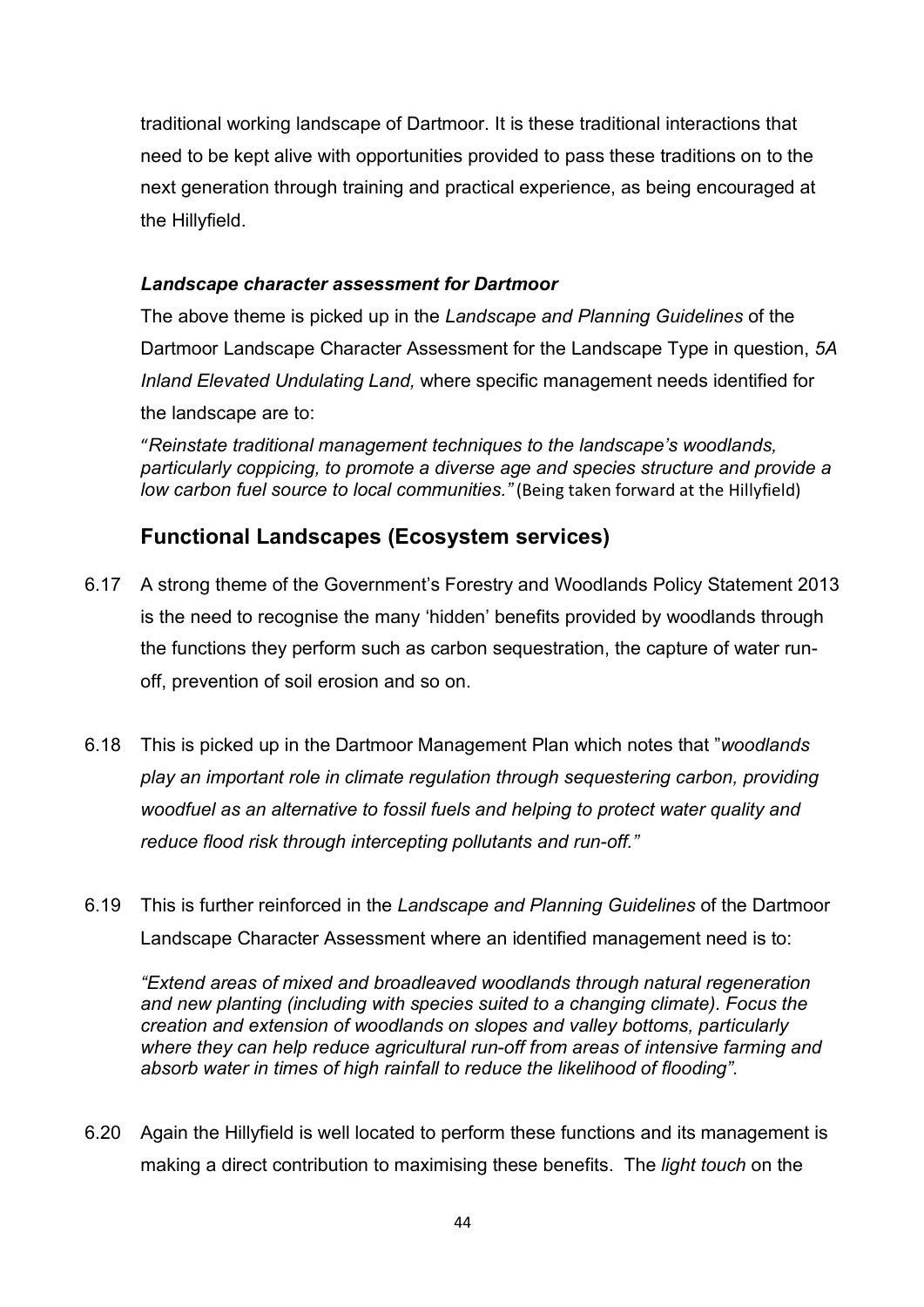woodland soils by avoiding the use of heavy machinery is reducing soil disturbance and compaction thereby reducing gully erosion and helping hold back run-off, soil carbon (derived from woodland litter) is held in situ and stored<sup>4</sup> and the encouragement of natural regeneration and tree planting further helps hold back runoff.

- 6.21 The active management through coppicing and the encouragement of a mixed age structure increases carbon sequestration as it is know that growing trees sequester more carbon than their mature counterparts. Further, the sale of fire wood as an end product of management contributes to the woodfuel economy. Although, as stressed before, this wood must be well seasoned and *dry* to provide real calorific benefit.
- 6.22 Thus the management of the Hillyfield is in accord with the Vision and Ambitions of the Dartmoor National Park Management Plan and Landscape Character Assessment, the NCA Profile for Dartmoor and the Government's Forestry and Woodland Policy Statement 2013. It is an exemplar of sustainable woodland management and its delivery of ecosystem services, and in a microcosm reflects the expectations of the international designation of Dartmoor (and all other UK National Parks) as a Category V protected landscape.

 <sup>4</sup> "*Timber extraction may only represent a comparatively small return of carbon to the atmosphere: wood does not release CO2 until it decomposes or is burnt. The oxidation of leaf litter and surface soil biomass in felled areas will add to net emissions in the short term. Where regrowth or restocking does not take place, there is a potential net loss of 50 t C/ha*". Taken from a report to Natural England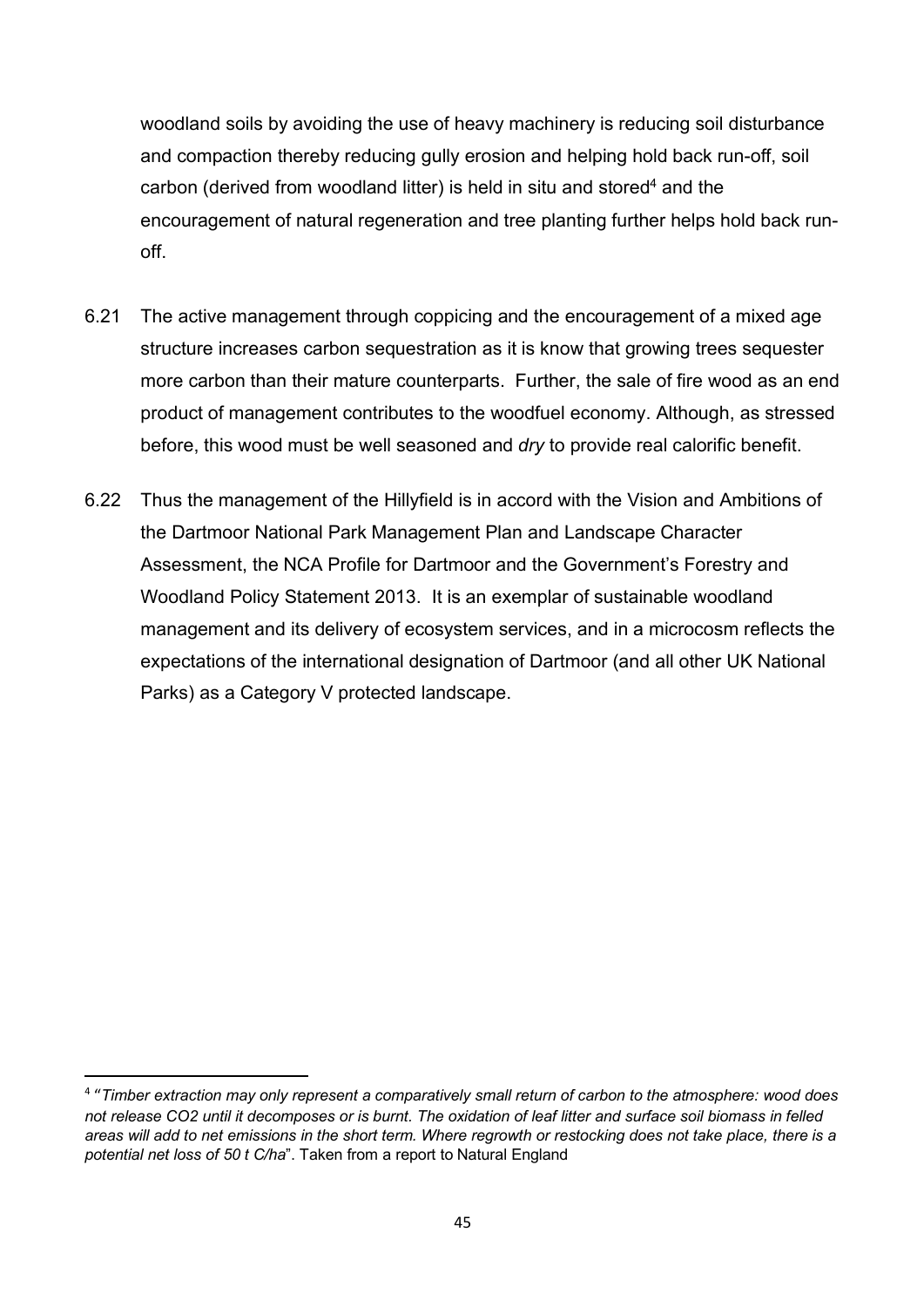## **7. Conclusions**

#### **Visual effects**

7.1 From the evidence presented in this proof I conclude that none of the existing or proposed developments being considered at this Inquiry can be viewed from public vantage points. They therefore have no visual impact on the landscape of the locality or the wider National Park, with the one exception of potential car parking along the main access track to the Hillyfield on woodland open days (maximum two days a year). However, once the hedgerow planted alongside the track is established this will screen cars from all vantage points.

#### **Effects on Inherent Landscape Character**

7.2 Turning to effects on the inherent landscape character of the locality, I conclude that activities held on the site in terms training days, educational visits and woodland open days (collectively referred to as events) have a *Local* (contained within the holding) and *Minor* impact on landscape character through a combination of being able to choose less sensitive locations and the infrequency with which impacts of note occur. Even including the smaller events, these have only occurred on a maximum of three days in any one year and for no more than 28 days in total a year. As argued in James Shorten's proof they are therefore covered by the 28-day rule.

#### *Enforcements*

- 7.3 In terms of the structures being enforced against within and adjacent to the valley bottom meadows, all the effects on landscape character and biodiversity are V*ery Local* (contained entirely within small parts of the holding). In one case the severity of the impact on landscape character and biodiversity is *Moderate/Major* (the siting of a temporary tented workspace just within the ancient woodland site); and in two cases (the temporary field kitchen and two caravans) the severity of the impact (primarily on landscape character) is *Moderate,* detracting from the natural pastoral character and tranquillity of parts of the valley bottom meadows, although too small to impinge on the valued medieval field pattern.
- 7.4 Within the quarry, which is both self-contained and without any valued landscape attributes, the two small barns being enforced against have no impact on inherent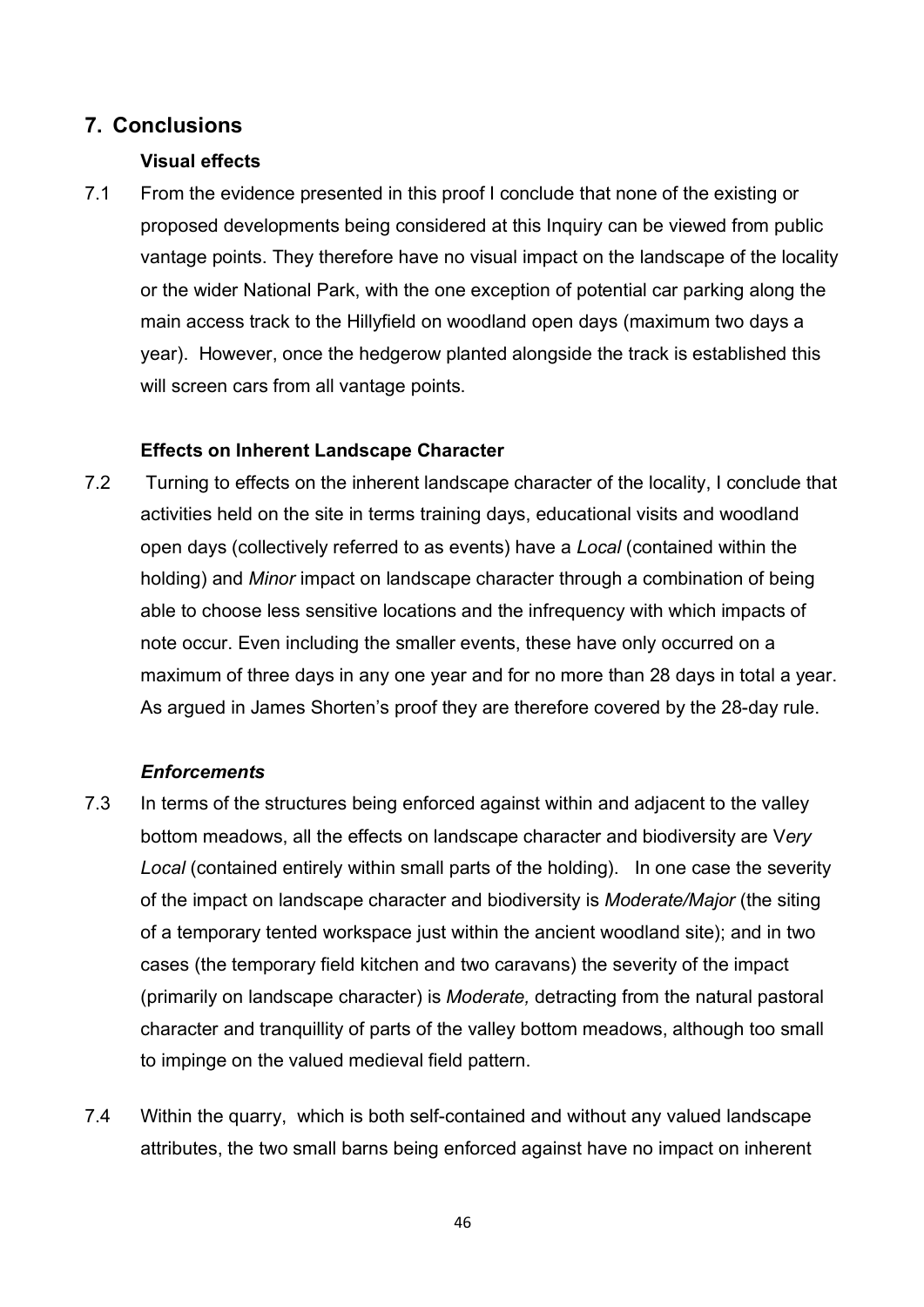landscape character while the two lorry bodies have a *Minor* negative impact reflecting their unkempt appearance. Again their sphere of influence is *Very Local.*

#### *Prior notifications*

7.5 Turning to the two proposed barns in the quarry (a machinery store and a wood drying barn) I conclude that as the quarry is a self-contained space and no valued landscape attributes would be affected, their effects on landscape character and biodiversity would be *Neutral*. Indeed there could be an overall *Net Improvement* with the removal of the lorry bodies and rationalisation of the area enabled by the proposed barns.

#### *Prior notification and planning application for a multi-purpose barn*

- 7.6 My conclusions here focus on the full planning application as, from a landscape perspective, the nature of the barn is the same as the prior notification, with a footprint of 160m2 (8m x 20m), the sole difference being that in the full planning application the roof line is raised by 0.5m to 6m in height.
- 7.7 Contrary to the reasons for refusal, I conclude that the proposed multi-purpose barn is well and sympathetically located, with a clear functional relationship to the hardstanding; it would be viewed against a treed backdrop at the bottom of a valley slope such that it would not sit on any skyline and is visually tucked into the landform; it would be of a traditional design constructed from timber harvested from the site – it would be for and of the place, something that is now rarely achieved but would have been the 'order of the day' in the Medieval period. It does not harm the wider landscape as it is not visible; and it would not lead to a physical change in any valued landscape attributes, maintaining the existing distribution of medieval hedgebanks.
- 7.8 *Within* the holding the proposed barn is largely screened from view through a combination of topography and intervening tree belts. The only area where it would be seen at its full height would be within the meadow in which it sits where the sense of tranquillity and pastoral character would be adversely affected. However, this meadow has already been significantly compromised by the 1352m<sup>2</sup> of hardstanding constructed with full planning permission for the purpose of timber storage. Further,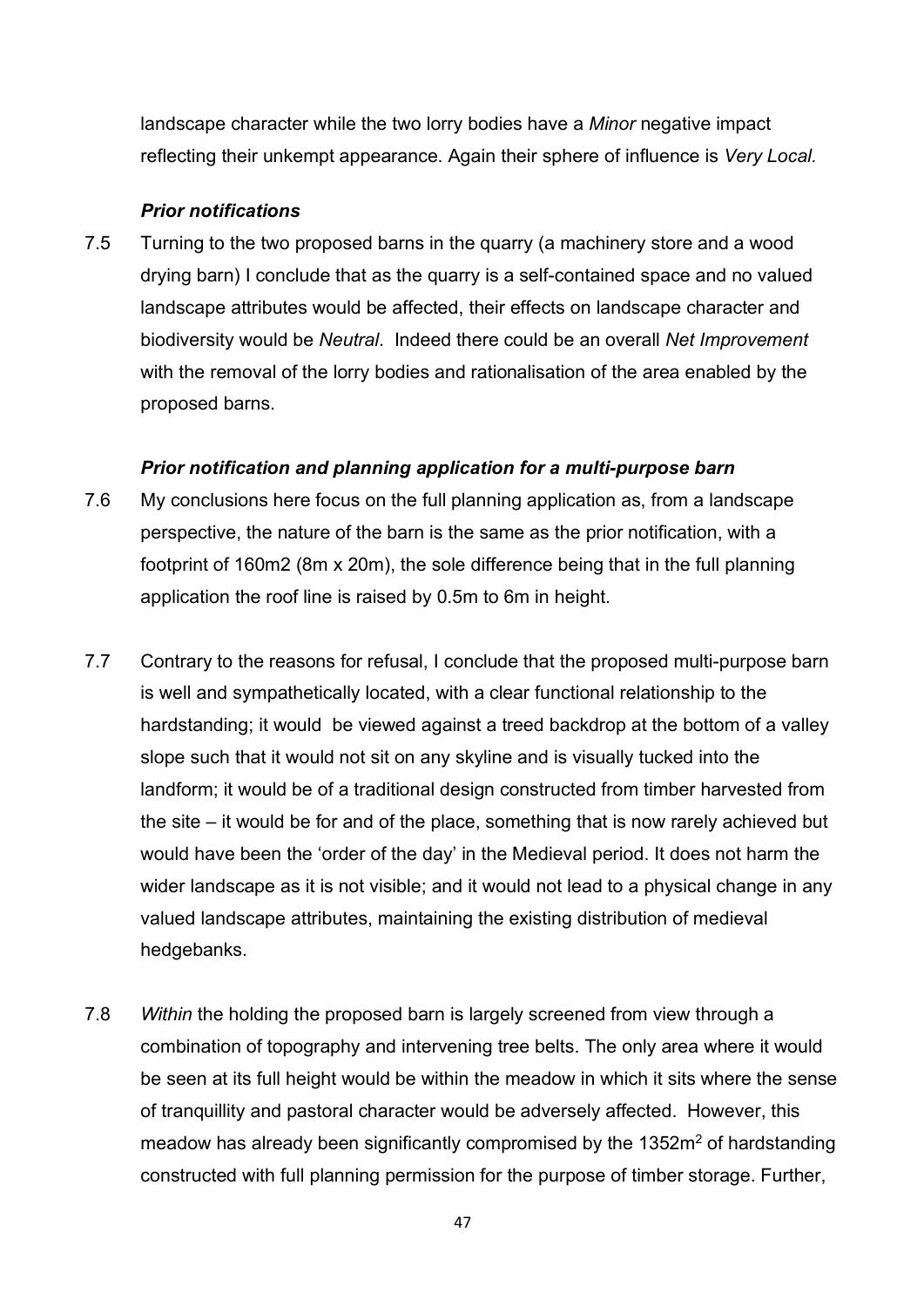the provision of the multi-purpose barn would enable the removal of the temporary structures currently distributed in the vicinity, namely the two caravans; the tented field kitchen; and separately the tented structure used as a covered workspace located just within the ancient woodland site. This would be a significant gain for tranquillity and pastoral character (and also the biodiversity of the ancient woodland site), containing and controlling these uses in a single location, as much as the hardstanding is providing a central collection point for cut timber.

7.9 Thus, using the same scale of measuring impacts as before, I conclude that this barn would have a Neutral and Very Local impact on landscape character – neutral because the rationalisation and removal of four existing structures would compensate for any adverse effects on tranquillity and pastoral character associated with the proposed barn located in a meadow that has already been compromised by the hardstanding.

#### **Central concerns for this Inquiry**

- 7.10 So far these conclusion have focused on summarising a straight assessment of the landscape and biodiversity effects of the developments and proposals being considered at this Inquiry. Hosever, there are broader factors of critical importance to this Inquiry.
- 7.11 Firstly, the existing and proposed developments being considered are needed to *enable* the management of the woodlands of the Hillyfield. These woodlands are a valued landscape attribute of Dartmoor's landscape both nationally (captured in the National Character Profile for Dartmoor) and more locally, being identified as key landscape attributes in the relevant sections of the Landscape Character Assessment for Dartmoor (2017). They are also an important biodiversity resource. From the foregoing and the enabling role of the developments in facilitating this woodland management, I firmly conclude that the proposed multi-purpose barn would conserve *and enhance* what is special or locally distinctive about the landscape and environment of the National Park and therefore is fully in accord with policies COR1, COR3, COR8, DMD5, DMD14 and DMD34.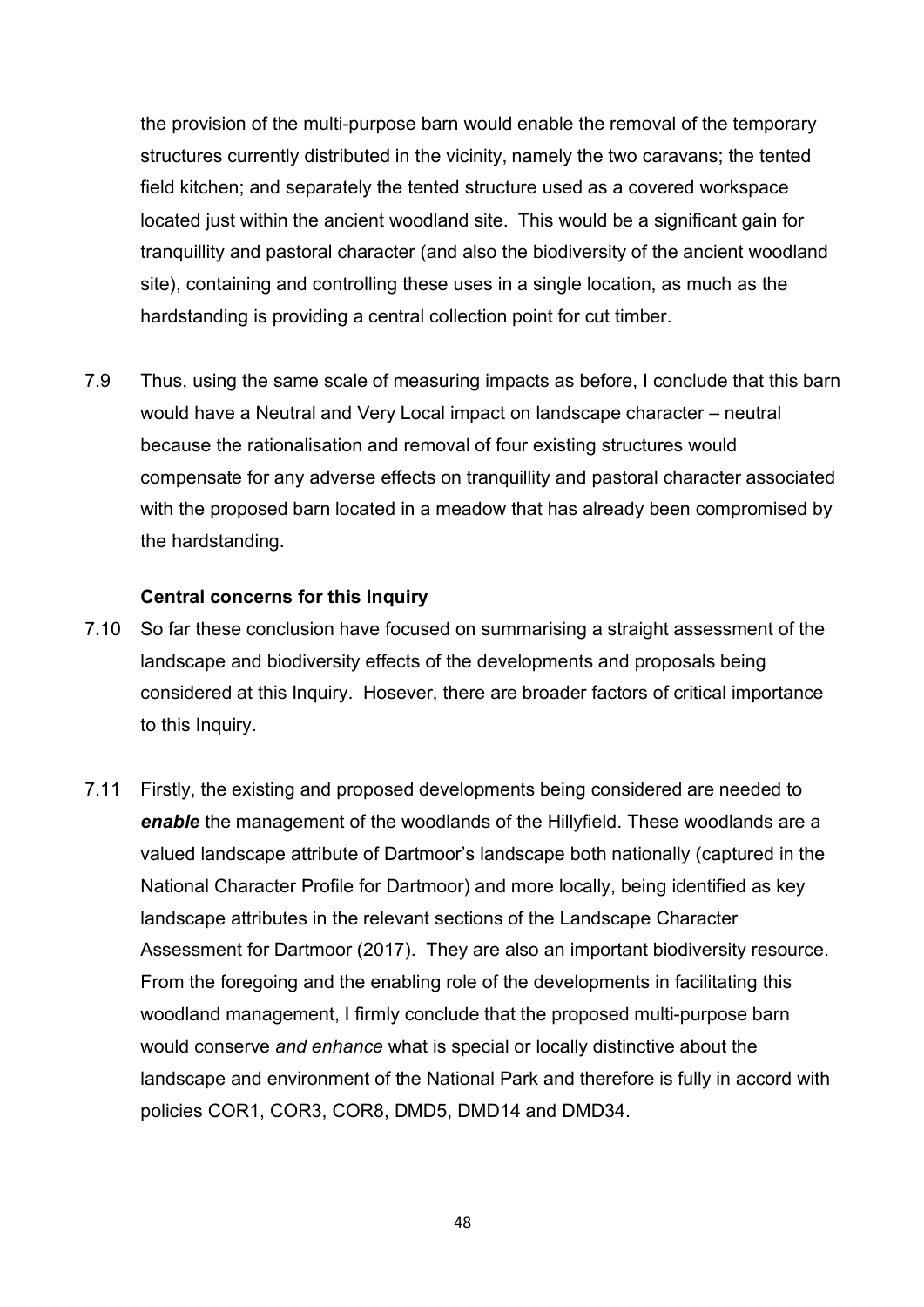- 7.12 Secondly, at the Hillyfield the type of woodland management being followed is not the clear felling and replanting approach characteristic of commercial coniferous forestry where management activities are infrequent and rely on very heavy machinery following a peripatetic approach. Rather it is **traditional and sustainable woodland management** where manpower replaces heavy machinery and activities are relatively frequent. This traditional woodland management is strongly supported through relevant national, regional and local strategies including the Dartmoor National Park's own Management Plan and Landscape Character Assessment (Section 6).
- 7.13 Thirdly, the overall approach being followed at the Hillyfield mirrors in a microcosm the **National Park purposes and duty**. It is sustaining and enhancing natural beauty and wildlife and, as set out in Doug King-Smith's Proof, within the 28 day rule, is offering opportunities for enjoyment and learning, while seeking to create a business that sustains the continuation of the above. In particular the business, which adds value to the products of the woodland management and sells these locally, is precisely the type of business that is highly sustainable and the essence of what national parks stand for, with the monies raised by the business being recycled back into the holding to enable the continued sustainable management of the woodlands and the land more generally – a virtuous cycle.
- 7.14 Fourthly and finally, Dartmoor, like all UK national parks is a Category V Protected Landscape (classified by IUCN). That is a cultural landscape that has been moulded by human influence over millennia, where it is particularly important to safeguard the '*traditional interactions'* that are vital to the protection, maintenance and evolution of these areas. In the case of ancient and broadleaf woodlands these traditional interactions are exemplified by traditional forms of woodland management – sequential coppicing, the selection of standard trees to grow on, charcoal burning etc. These are still practiced by a dwindling number of woodland owners, as at the Hillyfield, helping keep alive the traditional working landscape of Dartmoor. It is these traditional interactions that need to be kept alive with opportunities provided to pass these traditions on to the next generation through training and practical experience, as being encouraged at the Hillyfield.